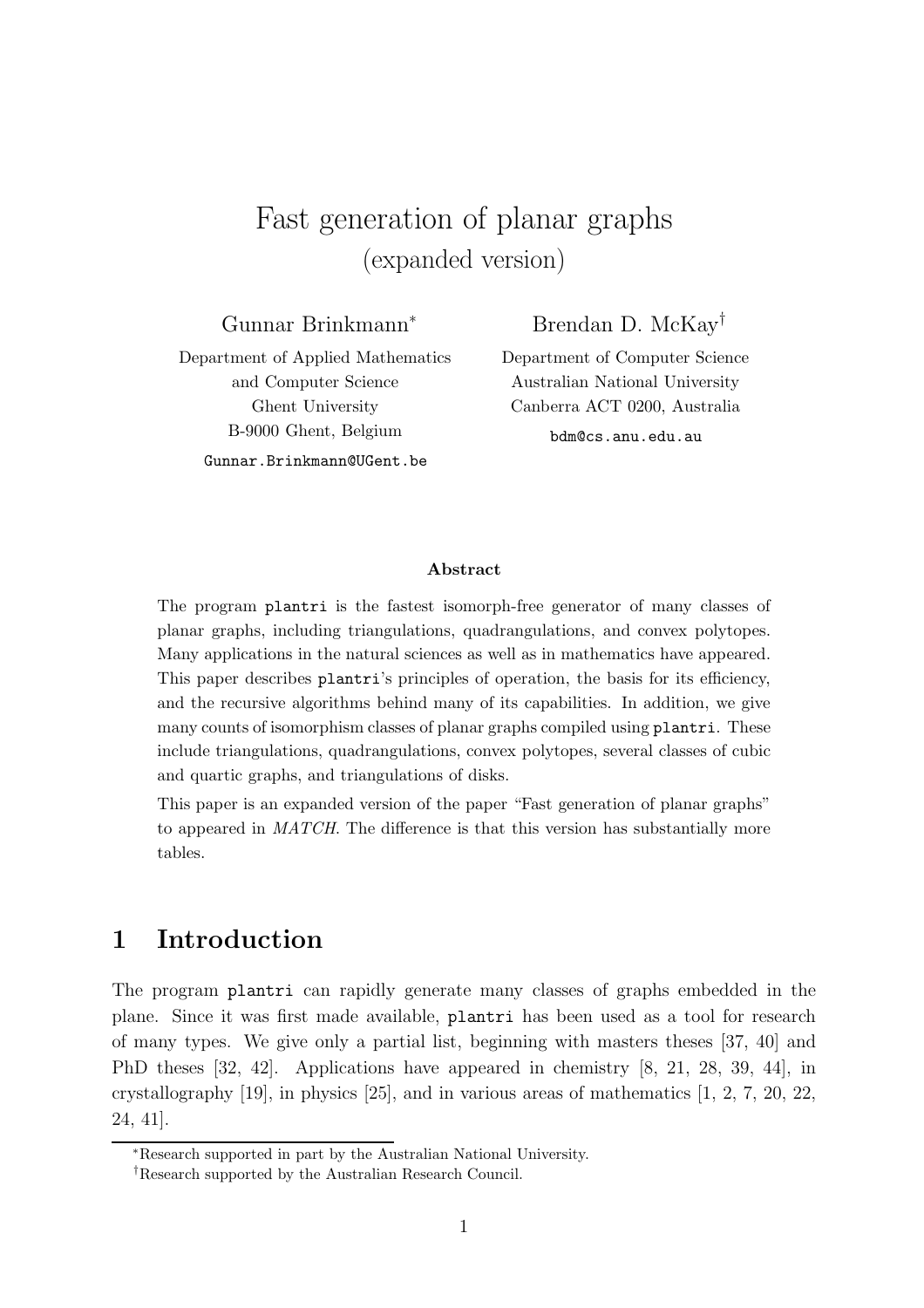The purpose of this paper is to describe the facilities of plantri and to explain in general terms the method of operation. The program is written in C and available free [13].

Throughout the paper, we will only consider finite connected graphs.

A planar graph is a graph that can be drawn on the sphere (equivalently, the plane) without edge crossings. Since several distinct drawings (*embeddings*) may be possible, it is useful to define a plane graph to be a planar graph together with a crossing-free drawing. The combinatorial structure of a plane graph is described by giving the cyclic order of the edges incident with each vertex; for convenience we use clockwise order. The mirror image of a plane graph is obtained by reversing the cyclic order at each vertex; this corresponds to reflecting the plane about a line.



Figure 1: A plane graph with the associated cyclic orders

Two edges of a graph are *parallel* if they have the same endpoints. A *loop* is an edge whose endpoints are the same vertex. If there are neither parallel edges nor loops, a graph is called simple. Triangulations and quadrangulations are plane graphs in which each face is bordered by three edges, or four edges, respectively (see Figure 2).



Figure 2: A non-simple triangulation and a simple quadrangulation

The *dual graph* of a plane graph  $G$  is a plane graph obtained from  $G$  by exchanging the functions of vertices and faces. In the left part of Figure 3, the graph with black vertices and solid edges is dual to the graph with white vertices and dashed edges, and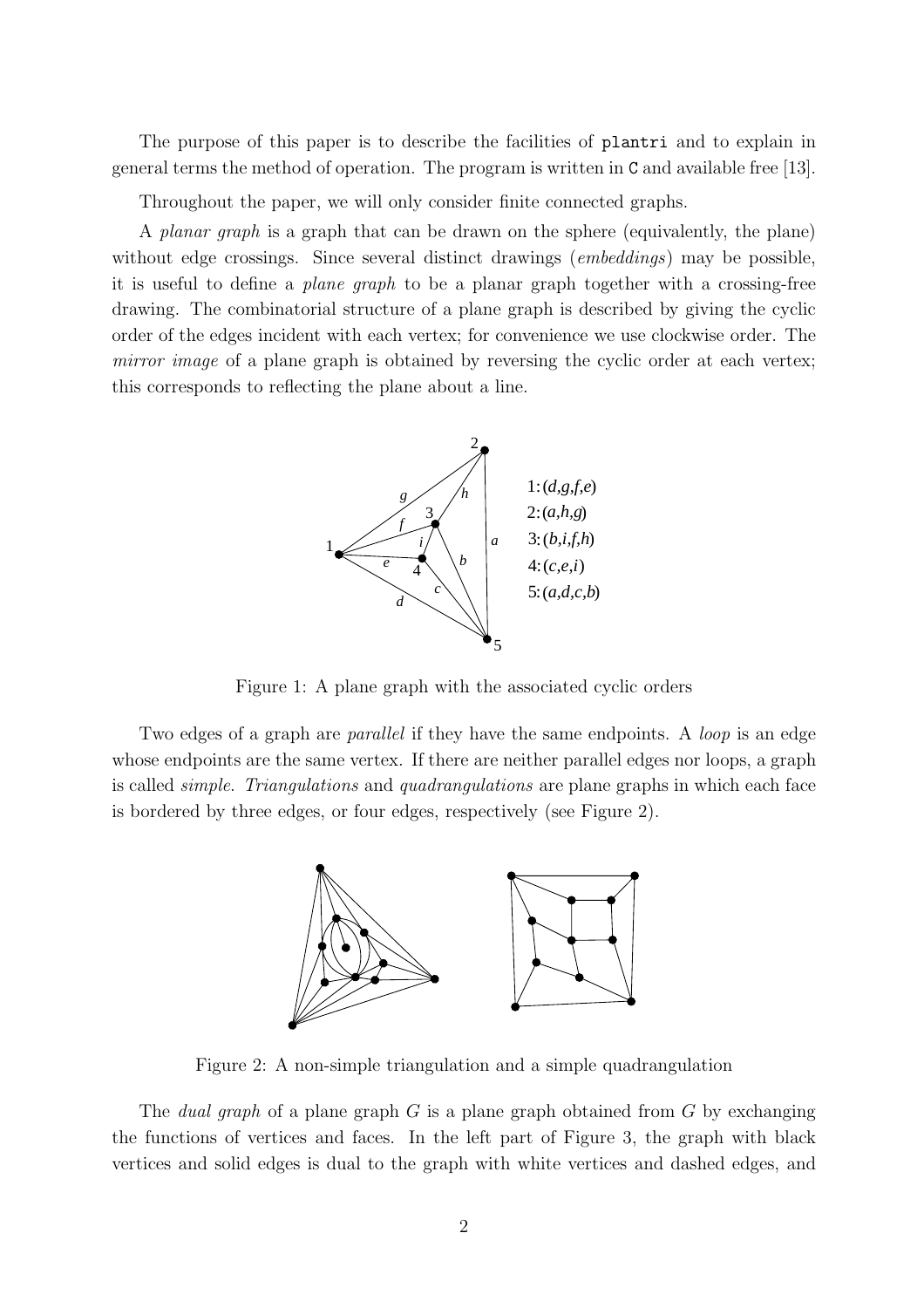

Figure 3: The dual graph, and a separating 4-cycle

vice-versa. In particular, the dual graph of a triangulation is a cubic graph and the dual graph of a quadrangulation is a quartic graph.

A separating cycle in a plane graph is a cycle that contains at least one vertex in its interior and at least one vertex in its exterior. The length of the smallest separating cycle in a triangulation is the same as the (vertex) connectivity, and is known to equal the cyclic connectivity of the cubic dual graph (see Figure 3).

#### 1.1 Notions of isomorphism

Several types of isomorphism are important for plane graphs. Recall that we are assuming connectivity.

Let  $G_1 = (V_1, E_1)$  and  $G_2 = (V_2, E_2)$  be graphs. An *abstract isomorphism* from  $G_1$  to  $G_2$  is a pair of bijections  $\phi: V_1 \to V_2$  and  $\psi: E_1 \to E_2$  which preserve the vertex-edge incidence relationship. This is the usual notion of graph isomorphism.

If  $G_1 = (V_1, E_1, C_1)$  and  $G_2 = (V_2, E_2, C_2)$  are plane graphs, where  $C_i$  gives the embedding of  $G_i$  (as a specification of the clockwise order of the edges at each vertex), we can ask for isomorphisms that respect the embeddings in some fashion. An orientationpreserving isomorphism (OP-isomorphism) from  $G_1$  to  $G_2$  is an abstract isomorphism  $(\phi, \psi)$  from  $(V_1, E_1)$  to  $(V_2, E_2)$  which preserves the embedding: if  $(e_1, e_2, \ldots, e_k)$  is the cyclic order of the edges of  $G_1$  incident with  $v \in V_1$ , then  $(\psi(e_1), \psi(e_2), \ldots, \psi(e_k))$  is the cyclic order of the edges of  $G_2$  incident with  $\phi(v) \in V_2$ . On the other hand, an orientation-reversing isomorphism (OR-isomorphism) reverses the cyclic order at each vertex: if  $(e_1, e_2, \ldots, e_k)$  is the cyclic order of the edges of  $G_1$  incident with  $v \in V_1$ , then  $(\psi(e_k), \psi(e_{k-1}), \ldots, \psi(e_1))$  is the cyclic order of the edges of  $G_2$  incident with  $\phi(v) \in V_2$ .

By an isomorphism we will always mean either an OP-isomorphism or an OR-isomorphism. Isomorphisms and OP-isomorphisms (but not OR-isomorphisms) are equivalence relations, so we have isomorphism classes and OP-isomorphism classes, respectively. Sim-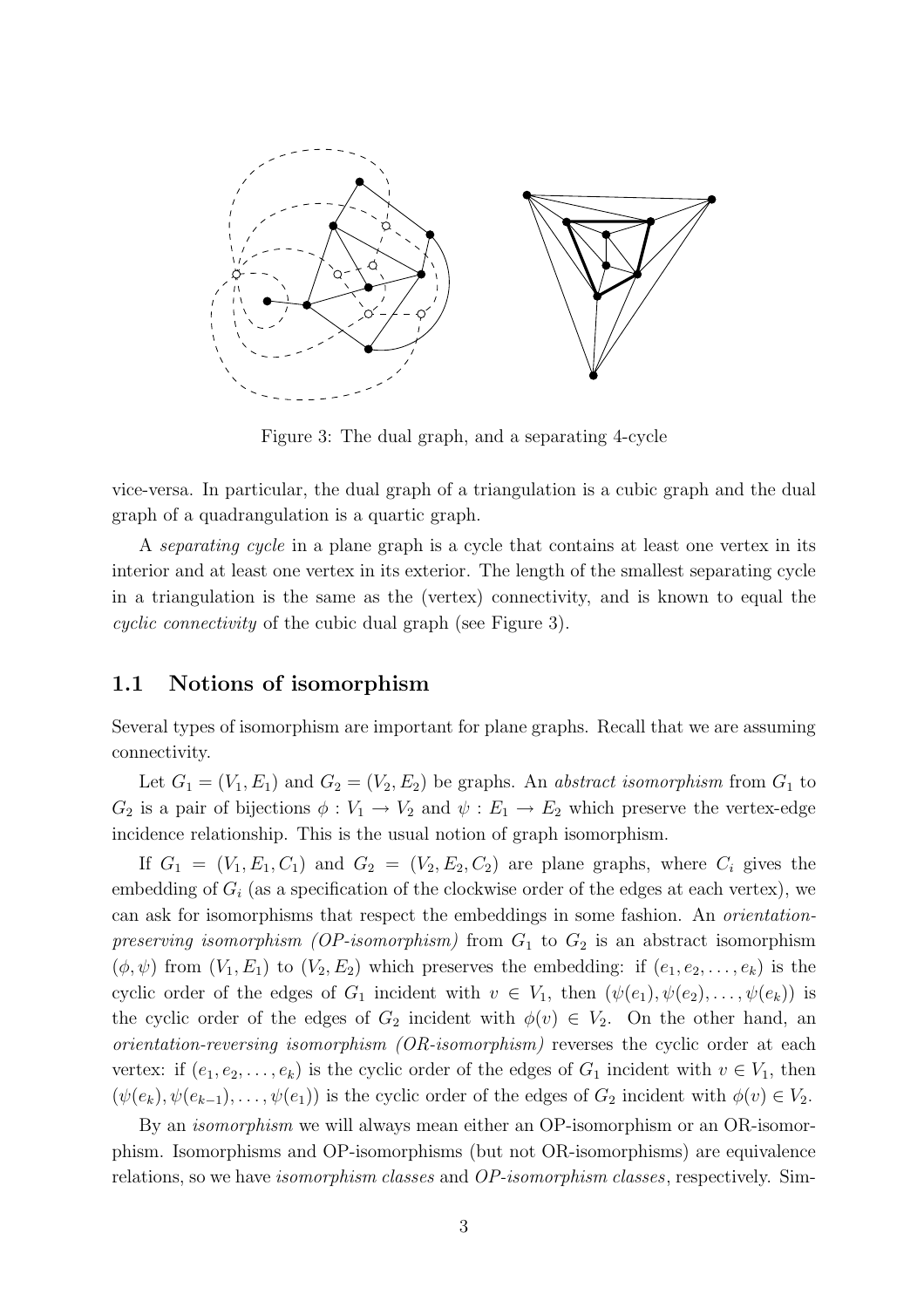

Figure 4: Generating simple plane triangulations

ilarly, the *automorphism group*  $Aut(G)$  of a plane graph is the group of all isomorphisms from G to itself, and the OP-automorphism group  $Aut_{OP}(G)$  is the group of all OPisomorphisms from G to itself. In some cases,  $\text{Aut}_{\text{OP}}(G) = \text{Aut}(G)$ ; otherwise,  $\text{Aut}_{\text{OP}}(G)$ is a subgroup of index 2 of  $Aut(G)$  whose other coset consists of the OR-automorphisms.

#### 1.2 Recursive generation

Let C be a class of plane graphs, closed under isomorphism. Let  $C_0 \subseteq C$  be closed under isomorphism, and let  $F_1, \ldots, F_k : \mathcal{C} \to 2^{\mathcal{C}}$  be a list of functions. We say that  $(\mathcal{C}_0; F_1, \ldots, F_k)$  generates C if for each  $G \in \mathcal{C}$  there is a sequence  $G_0, G_1, \ldots, G_m = G$  such that  $G_0 \in \mathcal{C}_0$  and for  $1 \leq i \leq m$  we have  $G_i \in F_j(G_{i-1})$  for some j. (This implies that  $G_1, \ldots, G_m \in \mathcal{C}$ .

In our examples, each  $F_i$  consists of replacing some small subgraph by another, usually larger, subgraph under specified conditions. We will call  $F_1, \ldots, F_k$  expansions, and the inverse operations *reductions*. If an expansion has a name, say  $F$ , we can call it an F-expansion, and its inverse an F-reduction.

For a definite example, we take  $\mathcal C$  to be the class of simple plane triangulations of order at least 4. This class C is generated by  $({K_4}; E_3, E_4, E_5)$ , where the tetrahedron  $K_4$  and the expansions  $E_3, E_4, E_5$  are shown in Figure 4 [26]. The proof consists of taking any  $G \in \mathcal{C} - \{K_4\}$  and noting that some reduction can be applied. If there is a vertex of degree 3, its neighbours have degree at least 4, so an  $E_3$ -reduction can be applied. If there is no vertex of degree 3, but there is a vertex of degree 4, we can apply an  $E_4$ -reduction by removing that vertex and inserting an edge. One of the two ways to insert the edge might create a parallel edge (which this class of graphs does not allow), but the Jordan Curve Theorem assures that in such a case the other way is valid. In case  $G$  has minimum degree 5, which is the remaining possibility by Euler's formula, an  $E_5$ -reduction can be applied, by similar reasoning.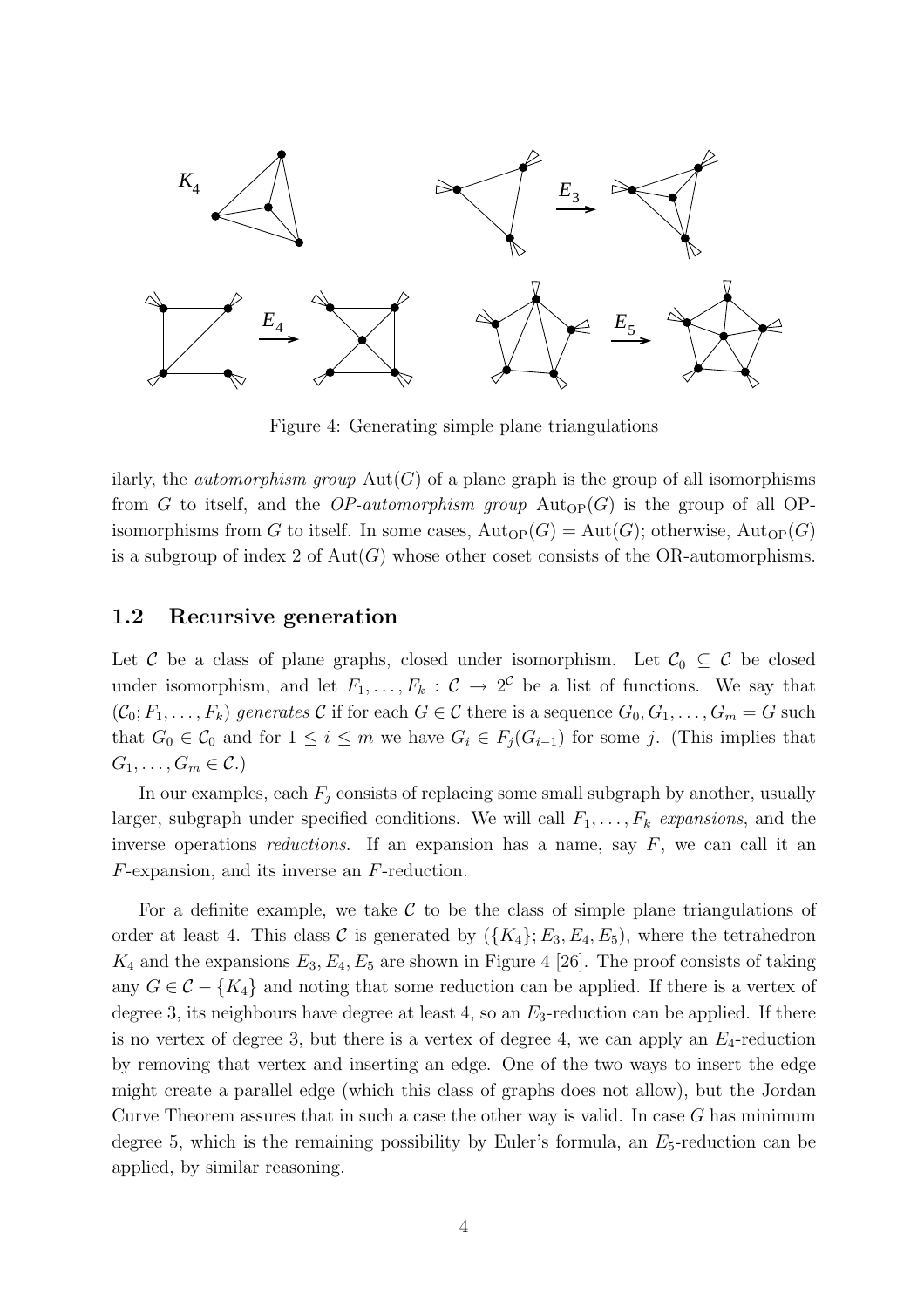We note here the conventions we use in figures such as Figure 4. Vertices shown as distinct must be distinct. A half-edge attached to a vertex indicates that an edge must appear in that position, while a small open triangle represents zero or more edges in that position. Otherwise, vertices which are displayed cannot have additional incident edges. Also, there is an implicit requirement that expansions and reductions remain within the graph class under consideration; this often implies degree or connectivity constraints.

The method of isomorph rejection used by plantri is the *canonical construction* path method of McKay [36] (also called the method of canonical augmentation [34]). Another general description with emphasis on chemical applications appears in [9]. This method involves application of two rules. The first rule is that only one expansion of G from each equivalence class of expansions under  $Aut(G)$  is performed. The second rule requires the concept of canonical labelling. Select a unique labelled plane graph in each isomorphism class of plane graphs and call it the canonical representative of the isomorphism class. (We discuss below how such a canonical representative can be computed.) Given a canonical representative  $G^*$  of an isomorphism class in  $\mathcal{C} - \mathcal{C}_0$ , choose some reduction that applies to it and call this the *best* reduction of  $G^*$ . Now, suppose we apply an expansion F to G to obtain  $G'$ . Let f be an isomorphism from  $G^*$  to  $G'$ , where  $G^*$  is the canonical member of the isomorphism class of  $G'$ . The second rule is that we must "accept"  $G'$  if f maps the best reduction of  $G^*$  to a reduction of  $G'$  that is equivalent under Aut $(G')$  to the reduction inverse to F; otherwise we "reject" G'. Only accepted graphs are subject to further expansions. According to the theory of this method [36], application of both rules together means that exactly one member of each isomorphism class in  $\mathcal C$  is accepted.

Let us see how this works for our triangulations example, ignoring for the moment expansions  $E_4$  and  $E_5$ . Applying expansion  $E_3$  to a triangulation G requires us to choose a face and insert a new vertex into it. The first rule says that we should do this with only one face in each equivalence class of faces under  $Aut(G)$ . Next, suppose we perform such an expansion to make a larger triangulation  $G'$  by adding the new vertex v. We then compute an isomorphism f to G' from the canonical representative  $G^*$  of the isomorphism class of  $G'$ . A fair choice of the "best" reduction of  $G^*$  would be that which removes the least-labelled vertex w of degree 3. If so, the second rule tells us to accept  $G'$  if and only if  $f(w)$  is equivalent to v in Aut $(G')$ .

#### 1.3 Implementation issues

The literature contains a few algorithms [27, 33] that compute automorphisms or isomorphisms of planar graphs in linear time. Their applicability is too limited for our purposes, but the main reason plantri doesn't use them is they are so complicated that they could not possibly be competitive for very small graphs compared to the simple but highly tuned heuristics we use.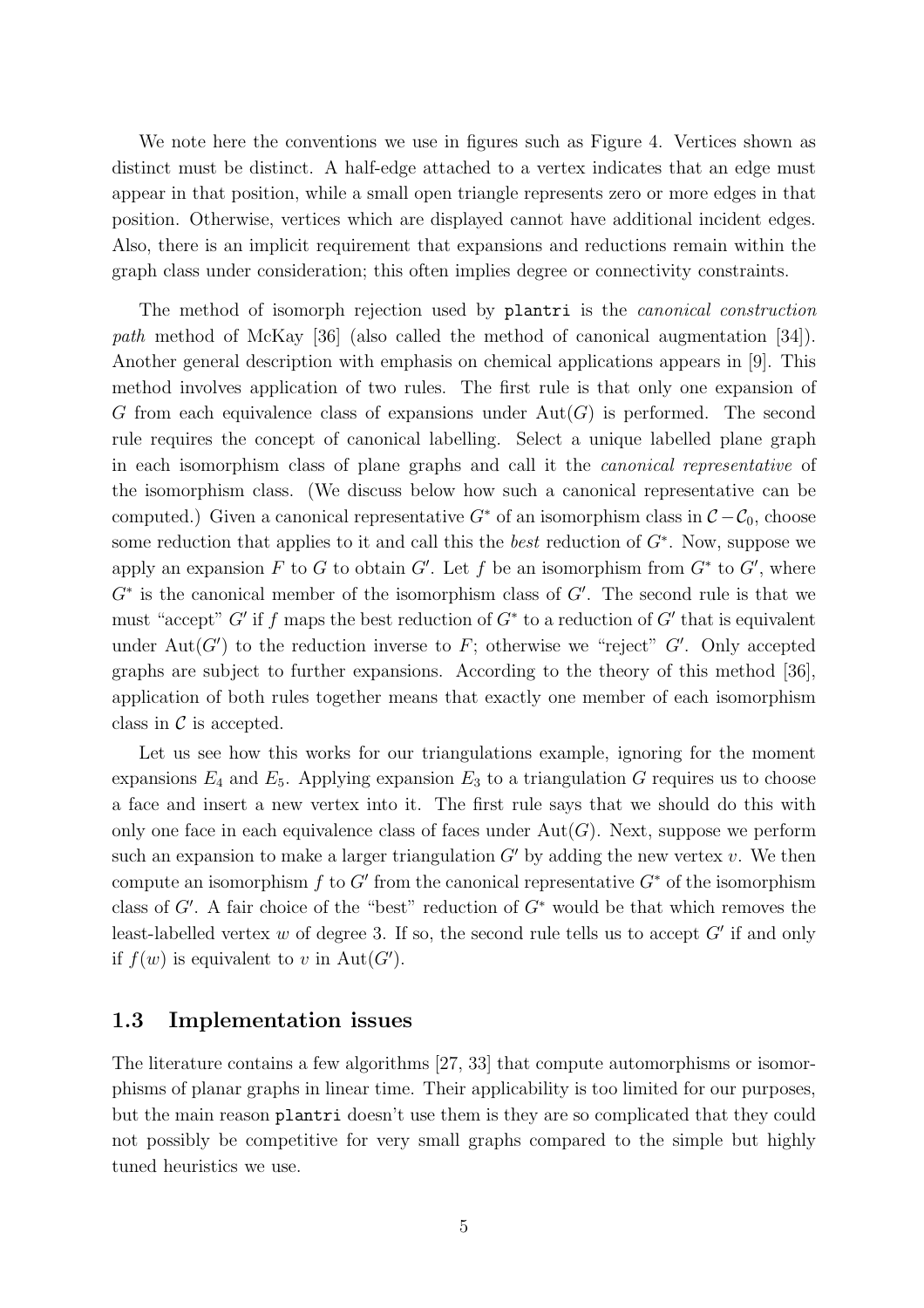Let G be a connected plane graph with n vertices, and let  $v, e$  be a vertex of G and an edge incident with it. We will suppose that each vertex w has a colour  $c(w) > n$ . We also assign *labels*  $\ell(w) \in \{1, 2, ..., n\}$ , consecutively to vertices as they are discovered during a breadth-first scan starting at v (thus  $\ell(v) = 1$ ). The "first" edge of v is defined to be e, while for other vertices it is the edge along which that vertex is first visited. To make the breadth-first search deterministic, the edges incident with each vertex are examined in clockwise order, starting with the first edge at that vertex.

The results of this scan is encoded in a string

$$
\sigma_{v,e} = (c(v), r_1(1), \ldots, r_{d_1}(1), 0, r_1(2), \ldots, r_{d_2}(2), 0, \ldots, r_1(n), \ldots, r_{d_n}(n), 0),
$$

where  $d_i$  is the degree of the vertex with label i, and  $r_j(i)$  refers to the j-th edge in clockwise order about that vertex. If the other end of this edge is a vertex  $w$ , then  $r_i(i) = c(w)$  if this is how w is first discovered, and  $r_i(i) = \ell(w)$  otherwise.

The string  $\sigma_{v,e}$  depends only on v, e and the graph structure. Moreover, the graph structure can be recovered from the string if the graph is simple. This remains true in the presence of parallel edges, since the uncertainty over which edge-ends are views of the same edge can be resolved from the topology. It is also true for triangulations with loops, but for the general case of loops it is not true.

There is a colour-preserving OP-automorphism mapping  $(v, e)$  onto  $(v', e')$  if and only if  $\sigma_{v,e} = \sigma_{v',e'}$ , so we can find  $\text{Aut}_{\text{OP}}(G)$  by computing  $\sigma_{v,e}$  for every vertex-edge pair. We can also find a canonical labelling by choosing the string  $\sigma_{v,e}$  which is lexicographically least. To find OR-automorphisms, we perform similar scans using anticlockwise ordering instead of clockwise ordering.

This method is evidently of quadratic time, but in practice we can make it much faster on average. Instead of starting at every pair  $(v, e)$ , we need start only at some combinatorially-defined subset of such pairs. For example, we could choose  $v$  to be a vertex of maximum degree, and, subject to that,  $e$  to be an edge incident with  $v$  that is incident with a face of largest size. Moreover, we can abort a scan as soon as it becomes apparent that it can give neither an automorphism nor a canonical labelling. This speedup is improved by using a nontrivial invariant, such as the degree, for the colour of each vertex. Our precise choices here were tuned experimentally for each of the graph classes that plantri generates. Since the great majority of graphs in all our graph classes have trivial automorphism groups, and in any case  $|\text{Aut}(G)| \leq 4|E(G)|$ , we do not attempt to use a sophisticated data structure to hold the group but simply list the action of every automorphism on each of the edges.

A similar heuristic can speed up the implementation of the second rule for isomorph rejection, defined in the previous subsection. In the terminology used there, the "best reduction" of  $G^*$  can be chosen from amongst those maximizing some combinatorial invariant. For example, a best reduction in our triangulation example might be chosen to be an  $E_3$ -reduction if one is available, and, if so, such that the sum of the degrees of the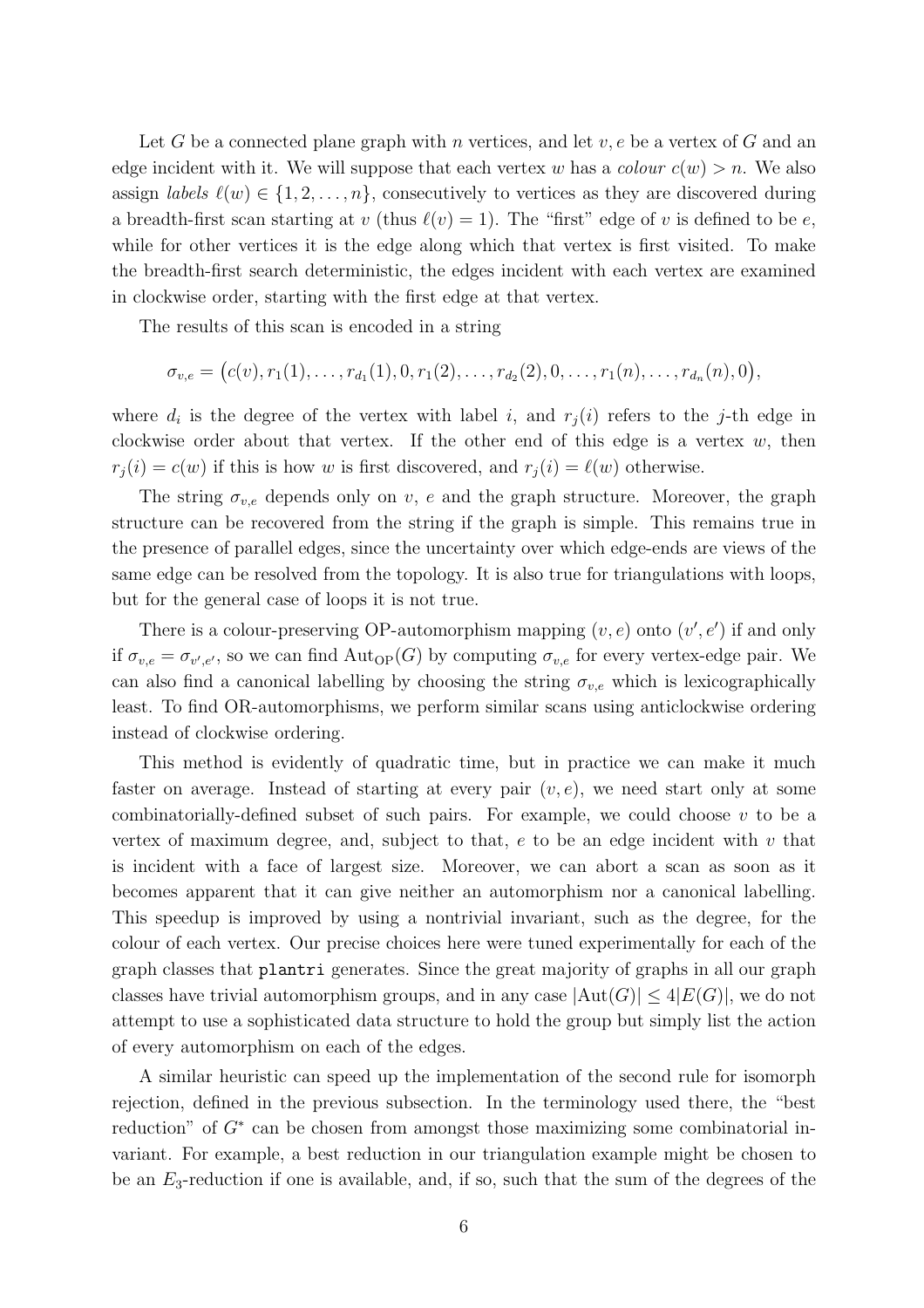three surrounding vertices is as large as possible. For many of our graph classes, we found cheap combinatorial invariants which most of the time identified a unique reduction, in which case there is no need to find the isomorphism from  $G^*$  to the current graph.

The graph itself is stored as a set of directed edges, one for each orientation of each edge. Each directed edge knows its starting and ending vertex, its successor and predecessor in clockwise order about its starting vertex, and the oppositely directed edge. Expansions and reductions are performed by modifying the graph in place, not by copying the whole graph. This is essential for the performance.

The generators produce one graph from each isomorphism class. In case the user has requested representatives of OP-isomorphism classes instead, the output graphs are tested for the presence of an OR-automorphism. If there is none, the mirror image of the graph is output as well. There is also the option of computing the dual graph; this is done by writing the dual without explicitly constructing it.

To enable very large families of graphs to be generated, perhaps using many computers in parallel, plantri has a facility for selecting only a numbered portion of the family. For example, one can ask that the entire graph class be divided into 1000 parts but that only part 376 be generated. This is achieved with almost 100% efficiency. A line is drawn across the generation tree at an experimentally determined level, then all of the tree above that level is generated while assigning consecutive numbers to the subtrees that hang below that level. To obtain portion 376/1000, just those subtrees whose number is congruent to 376 modulo 1000 are developed.

#### 1.4 Testing

A number of different approaches were taken to assure the correctness of the implementation. In some cases, earlier enumerations were available for comparison, such that of Dillencourt [23] and Aldred et al. [2], but they don't extend to very high order. Other tests consisted of checking that the outputs lie in the required graph classes, and that they are not isomorphic (using nauty [35]). We also generated very large collections of graphs by heuristic methods and checked that they were all included in plantri's output. In some cases, we could compare the outputs of two distinct generation algorithms for the same classes.

Perhaps the best check was to compare the output to existing theoretical enumerations. Very few such enumerations exist for isomorphism classes of plane graphs, but there are several that enumerate classes of plane graphs that are rooted at a flag. A flag is a triple  $(v, e, f)$  where v is a vertex, e is an edge incident with v, and f is a face incident with e. Relevant examples include [6, 16, 30, 31, 43]. To compare these against plantri, we computed  $Aut(G)$  for each output graph G; the number of flag-rooted graphs isomorphic to G equals the number of orbits of flags.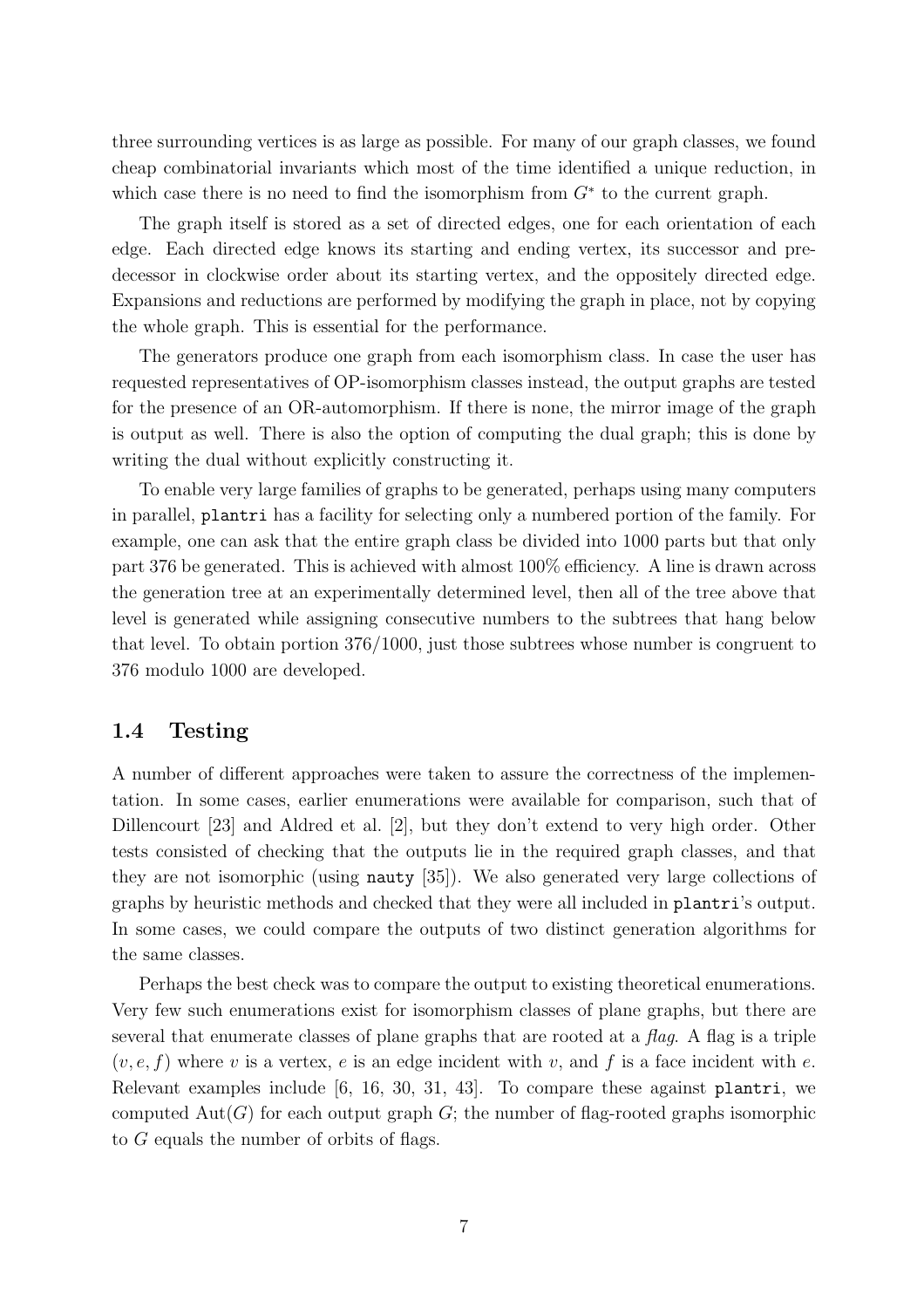#### 1.5 Efficiency

It is easy to show that the running time per output graph is polynomial in the size of the graphs, but the precise complexity has not been determined as it depends in complex fashion on the average properties of unlabelled plane graphs. In practice, the running time per graph is approximately constant within each of the classes of plane graph generated by plantri. This cannot remain true in the limit of large size (even if the linear time required for outputting the objects is discounted), but we observe it up to the size beyond which exhaustive generation is impractical (say, more than  $10^{15}$  objects).

In the following, the efficiency is indicated according to the approximate number of objects generated per second by a Pentium IV processor running at 1GHz.

In all cases the memory requirements are trivial. None of the examples we give in the Appendix require more than a few megabytes.

### 2 Classes of triangulations

Plane triangulations of order at least 4 are simple if and only if they are 3-connected. The generation of this class was described in Section 1.2 (310,000/second). The dual class consists of the 3-connected cubic plane graphs.



Figure 5: Creating double edges and loops in a triangulation

Allowing parallel edges as well, but excluding vertices of degree 2, we obtain the 2 connected triangulations with minimum degree at least 3, whose dual class consists of the 2-connected simple cubic plane graphs. This class can be generated by starting with simple triangulations and then performing the first operation shown in Figure 5. The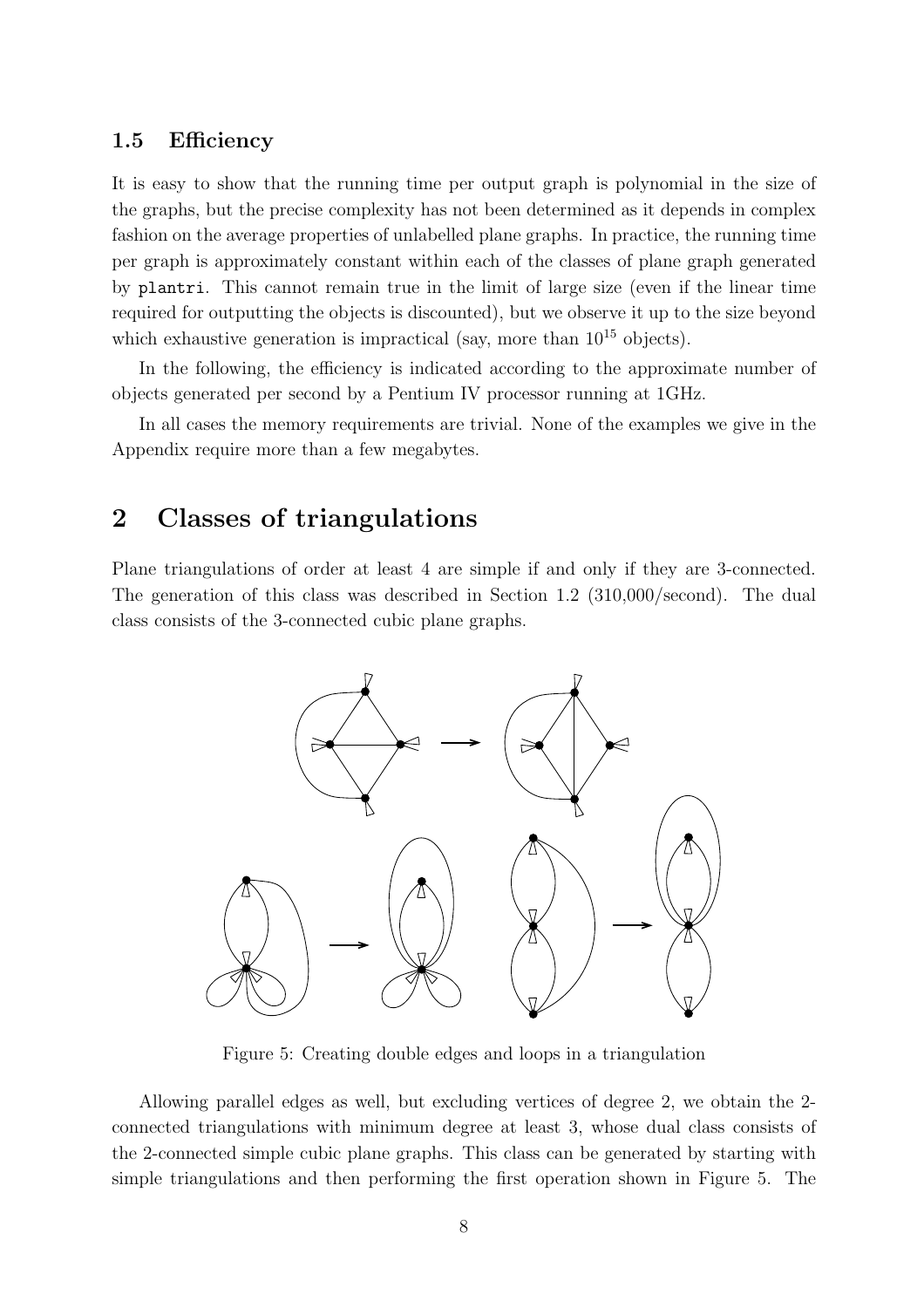operation must increase the number of double edges, so it is not possible to return to a previous configuration (110,000/second).

The next option is to allow loops. Loops in a triangulation of minimum degree at least 3 can have three different types, depending on whether the inside and outside faces are bounded by two additional loops or by a pair of parallel ordinary edges. However, by considering an innermost loop in a plane drawing, we see that a triangulation with loops must have a loop with one of the two types created by the operations shown in the lower half of Figure 5. These suffice to generate all possibilities starting with the 2-connected triangulations of minimum degree at least 3 (140,000/second). As an option, the generation can be limited to exclude triangulations having two faces with two edges (which must be parallel edges) in common. This gives us two useful dual classes: connected cubic plane simple graphs, and connected cubic plane multigraphs without faces of size less than 3.



Figure 6: Generating triangulations with minimum degree at least 4

Define a  $C_{\kappa}$ - $\delta$ -triangulation to be a plane triangulation with minimum degree at least  $\delta$ and connectivity at least  $\kappa$ .

A method for generating C3-4-triangulations was discovered by Batagelj [4]. It starts with the octahedron and applies three expansions  $R_4$ ,  $R_5$  and S that are the same as in Figure 6 except that the central vertex of  $R_5$  is only required to have one left-pointing edge. Our stronger requirement, as shown in the figure, illustrates a technique we used repeatedly to improve efficiency. When we define the "best" reduction of an expanded graph, as in Section 1.2, we chose an  $R_4$ -reduction if there is any. This means that the result of an  $R_5$  or S-expansion will not be accepted if it has an  $R_4$ -reduction. Experimentally, most graphs in this class have  $R_4$ -reductions, so this is a key observation. If graph G has 3 or more  $R_4$ -reductions, which is the most common case, then the result of applying an  $R_5$ -expansion is sure to have an  $R_4$ -reduction, so there is no point in making it. Finally, if the central vertex of an  $R_5$ -expansion has degree 4, then the expanded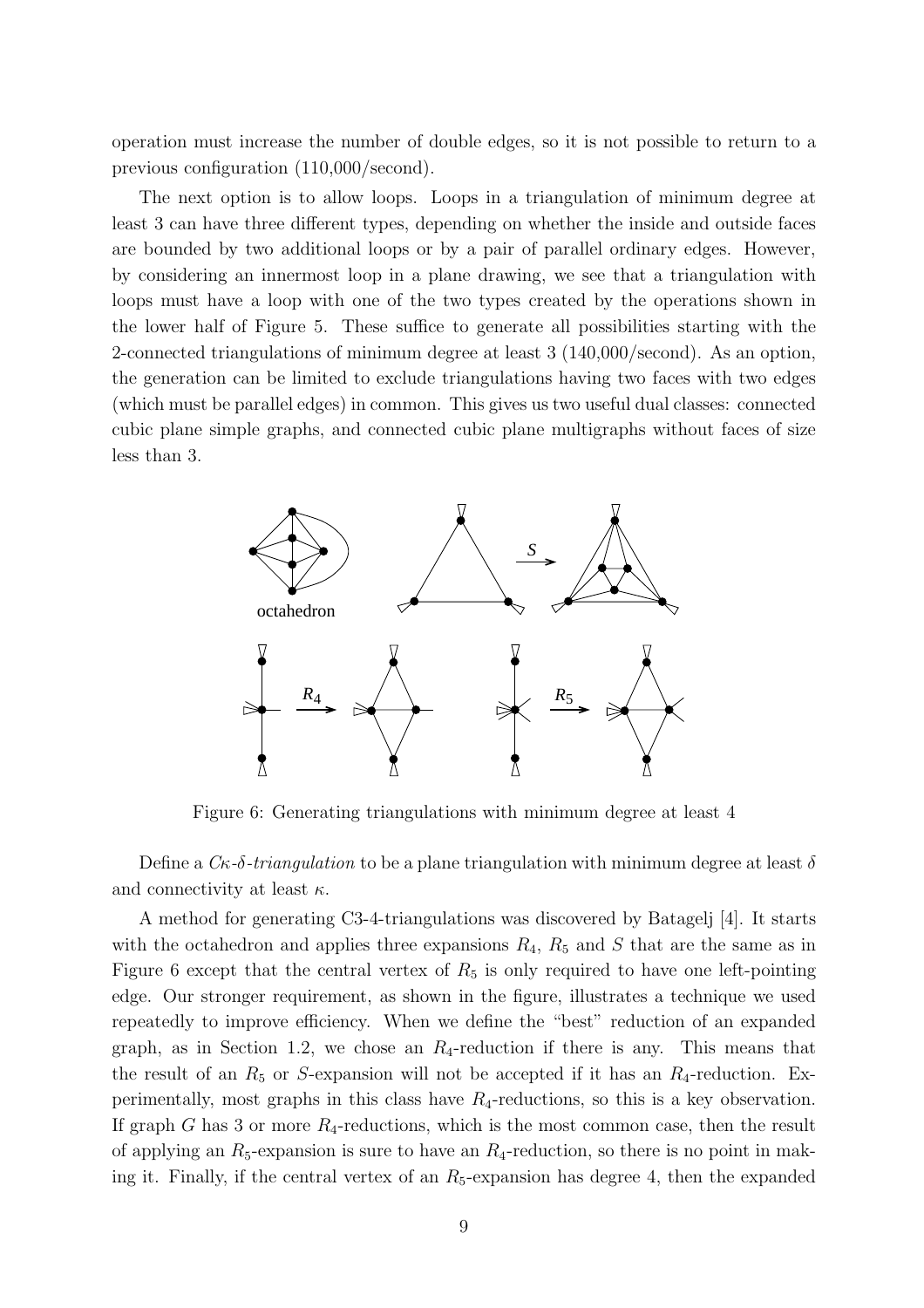graph has an  $R_4$ -reduction; hence our requirement that that vertex have degree at least 6 (250,000/second).

We do not use a separate generation method for C4-4-triangulations, but maintain a list of all the separating 3-cycles which is updated as each expansion is done. At the last step before output, only expansions which eliminate all remaining separating 3-cycles are applied (160,000/second).



Figure 7: Generating triangulations with minimum degree 5

In the case of minimum degree 5, we first apply the method of Barnette [3] and Butler [17] to generate the C5-5-triangulations. This starts with the icosahedron and applies the expansions  $F_1$ ,  $F_2$  and  $F_3$ ; see Figure 7 (50,000/second). Then we repeatedly apply operation  $F_4$  in such a way that one additional separating 4-cycle, but no separating 3-cycle, is created each time. This suffices to generate the remaining C4-5-triangulations  $(43,000/\text{second})$ . Then  $F_4$  is applied in similar manner to create one separating 3-cycle at a time to generate the remaining C3-5-triangulations (40,000/second). The details and proofs can be found in [14].

The simple eulerian plane triangulations (those with all vertices of even degree) are dual to the 3-connected bipartite cubic plane graphs. A recursive construction was given by Batagelj [4], but plantri uses a variation which is slightly more efficient. The starting triangulations are the even double wheels which consist of a cycle of even length and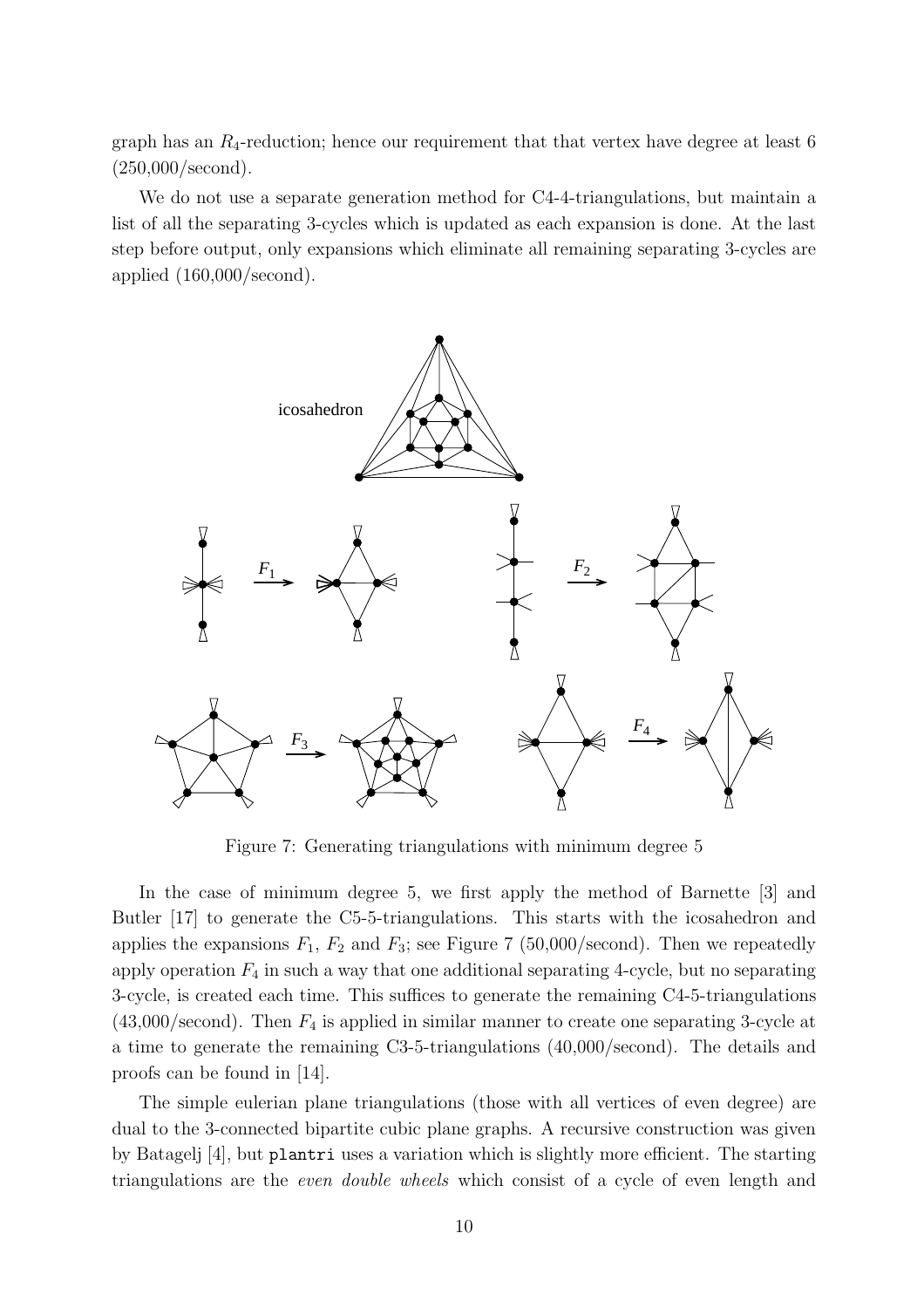

Figure 8: Generating eulerian triangulations

vertices in the interior and exterior adjacent to all of the cycle. The smallest three even double wheels are shown in Figure 8, as are the two expansions  $P$  and  $Q$  that complete the generation of this class. The version of Batagelj used only the smallest even double wheel (also known as the octahedron) and allowed the central vertex of a P-expansion to have degree 4. However, if a P-reduction with left vertex of degree 4 can be applied, there will also be a P-reduction with left vertex of degree greater than 4—unless the graph is an even double wheel. Our variation improved the generation efficiency because graphs on average have fewer reductions (110,000/second). Keeping track of separating 3-cycles allows the 4-connected subset to be generated (29,000/second).

### 3 Classes of quadrangulations

Algorithms for generating several classes of plane quadrangulations are given in [12]. The necessary expansions are shown in Figure 9. A *pseudo-double wheel* consists of a cycle of even length, a vertex in the interior adjacent to the odd-numbered vertices of the cycle, and a vertex in the exterior adjacent to the even-numbered vertices of the cycle. Let  $\mathcal D$ be the class of all pseudo-double wheels. Also consider the square  $C_4$ .

The simple quadrangulations are generated by  $({C_4}; P_0, P_1)$  (270,000/second). If the minimum degree must be at least 3, the simple quadrangulations are generated by  $(D; P_1, P_3)$  (51,000/second). The same generator, restricted to remain within the class of 3-connected quadrangulations, generates that class (49,000/second). If both 3-connectivity and the absence of separating 4-cycles are required, a generator is  $(\mathcal{D}; P_1)$ (46,000/second).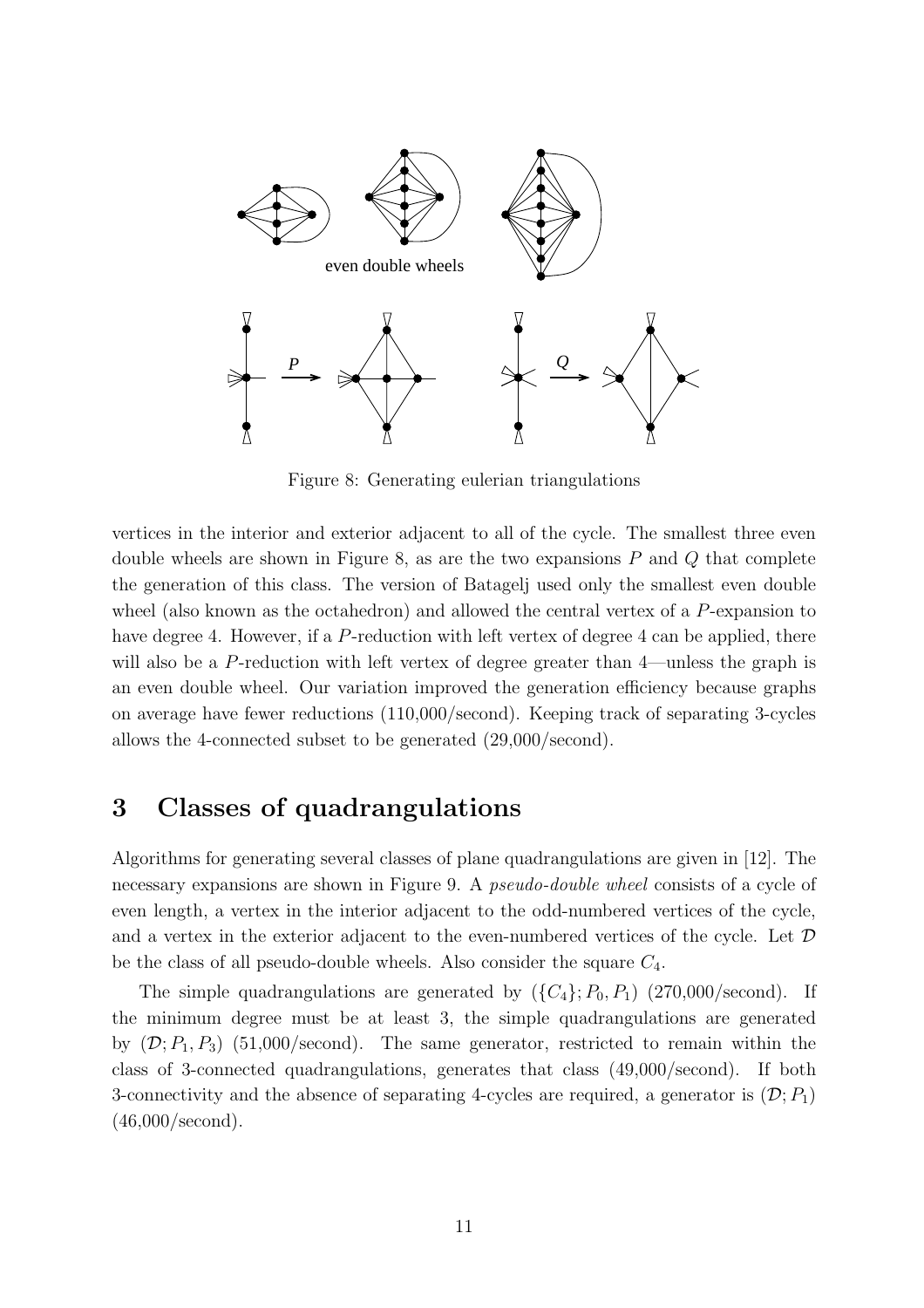

Figure 9: Generating quadrangulations

### 4 General simple plane graphs



Figure 10: Generating plane graphs from triangulations

Let  $F = v_0, v_1, \ldots, v_{m-1}$  be a face of length  $m \geq 4$  in a connected simple plane graph. It is easily seen that for some *i*, the three vertices  $v_i, v_{i+1}, v_{i+2}$  (subscripts modulo *m*) are distinct and  $v_i$  is not adjacent to  $v_{i+2}$ . Therefore, an edge can be added from  $v_i$  to  $v_{i+2}$ , dividing f in a face of size 3 and a face of size  $m-1$ , with the result being also a simple plane graph. Addition of an edge in this manner cannot decrease the minimum degree or the connectivity, and cannot increase the maximum face size. Repeated edge addition results in a simple triangulation. Also recall that simple triangulations are 3-connected.

Considering this process in reverse, given a lower bound  $\delta$  on the minimum degree, a lower bound  $\kappa$  on the connectivity, a lower bound  $\varepsilon$  on the number of edges, and an upper bound  $\phi$  on the maximum face size, we can generate all the plane graphs satisfying those four bounds by starting with triangulations and removing one edge at a time as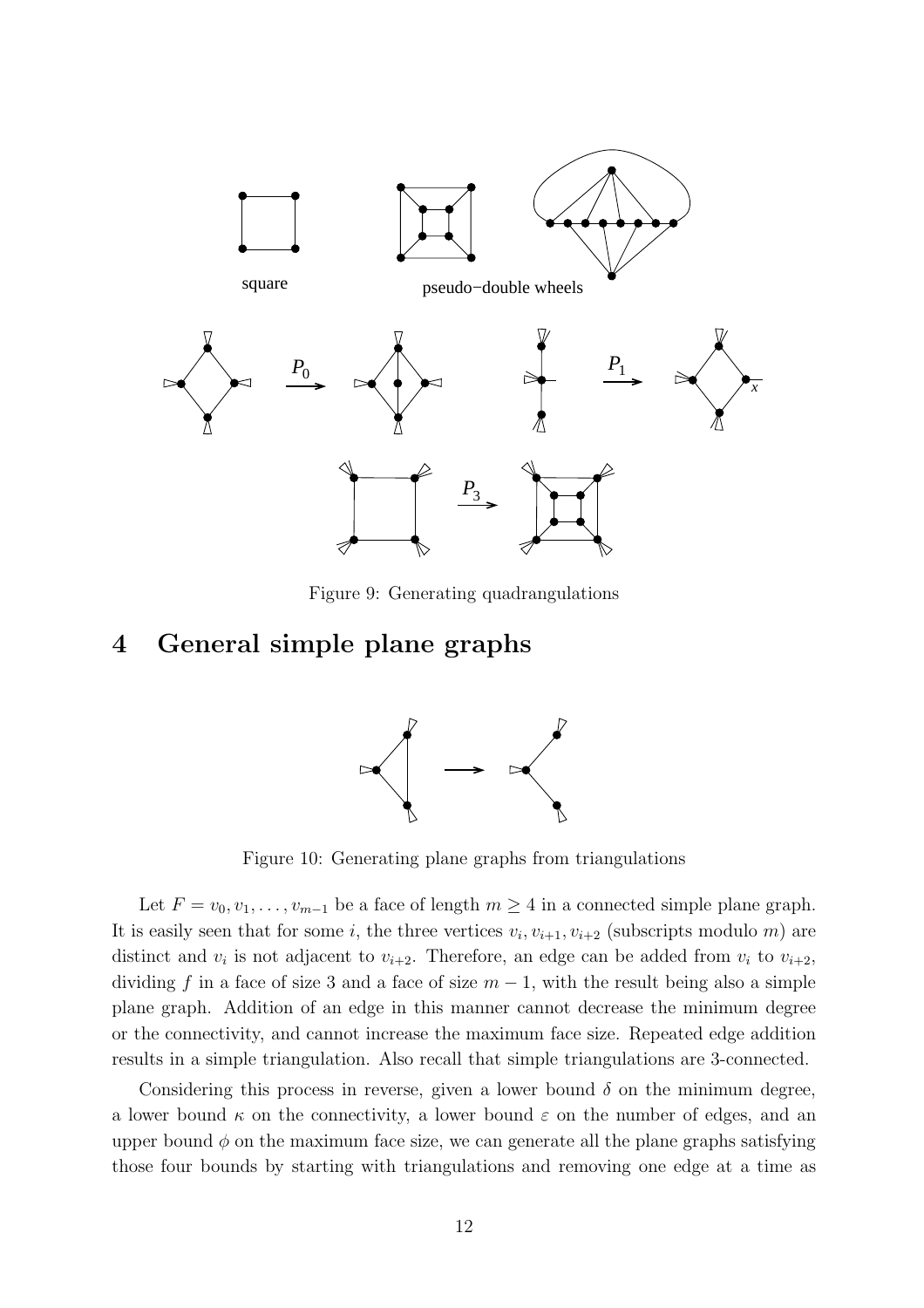in Figure 10. The starting triangulations must have minimum degree at least max $\{\delta, 3\}$ and connectivity at least  $\max\{\kappa, 3\}$ . This is implemented in plantri except for the cases  $\kappa = 4, 5$ . Typical efficiencies are 200,000/second for  $\kappa = \delta = 3$  and 220,000/second for  $\kappa = \delta = 1$ . The 3-connected simple plane graphs are also known as convex polytopal graphs, since they correspond to the skeletons of the convex polytopes in 3 dimensions.

### 5 Triangulations of a disk



Figure 11: Making a disk triangulation from a triangulation

By a *triangulation of a disk* we mean a plane graph with one face distinguished as the "outer face" and all other faces bounded by 3 edges. The outer face may have any length but must be a simple polygon.

Here we only consider simple triangulations of a disk. In this case, it can be seen that vertices have degree at least 2 on the outer face and at least 3 otherwise. Also, the connectivity is at least 2 and the only possible 2-cuts consist of two vertices on the outer face that are connected by a chord.

The generation method used by plantri for generating a triangulation of a disk of length  $\Delta$  with *n* vertices altogether is shown in Figure 11. We first generate a triangulation with  $n + 1$  vertices, then delete a vertex of degree  $\Delta$  to create the outer face. It can be specified whether the minimum degree is at least 2 or at least 3 and whether chords (i.e., 2-cuts) are allowed.

If all outer face sizes are required, this process is very efficient as each triangulation on average produces many outputs. For example, 3-connected disk triangulations are found at 540,000/second and 3-connected disk triangulations at one million per second. In case only a large outer face is required the efficiency is lower, but an improvement is achieved by filtering out many of the simple triangulations that cannot produce a vertex of sufficient degree, using the fact that the expansions in Figure 4 can only increase the maximum degree by 1.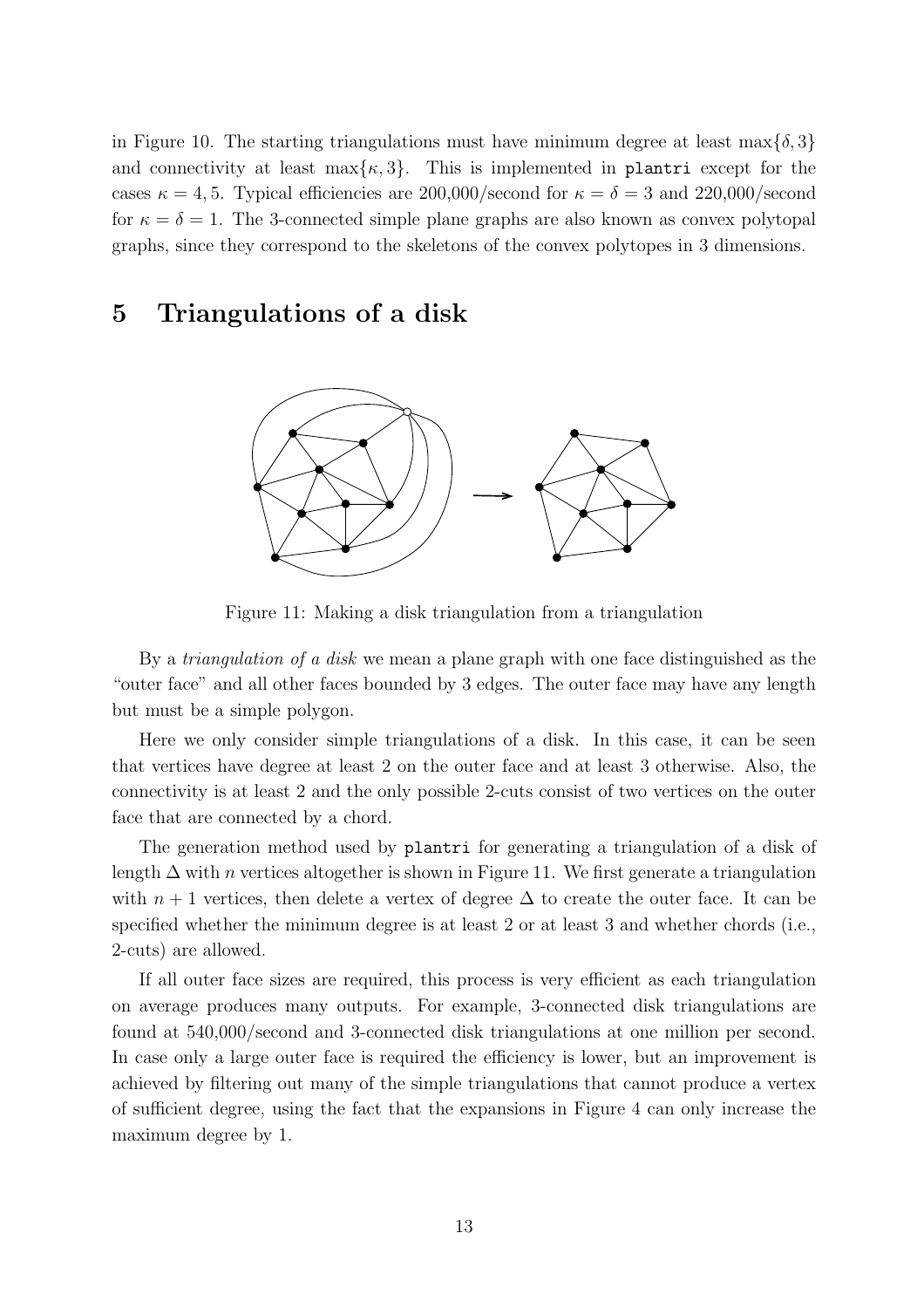### 6 Variations and applications

The program is usually used from the command line, with switches that specify the type of graph, its parameters, and output options. Several output formats are available, including some suitable for feeding to another program and some that are human-readable. Complete instructions appear in the manual that is packaged with the program [13].

Plantri can also be used in conjunction with the visualisation program CaGe [10]. This allows most of the graph classes generated by plantri to be visually examined in 2D or 3D form. For some of the functionalities of plantri, CaGe offers an interface that makes it unnecessary to type in the options; for others, the command line parameters must be given.

The structure of plantri allows external pieces of code to be attached at various points to generate subclasses more efficiently than filtering the output. Significant examples include code to limit triangulations to a specified set of vertex degrees [15] and similarly for quadrangulations [29].

More substantial variations on plantri include a program to generate plane triangulations with maximum degree 6 [2] (using in addition the efficient fullerene generator of Brinkmann and Dress [11]). Sulanke has made a program based on plantri to generate triangulations of higher-genus manifolds.

At the moment plantri does not provide for random generation. However, we note that a variety of random generation can be obtained with a simple modification of the algorithm [36].

# References

- [1] R. E. L. Aldred, S. Bau, D. A. Holton and B. D. McKay, Cycles through 23 vertices in 3-connected cubic planar graphs, Graphs and Combinatorics, 15 (1999) 373–376.
- [2] R. E. L. Aldred, S. Bau, D. A. Holton and B. D. McKay, Nonhamiltonian 3-connected cubic planar graphs, SIAM J. Disc. Math., 13 (2000) 25–32.
- [3] D. Barnette, On generating planar graphs, Discrete Math., 7 (1974) 199–208.
- [4] V. Batagelj, An improved inductive definition of two restricted classes of triangulations of the plane. Combinatorics and Graph Theory, Banach Center Publications, 25, PWN - Polish Scientific Publishers, Warsaw 1989, 11–18.
- [5] V. Batagelj, An inductive definition of the class of all triangulations with no vertex of degree smaller than 5, In Proceedings of the Fourth Yugoslav Seminar on Graph Theory, Novi Sad, 1983.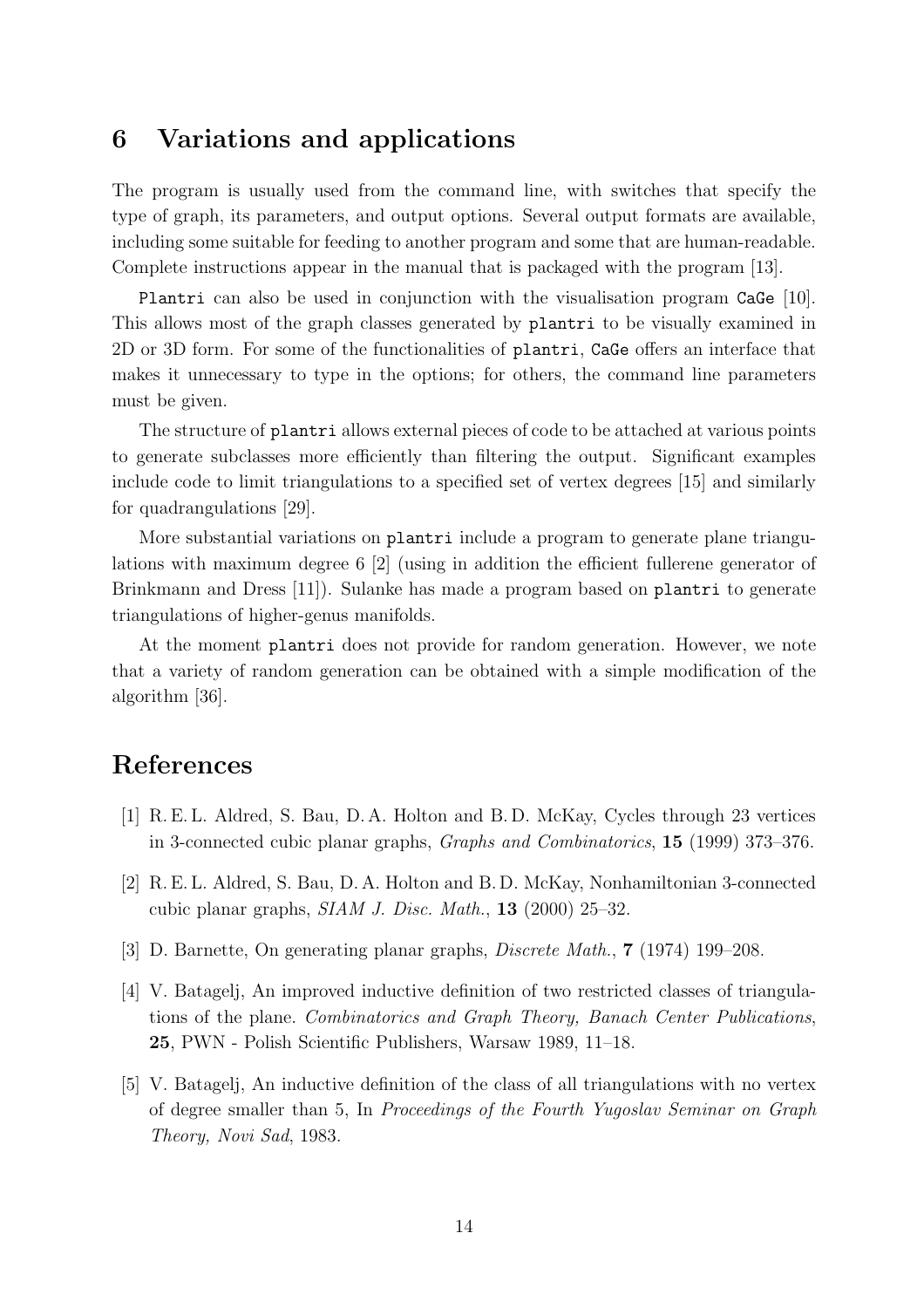- [6] E. A. Bender, Z. Gao and N. C. Wormald, The number of labeled 2-connected planar graphs, *Electron. J. Combin.*,  $9(2002)$ ,  $\#\text{R43}$ , 13 pp.
- [7] M. Bodirsky, C. Gröpl and M. Kang, Decomposing, counting, and generating unlabeled cubic planar graphs uniformly at random, Random Struc. Alg., 32 (2008) 157–180.
- [8] G. Brinkmann, Problems and scope of the spiral algorithm and spiral codes for polyhedral cages, Chem. Phys. Lett., 272 (1997) 193–198.
- [9] G. Brinkmann, Isomorphism rejection in structure generation programs, in Discrete Mathematical Chemistry Vol. 51 (P. Hansen, P.W. Fowler and M. Zheng, eds.), American Mathematical Society (2000) 25–38.
- [10] G. Brinkmann, O. Delgado Friedrichs, A. Dress and T. Harmuth, CaGe a virtual environment for studying some special classes of large molecules, MATCH Commun. Math. Comput. Chem., 36 (1997) 233–237. Program available at http://www.mathematik.uni-bielefeld.de/∼CaGe.
- [11] G. Brinkmann and A.W. M. Dress, A constructive enumeration of fullerenes, J. Algorithms, 23 (1997) 345–358. Program at http://cs.anu.edu.au/∼bdm/plantri.
- [12] G. Brinkmann, S. Greenberg, C. Greenhill, B. D. McKay and R. Thomas, Generation of simple quadrangulations of the sphere, Discrete Math., 305 (2005) 33–54.
- [13] G. Brinkmann and B. D. McKay, The program plantri. Available at http://cs.anu.edu.au/∼bdm/plantri.
- [14] G. Brinkmann and B. D. McKay, Construction of planar triangulations with minimum degree 5, Discrete Math., 301 (2005) 147–163.
- [15] G. Brinkmann, B. D. McKay and U. von Nathusius, Backtrack search and look-ahead for the construction of planar cubic graphs with restricted face sizes, MATCH Commun. Math. Comput. Chem., 48 (2003) 163–177.
- [16] W. G. Brown, Enumeration of quadrangular dissections of the disk, Canad. J. Math., 17 (1965) 302–317.
- [17] J.W. Butler. A generation procedure for the simple 3-polytopes with cyclically 5 connected graphs, Can. J. Math., 26 (1974) 686–708.
- [18] P. J. Cameron, Sequences realized by oligomorphic permutation groups, J. Integ. Seq., 3 (2000)  $\#00.1.5$ .
- [19] O. Delgado-Friedrichs and M. O'Keeffe, Isohedral simple tilings: binodal and by tiles with  $\leq 16$  faces, Acta Cryst., A61 (2005) 358–362.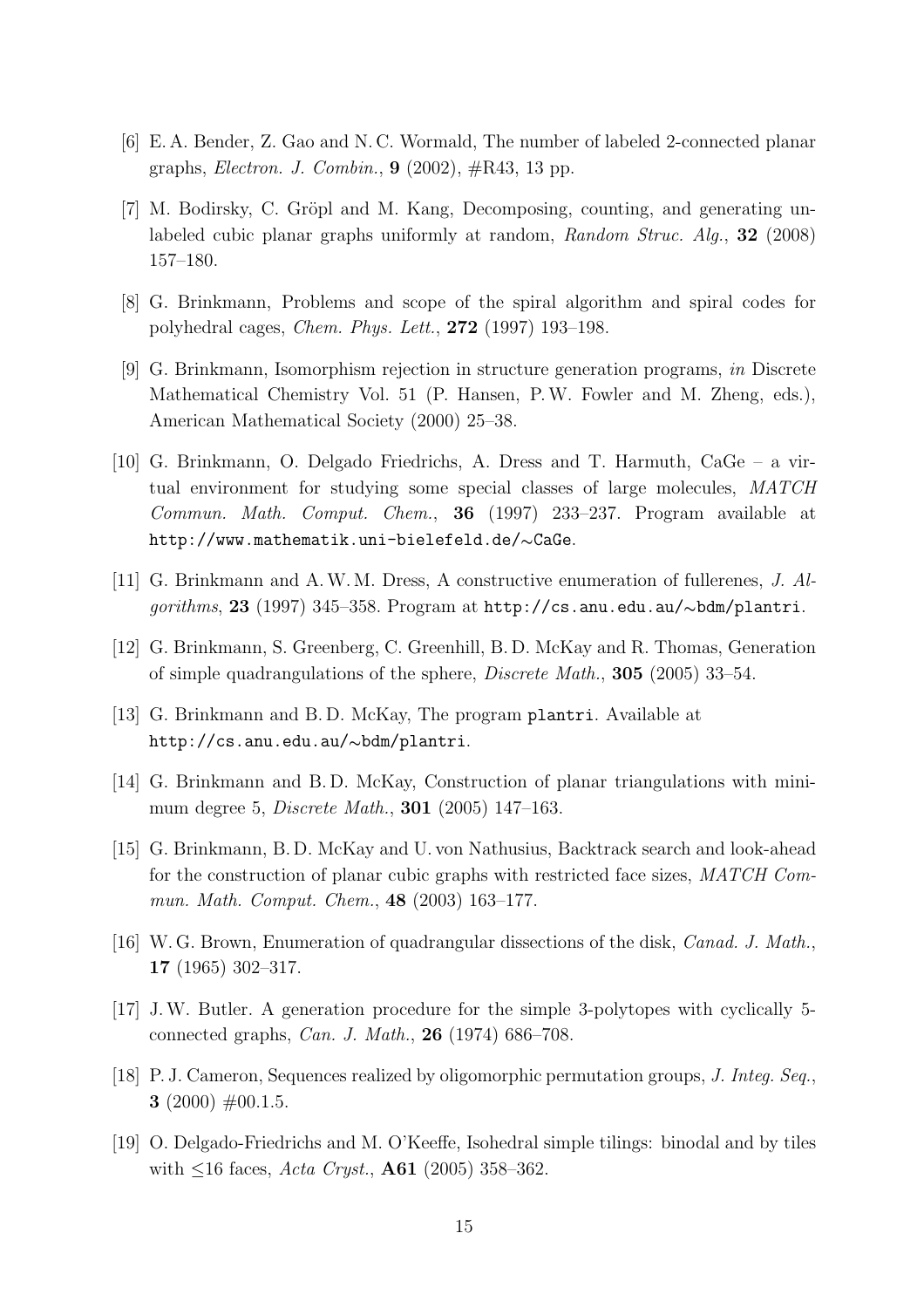- [20] G. Denham and I. Suciu, Moment angle complexes, monomial ideals, and Massey products, submitted.
- [21] M. Deza, M. Dutour and P.W. Fowler, Zigzags, railroads and knots in fullerenes, J. Chem. Inf. Comp. Sci., 44 (2004) 1282–1293.
- [22] M. Deza, M. Dutour and M. Shtogrin, 4-valent plane graphs with 2-, 3- and 4-gonal faces, in Advances in Algebra and Related Topics, World Scientific Publ. Co., 2002, 73–97.
- [23] M. B. Dillencourt, Polyhedra of small order and their hamiltonian properties, J. Combin. Theory Ser. B, 66 (1996) 87–122.
- [24] M. Dutour and M. Deza, Goldberg-Coxeter construction for 3- and 4-valent planar graphs, *Electron. J. Combin.*, **11** (2004)  $\#\text{R20}$ .
- [25] D. van Dyck, G. Brinkmann, V. Fack and B. D. McKay, To be or not to be Yutsis: Algorithms for the decision problem, Comput. Phys. Commun., 173 (2005) 61–70.
- [26] V. Eberhard, Zur Morphologie der Polyeder, Teubner (1891).
- [27] M. Fontet, Linear algorithms for testing isomorphism of planar graphs, Proceedings Third Colloquium on Automata, Languages, and Programming, 1976, 411–423
- [28] P.W. Fowler, G. Caporossi and P. Hansen, Distance matrices, Wiener indices, and related invariants of fullerenes, J. Phys. Chem. A, 105 (2001) 6232–6242.
- [29] S. Funke, Erzeugung dreizusammenh¨angender Quadrangulierungen mit eingeschränkten Knotengraden, Diplomarbeit, Bielefeld, 2004.
- [30] J. Gao, I. Wanless and N. C. Wormald, Counting 5-connected planar triangulations. J. Graph Theory, 38 (2001) 18–35.
- [31] Z. Gao and N. C. Wormald, Enumeration of rooted cubic planar maps, Ann. Combin., 6 (2002), 313–325.
- [32] D. Heard, Computation of hyperbolic structures on 3-dimensional orbifolds, PhD Thesis, University of Melbourne, 2005.
- [33] J. E. Hopcroft and J. K. Wong, Linear time algorithm for isomorphism of planar graphs, in 6th Annual ACM Symposium on Theory of Computing, Seattle, Washington, 1974, 172–184.
- [34] P. Kaski and P. R. J. Östergård, Classification Algorithms for Codes and Designs, Springer, 2006.
- [35] B. D. McKay, nauty, graph isomorphism/automorphism software, available at http://cs.anu.edu.au/∼bdm/nauty.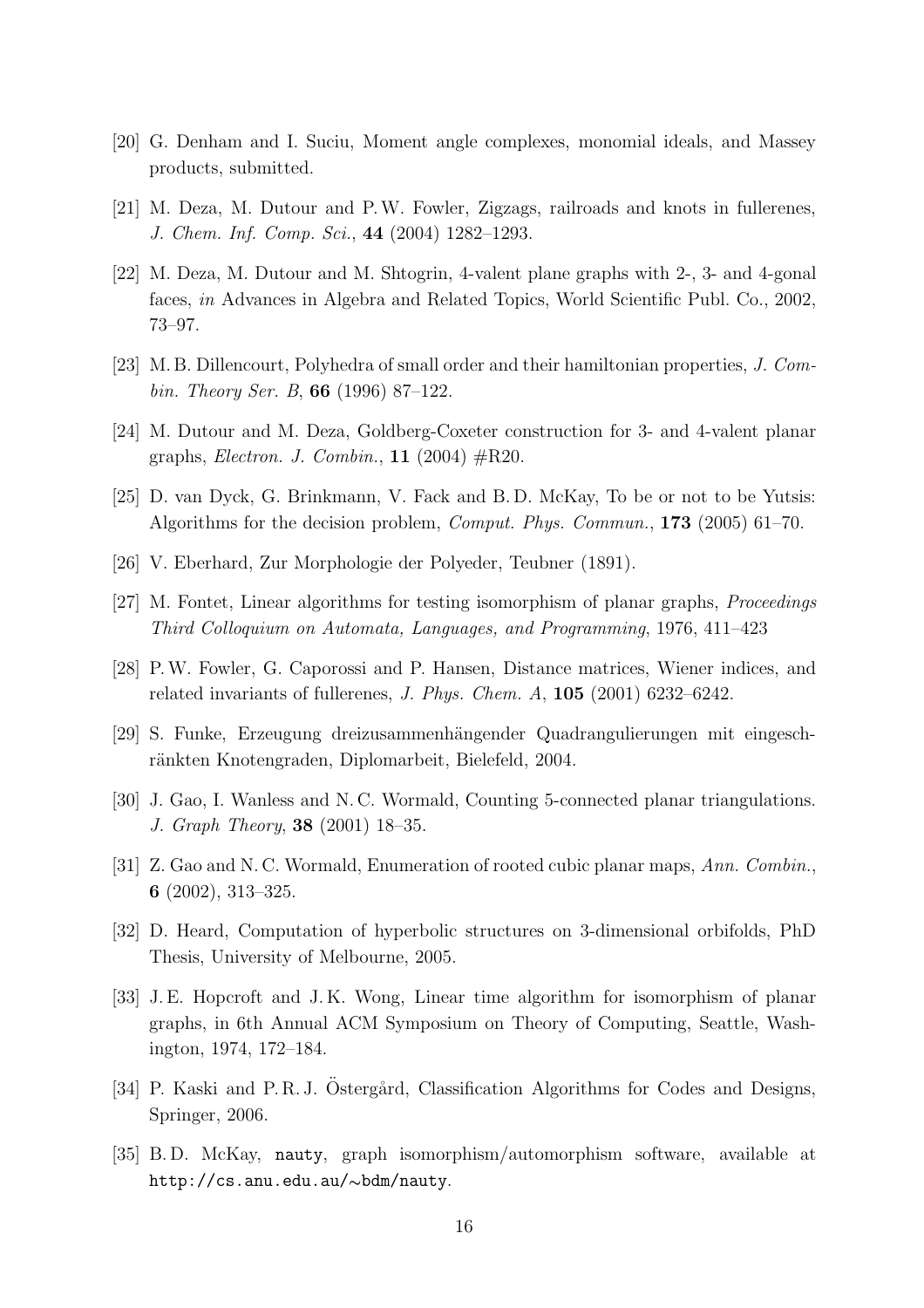- [36] B. D. McKay, Isomorph-free exhaustive generation, J. Algorithms, 26 (1998) 306–324.
- [37] R. Mechtel, Randomized pivot rules for the simplex algorithm on three-dimensional problems, Masters Thesis, Technische Universität Berlin, 2003.
- [38] R. C. Mullin and P. J. Schellenberg, The enumeration of c-nets via quadrangulations, J. Combinatorial Theory, 4 (1968) 259–276.
- [39] A. Rassat, P.W. Fowler and B. de la Vaissiere, Cahn-Ingold-Prelog descriptors of absolute configuration for carbon cages, Chem.–Europ. J., 7 (2001) 3985–3991.
- [40] K. D. Riggins, On characterizing graphs with branchwidth at most four, Masters Thesis, Rice University, Houston, 2001.
- [41] G. Royle, Planar triangulations with chromatic roots arbitrarily close to 4, Ann. Combin., to appear.
- [42] A. Schwartz, Constructions of cubical polytopes, PhD Thesis, Technische Universität Berlin, 2004.
- [43] W. T. Tutte, A census of planar triangulations, Canad. J. Math. 14 (1962) 1–38.
- [44] F.-Q. Zhang, H.-S. Wu, Y.-Y. Xu, Y.-W. Li and H. Jiao, Structure and stability of neutral polyoxometalate cages:  $(Mo<sub>2</sub>O<sub>6</sub>)<sub>m</sub>$   $(m = 1-13)$ , *J. Molec. Model.*, to appear.

# Appendix

In the following pages we give some of the counts of plane graphs that have been compiled using plantri.

The variables  $n_v$ ,  $n_e$  and  $n_f$  are the numbers of vertices, edges and faces, respectively. For any symbol  $\mu$  that enumerates isomorphism classes,  $\mu'$  enumerates OP-isomorphism classes. The minimum degree is  $\delta$ , the minimum face size is  $\phi$ , the connectivity is  $\kappa$ , and the cyclic connectivity is  $\lambda$ . As with the whole paper, all graphs are connected.

• Tables 1–2. Plane triangulations with minimum degree at least 3; plane cubic multigraphs with minimum face size at least 3.

 $t_3(n_v)$ : triangulations,  $\kappa = 3$  ; simple cubic graphs,  $\kappa = 3$  $t_2(n_v)$ : triangulations,  $\kappa \geq 2$ ,  $\delta \geq 3$ ; simple cubic graphs,  $\kappa \geq 2$  $t_{1+}(n_v)$ : triangulations,  $\delta \geq 3$  ; simple cubic graphs no two faces sharing two edges  $t_1(n_v)$ : triangulations  $\delta \geq 3$  ; cubic multigraphs,  $\phi \geq 3$ 

• Tables 3–5. Plane triangulations with lower bounds on degree and connectivity; plane simple cubic graphs with lower bounds on face size and cyclic connectivity.

 $t_{k,d}(n_v)$ : triangulations,  $\kappa \geq k, \delta \geq d$ ; simple cubic graphs,  $\lambda \geq k, \phi \geq d$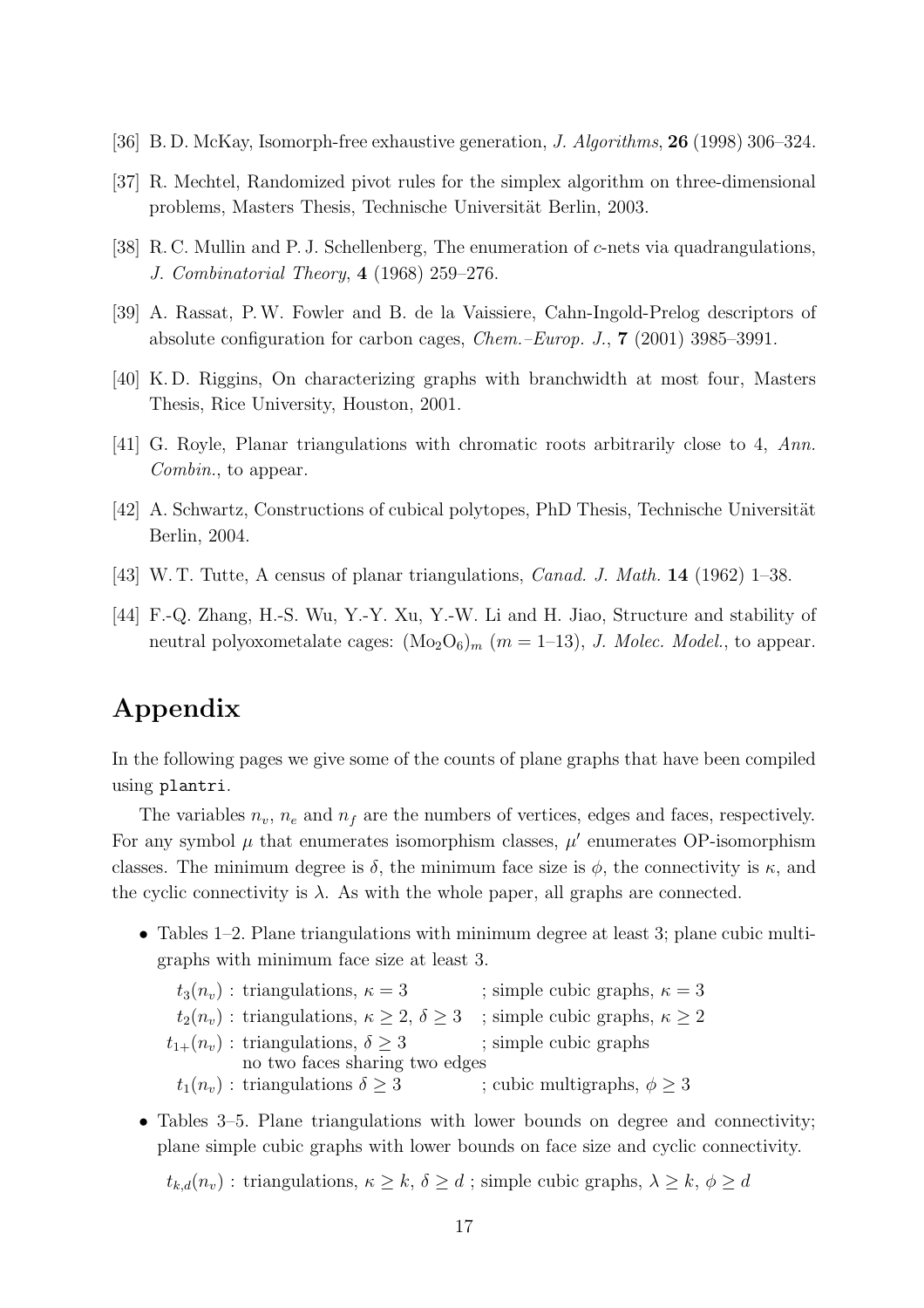• Table 6. Simple plane eulerian triangulations with lower bound on connectivity; plane simple cubic bipartite graphs with lower bound on cyclic connectivity.

 $e_k(n_v)$ : simple eulerian triangulations,  $\kappa \geq k$ ; cubic bipartite graphs,  $\lambda \geq k$ 

- Tables 7–8. Plane quadrangulations with degree and connectivity conditions; simple quartic graphs with degree and connectivity conditions.
	- $q_1(n_v)$ : simple quadrangulations ; 4-edge-connected quartic multigraphs  $q_2(n_v)$ : simple quadrangulations,  $\delta \geq 3$ ; 4-edge-connected simple quartic graphs  $q_3(n_v)$ : quadrangulations,  $\kappa \geq 3$  ; simple quartic graphs,  $\kappa \geq 3$  $q_4(n_v)$ : quadrangulations,  $\kappa \geq 3$ , ; cubic graphs,  $\kappa \geq 3$ , no separating 4-cycles cyclic edge connectivity at least 6
- Tables 9–18. 3-connected plane graphs with lower bound on degree; 3-connected plane graphs with lower bound on face size.

 $p_d(n_v, n_e)$ : simple graph,  $\delta \geq d$ 

Note that for  $d = 3$  this class is self-dual and  $p_3(n_v, n_e) = p_3(n_f, n_e)$ ; these are the skeletons of convex polytopes.

• Tables 19–26. Simple plane graphs with lower bound on connectivity. Simplicity implies that the dual multigraph has at most one edge in common between two faces. Connectivity 2 implies in addition that the dual has only faces which are simple cycles.

 $c_k(n_v, n_e)$ : simple graph,  $\kappa \geq k$ 

- Table 27. Simple triangulations of a disk with lower bounds on degree and connectivity. The dual graphs are plane multigraphs with a distinguished vertex, with all vertices except possibly the distinguished vertex having degree 3.
	- $d_1(n_v)$ : disk triangulation,  $\kappa \geq 3$  $d_2(n_v)$ : disk triangulation,  $\delta \geq 3$  $d_3(n_v)$ : disk triangulation,  $\delta \geq 2$  $d_4(n_v)$ : disk triangulation,  $\Delta = n_v$

The last class are also known as the 2-connected outerplanar graphs.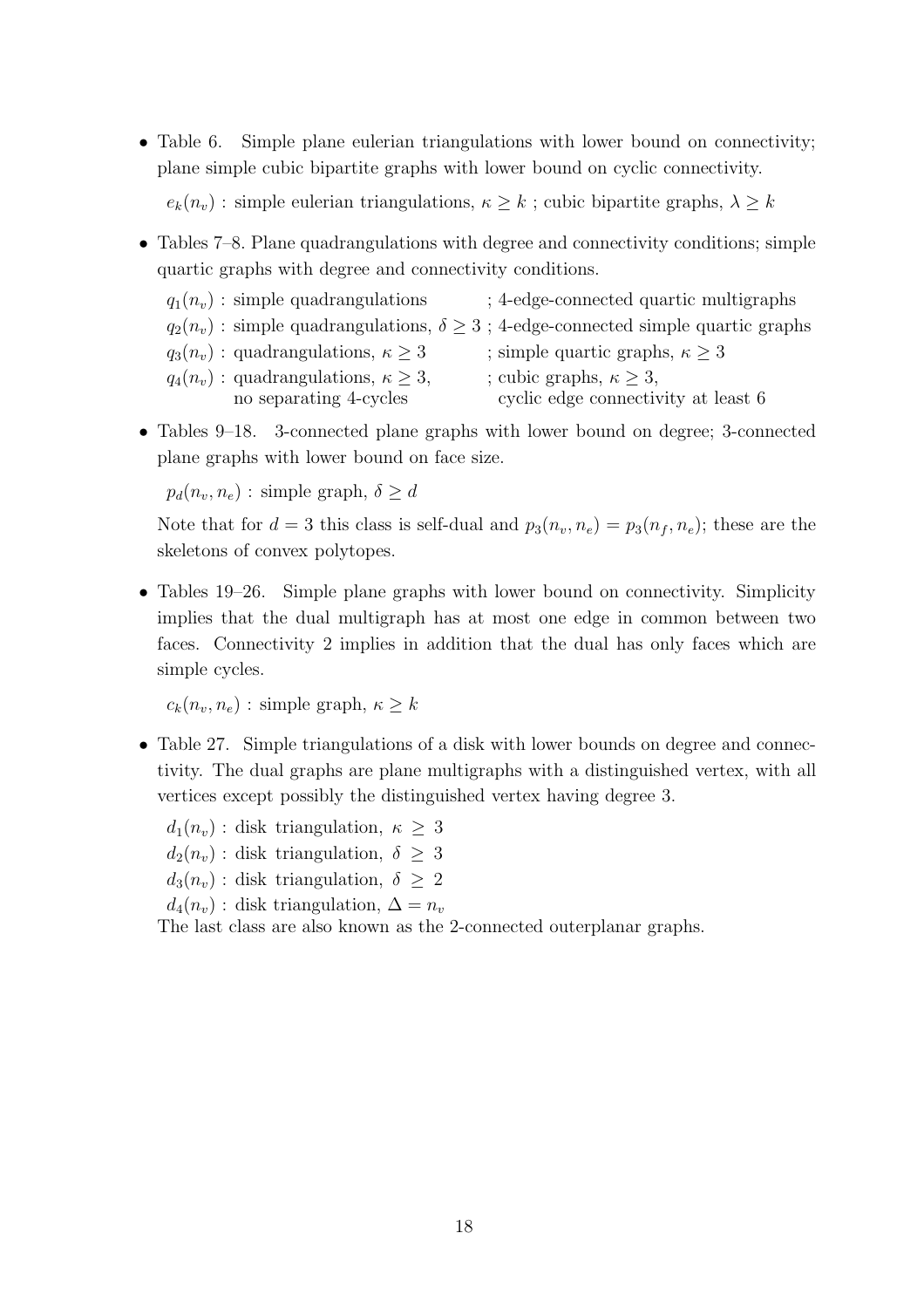| $n_v$          | $n_e$ | $n_f$          | $t_3(n_v)$     | $t_2(n_v)$    | $t_{1+}(n_v)$ | $t_1(n_v)$    |
|----------------|-------|----------------|----------------|---------------|---------------|---------------|
| $\overline{4}$ | 6     | $\overline{4}$ | $\mathbf{1}$   | $\mathbf{1}$  | 1             | $\mathbf 1$   |
| $\overline{5}$ | 9     | 6              | $\mathbf{1}$   | $\mathbf{1}$  | $\mathbf{1}$  | $\mathbf{1}$  |
| 6              | 12    | 8              | $\overline{2}$ | 3             | 3             | 3             |
| $\overline{7}$ | 15    | 10             | $\overline{5}$ | 8             | 9             | 9             |
| 8              | 18    | 12             | 14             | 32            | 37            | 38            |
| 9              | 21    | 14             | 50             | 131           | 172           | 178           |
| 10             | 24    | 16             | 233            | 723           | 993           | 1041          |
| 11             | 27    | 18             | 1249           | 4360          | 6308          | 6652          |
| 12             | 30    | 20             | 7595           | 29632         | 44145         | 46738         |
| 13             | 33    | 22             | 49566          | 213168        | 327051        | 347050        |
| 14             | 36    | 24             | 339722         | 1606633       | 2530761       | 2691419       |
| 15             | 39    | 26             | 2406841        | 12473723      | 20179785      | 21509955      |
| 16             | 42    | 28             | 17490241       | 99141919      | 164672106     | 175969274     |
| 17             | 45    | 30             | 129664753      | 802392930     | 1368137926    | 1465921468    |
| 18             | 48    | 32             | 977526957      | 6593377305    | 11536196188   | 12395111621   |
| 19             | 51    | 34             | 7475907149     | 54883010885   | 98494508358   | 106126249031  |
| 20             | 54    | 36             | 57896349553    | 462038444588  | 850073936750  | 918520748281  |
| 21             | 57    | 38             | 453382272049   | 3928893849911 | 7406965136219 | 8025676381104 |
| 22             | 60    | 40             | 3585853662949  |               |               |               |
| 23             | 63    | 42             | 28615703421545 |               |               |               |

Table 1: Isomorphism classes of plane triangulations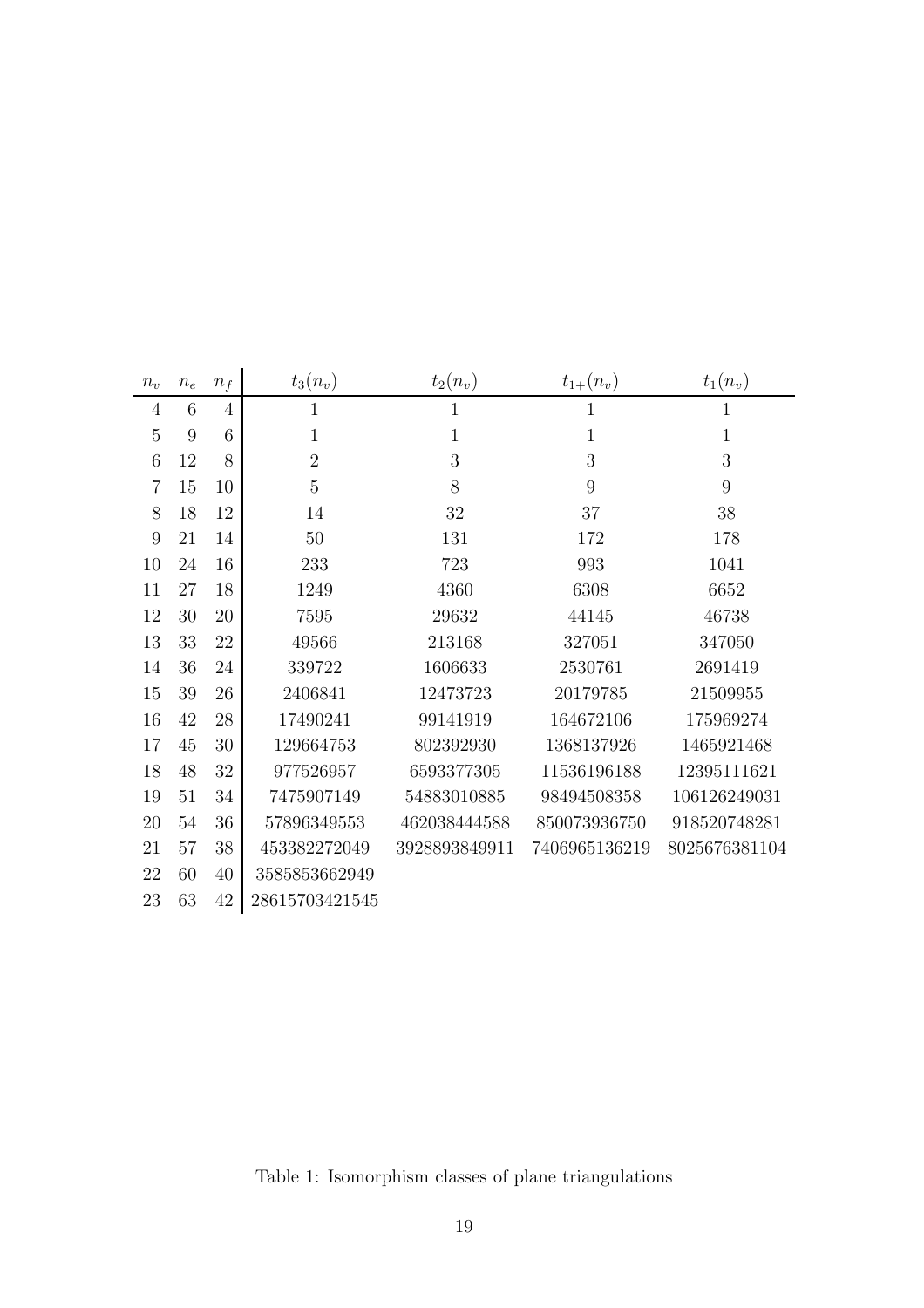| $n_v$          | $n_e$ | $n_f$          | $t'_{3}(n_{v})$ | $t'_{2}(n_{v})$ | $t'_{1+}(n_v)$ | $t'_{1}(n_{v})$ |
|----------------|-------|----------------|-----------------|-----------------|----------------|-----------------|
| 4              | 6     | $\overline{4}$ | 1               | $\mathbf{1}$    | 1              | 1               |
| 5              | 9     | 6              | $\mathbf{1}$    | $\mathbf{1}$    | $\mathbf{1}$   | $\mathbf{1}$    |
| 6              | 12    | 8              | $\overline{2}$  | 3               | 3              | 3               |
| $\overline{7}$ | 15    | 10             | 6               | 9               | 10             | 10              |
| 8              | 18    | 12             | 17              | 37              | 42             | 43              |
| 9              | 21    | 14             | 73              | 183             | 230            | 236             |
| 10             | 24    | 16             | 389             | 1156            | 1523           | 1577            |
| 11             | 27    | 18             | 2274            | 7713            | 10737          | 11188           |
| 12             | 30    | 20             | 14502           | 55436           | 80319          | 84194           |
| 13             | 33    | 22             | 97033           | 412193          | 620134         | 653271          |
| 14             | 36    | 24             | 672781          | 3158392         | 4913112        | 5198809         |
| 15             | 39    | 26             | 4792530         | 24736138        | 39705720       | 42184083        |
| 16             | 42    | 28             | 34911786        | 197448348       | 326420796      | 348088277       |
| 17             | 45    | 30             | 259106122       | 1601481238      | 2723097802     | 2913967487      |
| 18             | 48    | 32             | 1954315346      | 13173471151     | 23012381739    | 24706425434     |
| 19             | 51    | 34             | 14949368524     | 109712447949    | 196713776094   | 211856940558    |
| 20             | 54    | 36             | 115784496932    | 923858502128    | 1698875856077  | 1835160731391   |
| 21             | 57    | 38             | 906736988527    | 7856893675780   | 14808015829668 | 16042357404748  |
| 22             | 60    | 40             | 7171613842488   |                 |                |                 |

Table 2: OP-Isomorphism classes of plane triangulations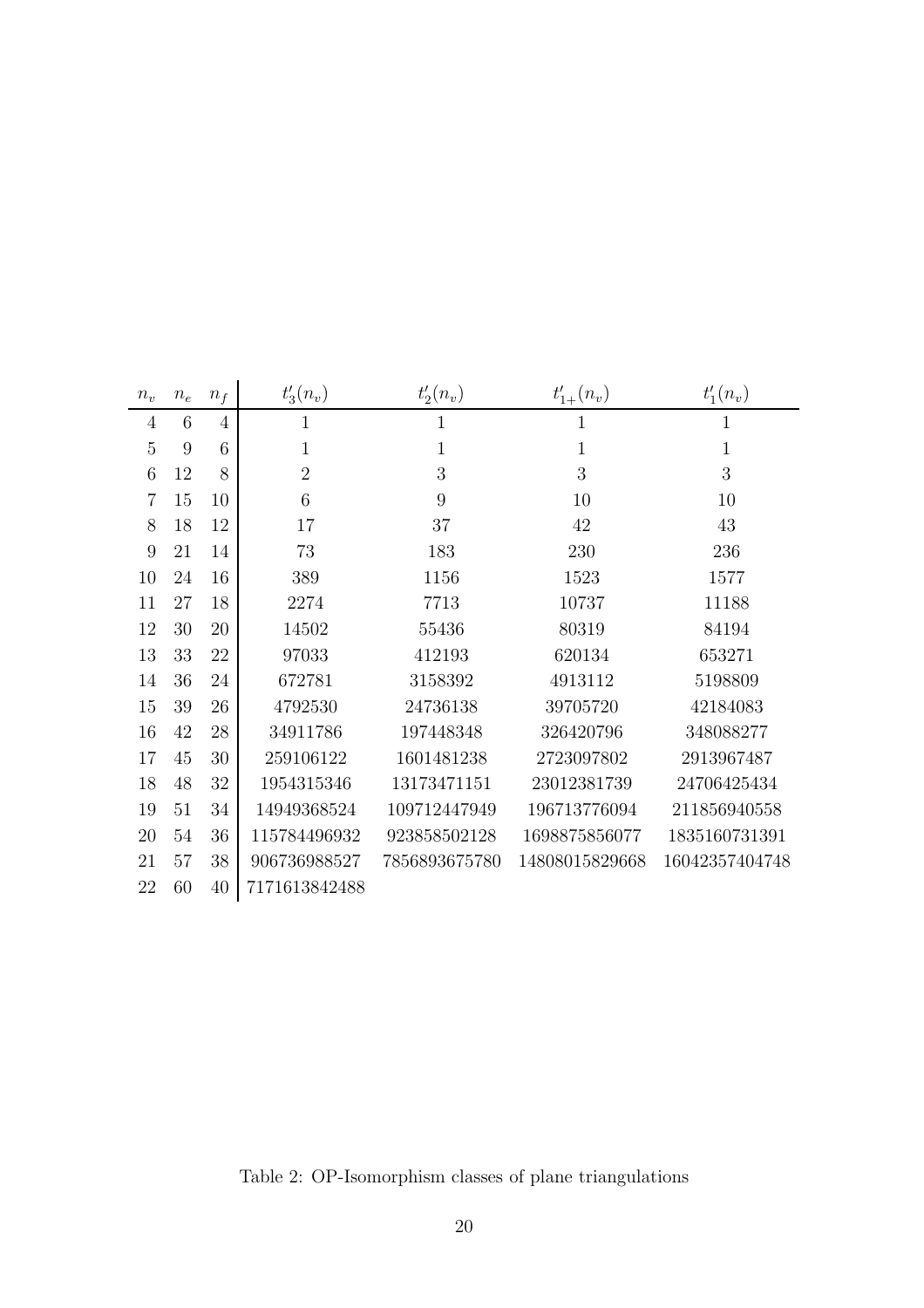| $n_v$            | $n_e$ | $n_f$ | $t_{3-4}(n_v)$ | $t_{4-4}(n_v)$ | $t'_{3-4}(n_v)$ | $t'_{4-4}(n_v)$ |
|------------------|-------|-------|----------------|----------------|-----------------|-----------------|
| $\,6$            | 12    | 8     | $\mathbf{1}$   | $\mathbf{1}$   | $\mathbf{1}$    | $\mathbf{1}$    |
| $\overline{7}$   | 15    | 10    | $\mathbf{1}$   | $\mathbf{1}$   | $\mathbf{1}$    | $\mathbf{1}$    |
| 8                | 18    | 12    | $\overline{2}$ | $\overline{2}$ | $\overline{2}$  | $\overline{2}$  |
| $\boldsymbol{9}$ | 21    | 14    | $\overline{5}$ | $\overline{4}$ | $\overline{5}$  | $\overline{4}$  |
| 10               | 24    | 16    | 12             | 10             | 14              | 12              |
| 11               | 27    | 18    | 34             | 25             | $45\,$          | $32\,$          |
| 12               | 30    | 20    | 130            | $87\,$         | 194             | 128             |
| 13               | 33    | 22    | 525            | 313            | 891             | 519             |
| 14               | 36    | 24    | 2472           | 1357           | 4499            | 2430            |
| 15               | 39    | 26    | 12400          | 6244           | 23603           | 11765           |
| 16               | 42    | 28    | 65619          | 30926          | 127887          | 59915           |
| 17               | 45    | 30    | 357504         | 158428         | 705770          | 311744          |
| 18               | 48    | 32    | 1992985        | 836749         | 3959653         | 1659633         |
| 19               | 51    | 34    | 11284042       | 4504607        | 22494163        | 8971845         |
| $20\,$           | 54    | 36    | 64719885       | 24649284       | 129227103       | 49195863        |
| 21               | 57    | 38    | 375126827      | 136610879      | 749646288       | 272940855       |
| 22               | 60    | 40    | 2194439398     | 765598927      | 4387116659      | 1530417953      |
| 23               | 63    | 42    | 12941995397    | 4332047595     | 25878895923     | 8661936137      |
| $24\,$           | 66    | 44    | 76890024027    | 24724362117    | 153765144588    | 49442678322     |
| $25\,$           | 69    | 46    | 459873914230   | 142205424580   | 919704309272    | 284393946501    |
| 26               | 72    | 48    | 2767364341936  | 823687567019   | 5534600480206   | 1647327455726   |
| $27\,$           | 75    | 50    | 16747182732792 | 4801749063379  |                 |                 |

Table 3: Isomorphism classes of plane triangulations with minimum degree at least 4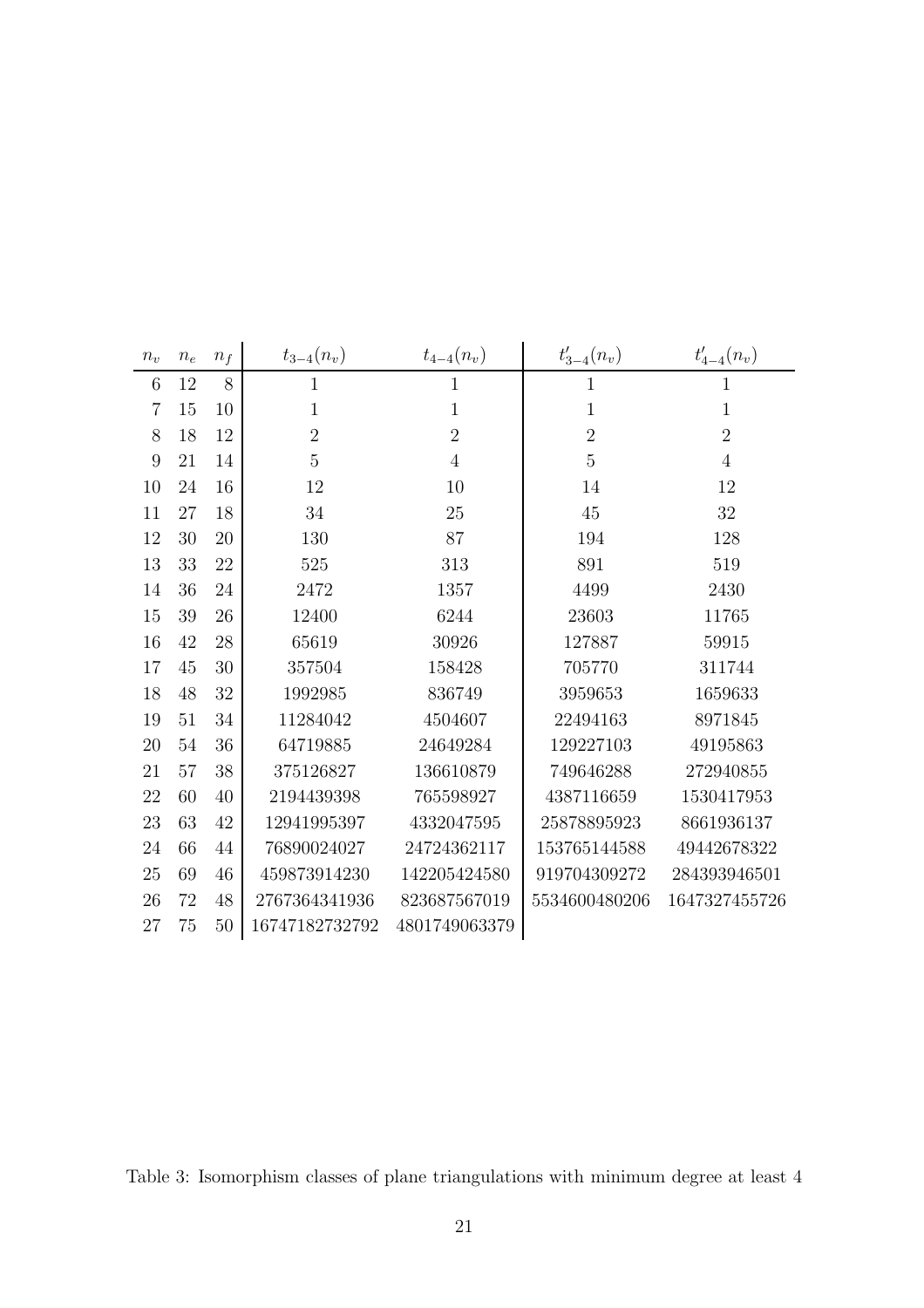| $n_{\scriptstyle v}$ | $\boldsymbol{n}_e$ | $\boldsymbol{n_f}$ | $t_{3-5}(n_v)$   | $t_{4-5}(n_v)$    | $t_{5-5}(n_v)$ |
|----------------------|--------------------|--------------------|------------------|-------------------|----------------|
| 12                   | 30                 | 20                 | $\overline{1}$   | $\mathbf{1}$      | $\mathbf{1}$   |
| 13                   | 33                 | 22                 | $\boldsymbol{0}$ | $\overline{0}$    | $\overline{0}$ |
| 14                   | 36                 | 24                 | $\mathbf{1}$     | $1\,$             | $\mathbf{1}$   |
| 15                   | 39                 | 26                 | $1\,$            | $\mathbf{1}$      | $\mathbf{1}$   |
| 16                   | 42                 | $28\,$             | 3                | 3                 | 3              |
| 17                   | $45\,$             | $30\,$             | $\,4\,$          | $\,4\,$           | $\overline{4}$ |
| 18                   | $48\,$             | $32\,$             | $12\,$           | 12                | 12             |
| 19                   | 51                 | 34                 | 23               | 23                | 23             |
| $20\,$               | $54\,$             | 36                 | 73               | 73                | 71             |
| 21                   | 57                 | 38                 | 192              | 191               | 187            |
| 22                   | 60                 | 40                 | 651              | 649               | 627            |
| $23\,$               | 63                 | $42\,$             | 2070             | 2054              | 1970           |
| 24                   | 66                 | $44\,$             | 7290             | 7209              | 6833           |
| $25\,$               | 69                 | 46                 | 25381            | 24963             | 23384          |
| $26\,$               | $72\,$             | 48                 | 91441            | 89376             | 82625          |
| $27\,$               | 75                 | $50\,$             | 329824           | 320133            | 292164         |
| $28\,$               | 78                 | $52\,$             | 1204737          | 1160752           | 1045329        |
| $29\,$               | 81                 | 54                 | 4412031          | 4218225           | 3750277        |
| $30\,$               | 84                 | 56                 | 16248772         | 15414908          | 13532724       |
| 31                   | 87                 | $58\,$             | 59995535         | 56474453          | 48977625       |
| 32                   | 90                 | 60                 | 222231424        | 207586410         | 177919099      |
| 33                   | 93                 | 62                 | 825028656        | 764855802         | 648145255      |
| $34\,$               | 96                 | 64                 | 3069993552       | 2825168619        | 2368046117     |
| 35                   | 99                 | 66                 | 11446245342      | 10458049611       | 8674199554     |
| $36\,$               | 102                | 68                 | 42758608761      | 38795658003       | 31854078139    |
| $37\,$               | 105                | 70                 | 160012226334     | 144203518881      | 117252592450   |
| $38\,$               | 108                | 72                 | 599822851579     | 537031911877      | 432576302286   |
| $39\,$               | 111                | 74                 | 2252137171764    | $2003618333624\,$ | 1599320144703  |
| 40                   | 114                | 76                 | 8469193859271    | 7488436558647     | 5925181102878  |

Table 4: Isomorphism classes of plane triangulations with minimum degree 5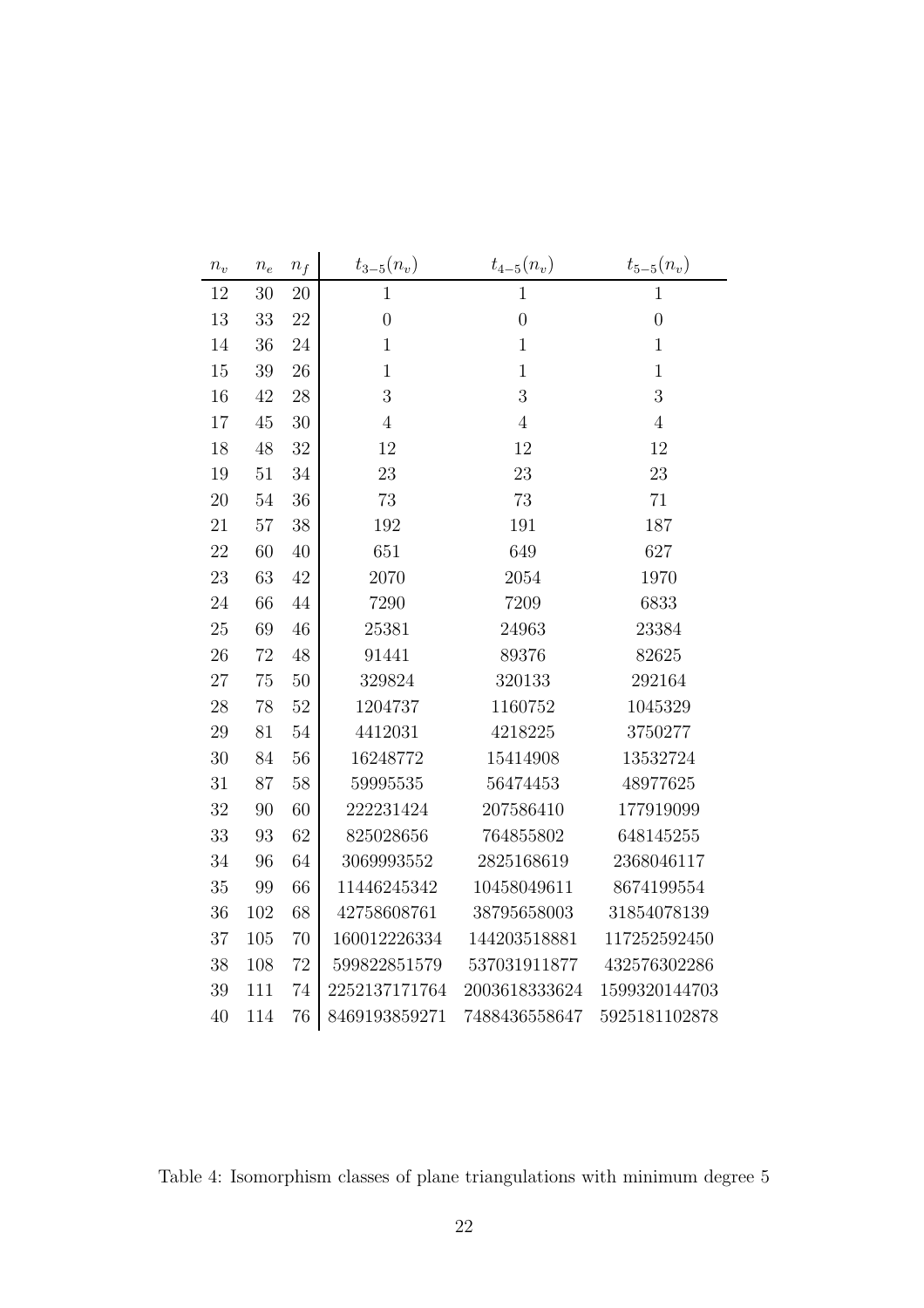| $n_{\scriptstyle v}$ | $\boldsymbol{n_e}$ | $n_f$  | $t'_{3-5}(n_v)$  | $t'_{4-5}(n_v)$ | $t'_{5-5}(n_v)$ |
|----------------------|--------------------|--------|------------------|-----------------|-----------------|
| $12\,$               | $30\,$             | $20\,$ | $\overline{1}$   | $\overline{1}$  | 1               |
| 13                   | 33                 | 22     | $\boldsymbol{0}$ | $\overline{0}$  | $\overline{0}$  |
| 14                   | $36\,$             | 24     | $\,1\,$          | $\mathbf{1}$    | $\mathbf{1}$    |
| $15\,$               | $39\,$             | 26     | $1\,$            | $\mathbf{1}$    | $\mathbf{1}$    |
| 16                   | $42\,$             | 28     | $\,4\,$          | $\overline{4}$  | $\overline{4}$  |
| 17                   | $45\,$             | 30     | $\overline{4}$   | $\overline{4}$  | $\overline{4}$  |
| $18\,$               | $48\,$             | 32     | 17               | 17              | 17              |
| 19                   | 51                 | 34     | 33               | 33              | 33              |
| $20\,$               | $54\,$             | 36     | $117\,$          | $117\,$         | 115             |
| 21                   | $57\,$             | 38     | 331              | 330             | 325             |
| $22\,$               | 60                 | 40     | 1180             | 1177            | 1144            |
| $23\,$               | 63                 | 42     | 3899             | 3874            | 3736            |
| 24                   | 66                 | 44     | 14052            | 13910           | 13225           |
| $25\,$               | 69                 | 46     | 49667            | 48878           | 45904           |
| $26\,$               | $72\,$             | 48     | 180502           | 176538          | 163456          |
| $27\,$               | 75                 | 50     | 654674           | 635653          | 580704          |
| $28\,$               | $78\,$             | 52     | 2398527          | 2311572         | 2083116         |
| $\,29$               | 81                 | 54     | 8800984          | 8415829         | 7485349         |
| 30                   | 84                 | 56     | 32447008         | 30785420        | 27033550        |
| $31\,$               | 87                 | 58     | 119883207        | 112855620       | 97890740        |
| 32                   | 90                 | 60     | 444226539        | 414972649       | 355702718       |
| 33                   | 93                 | 62     | 1649550311       | 1529287903      | 1296014495      |
| $34\,$               | 96                 | 64     | 6138874486       | 5649427132      | 4735513531      |
| 35                   | 99                 | 66     | 22890091062      | 20914166059     | 17347212127     |
| $36\,$               | 102                | 68     | 85511947468      | 77587152924     | 63705666521     |
| 37                   | 105                | 70     | 320013030067     | 288398164702    | 234500056176    |
| 38                   | 108                | 72     | 1199620598580    | 1074044692104   | 865141832437    |
| $39\,$               | 111                | 74     | 4504219709753    | 4007195731866   | 3198618016486   |
| 40                   | 114                | 76     | 16938267502048   | 14976784750710  | 11850315368675  |

Table 5: OP-isomorphism classes of plane triangulations with minimum degree 5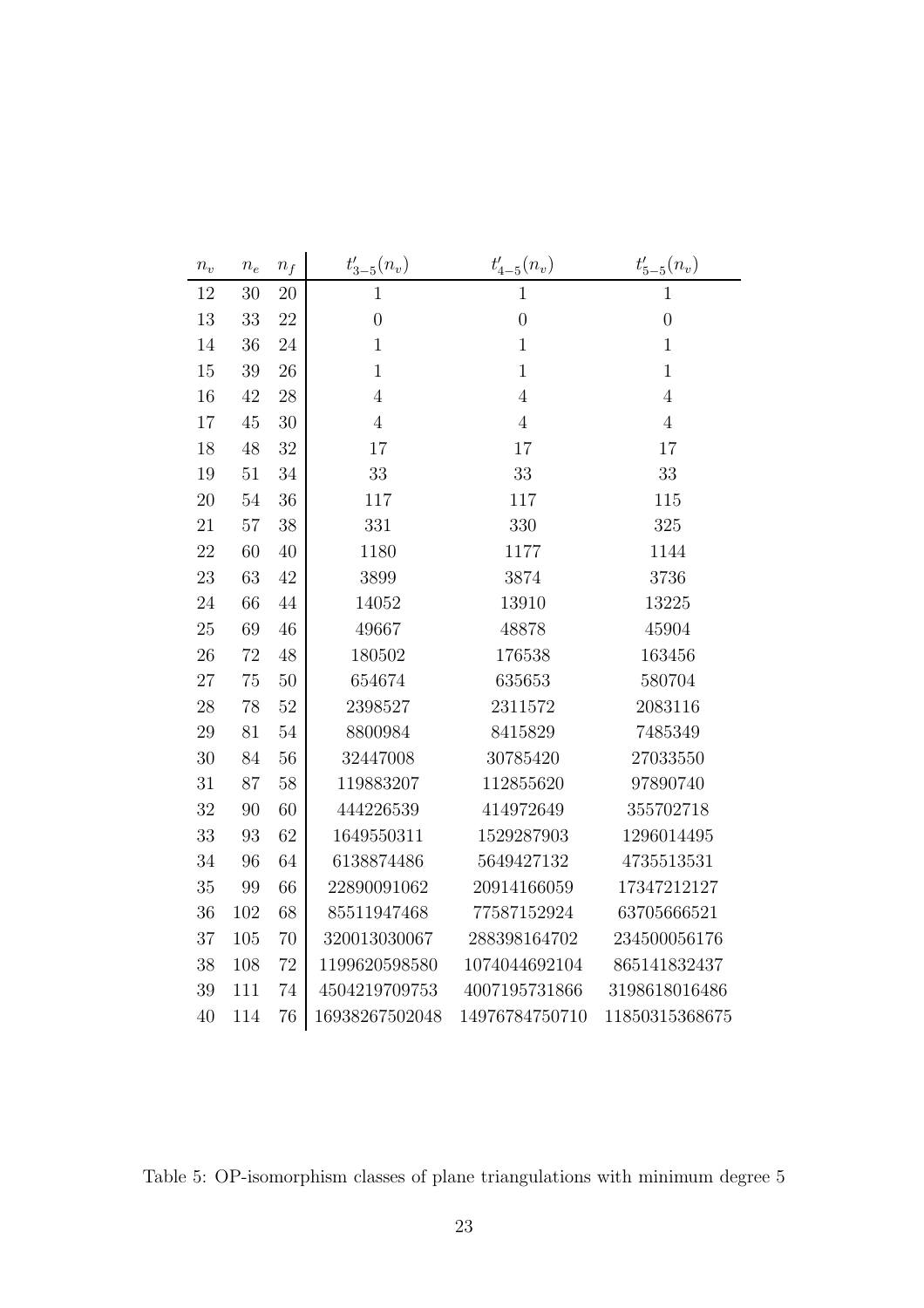| $n_v$          | $\boldsymbol{n_e}$ | $n_f$ | $e_3(n_v)$     | $e_4(n_v)$     | $e'_3(n_v)$      | $e'_4(n_v)$      |
|----------------|--------------------|-------|----------------|----------------|------------------|------------------|
| $\,6$          | 12                 | 8     | $\mathbf{1}$   | 1              | $\mathbf 1$      | 1                |
| $\overline{7}$ | $15\,$             | 10    | $\overline{0}$ | $\overline{0}$ | $\boldsymbol{0}$ | $\boldsymbol{0}$ |
| $8\,$          | 18                 | 12    | $\mathbf{1}$   | $\mathbf{1}$   | $\mathbf 1$      | $\mathbf 1$      |
| $\overline{9}$ | 21                 | 14    | $\mathbf{1}$   | $\overline{0}$ | $\mathbf 1$      | $\overline{0}$   |
| 10             | 24                 | 16    | $\overline{2}$ | $\overline{2}$ | $\overline{2}$   | $\overline{2}$   |
| 11             | 27                 | 18    | $\overline{2}$ | $\mathbf{1}$   | $\overline{2}$   | $\mathbf 1$      |
| 12             | 30                 | 20    | 8              | $\bf 5$        | 9                | $\overline{6}$   |
| 13             | 33                 | 22    | 8              | 3              | 11               | 3                |
| 14             | 36                 | 24    | 32             | 18             | 41               | 22               |
| 15             | 39                 | 26    | $57\,$         | 19             | 89               | $25\,$           |
| 16             | 42                 | 28    | 185            | 79             | 296              | 112              |
| 17             | 45                 | 30    | 466            | 134            | 829              | 214              |
| 18             | 48                 | 32    | 1543           | 501            | 2772             | 817              |
| 19             | 51                 | 34    | 4583           | 1147           | 8746             | 2058             |
| 20             | 54                 | 36    | 15374          | 3976           | 29461            | 7188             |
| 21             | 57                 | 38    | 50116          | 11055          | 98342            | 21036            |
| 22             | 60                 | 40    | 171168         | 37231          | 336881           | 71185            |
| 23             | 63                 | 42    | 582603         | 114560         | 1156559          | 224103           |
| 24             | 66                 | 44    | 2024119        | 384053         | 4024297          | 753561           |
| 25             | 69                 | 46    | 7057472        | 1244056        | 14075250         | 2464355          |
| 26             | 72                 | 48    | 24873248       | 4193857        | 49638364         | 8321649          |
| 27             | 75                 | 50    | 88111772       | 13977946       | 176037177        | 27841706         |
| 28             | 78                 | 52    | 314301078      | 47522279       | 628107157        | 94737950         |
| 29             | 81                 | 54    | 1126716000     | 161222224      | 2252541666       | 321889797        |
| 30             | 84                 | 56    | 4060375677     | 553033544      | 8118442511       | 1104620101       |
| 31             | 87                 | 58    | 14697571234    | 1899744032     | 29390845869      | 3796766424       |
| 32             | 90                 | 60    | 53432834170    | 6571595339     | 106854715443     | 13136256710      |
| 33             | 93                 | 62    | 195015189626   | 22793047258    | 390009407529     | 45572625554      |
| 34             | 96                 | 64    | 714404259151   | 79449718217    | 1428755867040    | 158865787212     |
| 35             | 99                 | 66    | 2626130395699  | 277760027418   | 5252157292165    | 555452882736     |
| 36             | 102                | 68    | 9685071313079  | 974836112457   |                  |                  |

Table 6: Isomorphism classes of eulerian plane triangulations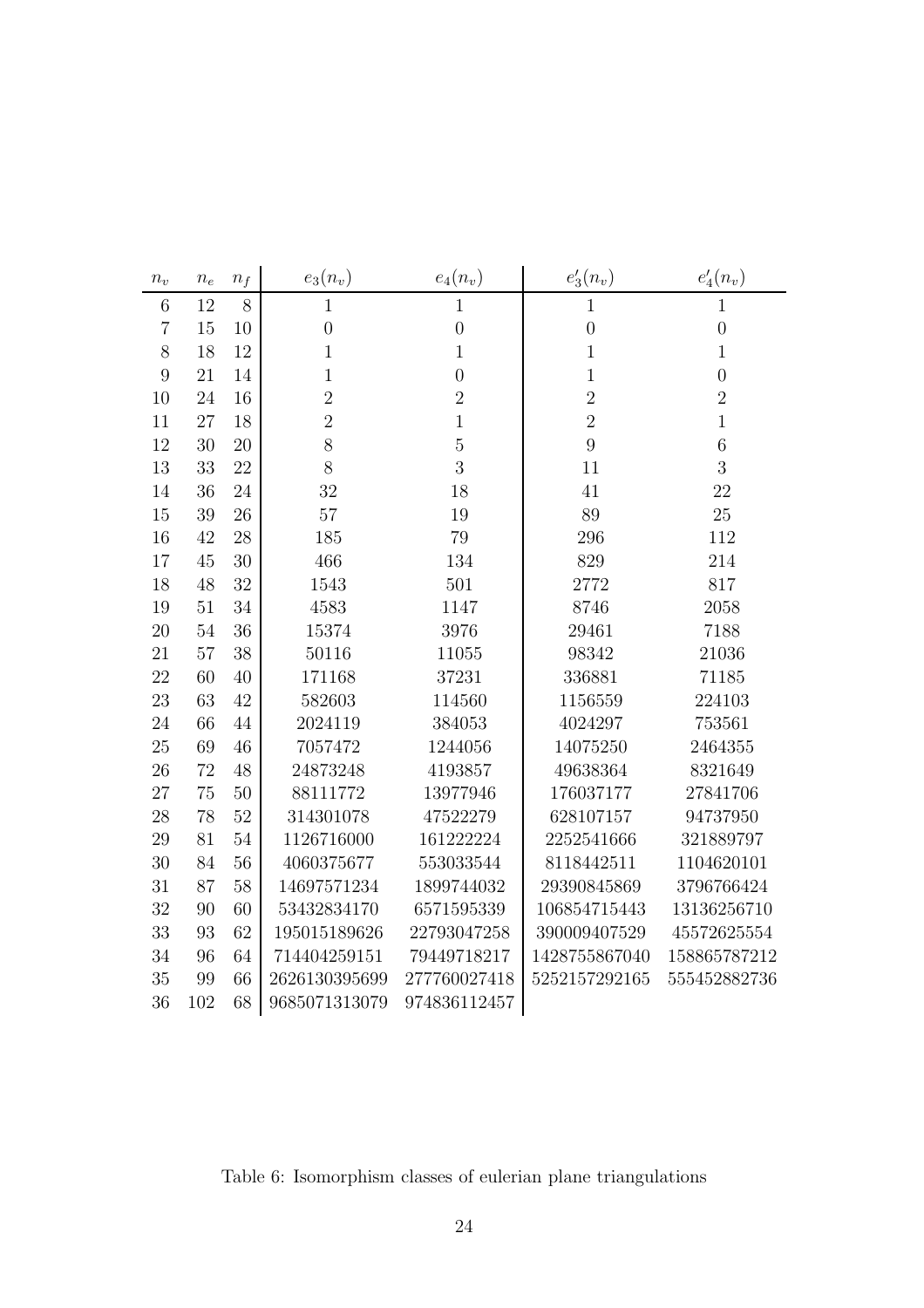| $n_{\scriptstyle v}$ | $\,n_e$ | $\boldsymbol{n_f}$ | $q_1(n_v)$       | $q_2(n_v)$       | $q_3(n_v)$       | $q_4(n_v)$     |
|----------------------|---------|--------------------|------------------|------------------|------------------|----------------|
| $\overline{4}$       | 4       | $\overline{2}$     | $\mathbf{1}$     |                  |                  |                |
| $\mathbf 5$          | 6       | 3                  | $\mathbf{1}$     |                  |                  |                |
| 6                    | 8       | $\overline{4}$     | $\sqrt{2}$       |                  |                  |                |
| $\overline{7}$       | 10      | $\overline{5}$     | 3                |                  |                  |                |
| 8                    | 12      | 6                  | $\boldsymbol{9}$ | $\mathbf{1}$     | $\mathbf{1}$     | $\mathbf{1}$   |
| $\overline{9}$       | 14      | $\overline{7}$     | 18               | $\theta$         | $\boldsymbol{0}$ | $\overline{0}$ |
| 10                   | 16      | 8                  | 62               | $\mathbf{1}$     | $\mathbf{1}$     | $\mathbf{1}$   |
| 11                   | 18      | 9                  | 198              | $\mathbf{1}$     | $\mathbf{1}$     | $\mathbf{1}$   |
| 12                   | 20      | 10                 | 803              | 3                | 3                | $\overline{2}$ |
| 13                   | 22      | 11                 | 3378             | $\boldsymbol{3}$ | $\mathfrak{Z}$   | $\overline{2}$ |
| 14                   | 23      | 12                 | 15882            | 12               | 11               | 9              |
| 15                   | 26      | 13                 | 77185            | 19               | 18               | 11             |
| 16                   | 28      | 14                 | 393075           | 64               | $58\,$           | 37             |
| 17                   | 30      | 15                 | 2049974          | 155              | 139              | 79             |
| 18                   | 32      | 16                 | 10938182         | 510              | 451              | 249            |
| 19                   | 34      | 17                 | 59312272         | 1514             | 1326             | 671            |
| 20                   | 36      | 18                 | 326258544        | 5146             | 4461             | 2182           |
| 21                   | 38      | 19                 | 1815910231       | 16966            | 14554            | 6692           |
| 22                   | 40      | 20                 | 10213424233      | 58782            | 49957            | 22131          |
| 23                   | 42      | 21                 | 57974895671      | 203269           | 171159           | 72405          |
| 24                   | 44      | 22                 | 331820721234     | 716607           | 598102           | 243806         |
| 25                   | 46      | 23                 | 1913429250439    | 2536201          | 2098675          | 822788         |
| 26                   | 48      | 24                 | 11109119321058   | 9062402          | 7437910          | 2815119        |
| 27                   | 50      | 25                 | 64901418126997   | 32533568         | 26490072         | 9679205        |
| 28                   | 52      | 26                 |                  | 117498072        | 94944685         | 33551192       |
| 29                   | $54\,$  | 27                 |                  | 426212952        | 341867921        | 116900081      |
| 30                   | 56      | 28                 |                  | 1553048548       | 1236864842       | 409675567      |
| 31                   | 58      | 29                 |                  | 5681011890       | 8984888982       | 1442454215     |
| 32                   | 60      | 30                 |                  | 20858998805      | 16387852863      | 5102542680     |
| 33                   | 62      | 31                 |                  | 76850220654      | 59985464681      | 18124571838    |
| 34                   | 64      | 32                 |                  | 284057538480     | 220320405895     | 64634480340    |
| 35                   | 66      | 33                 |                  | 1053134292253    | 811796327750     | 231334873091   |
| 36                   | 68      | 34                 |                  | 3915683667721    | 3000183106119    | 830828150081   |
| 37                   | 70      | 35                 |                  |                  |                  | 2993489821771  |

Table 7: Isomorphism classes of plane quadrangulations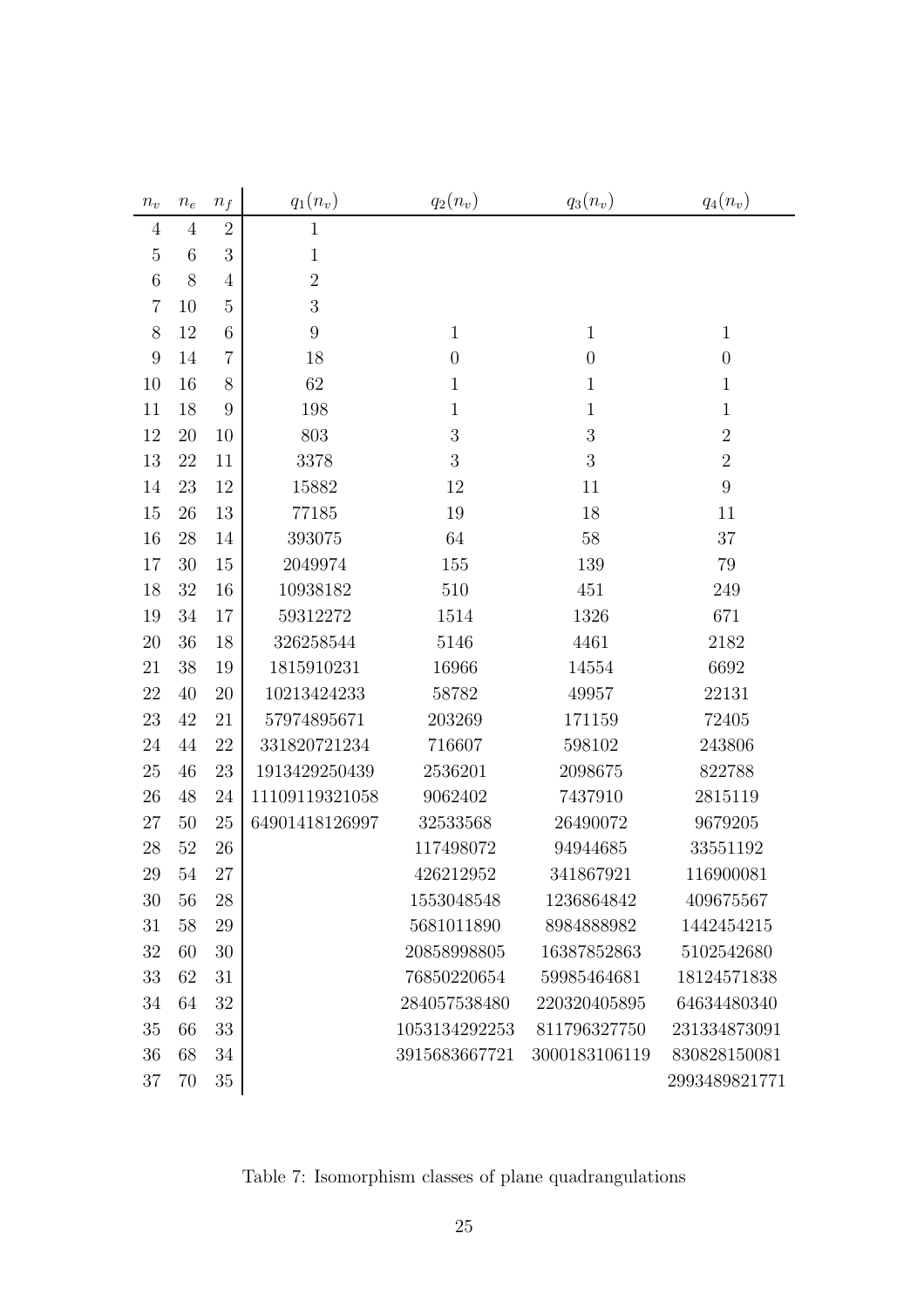| $n_v$          | $\boldsymbol{n_e}$ | $n_{\it f}$    | $q'_1(n_v)$     | $q'_2(n_v)$      | $q'_3(n_v)$    | $q'_4(n_v)$      |
|----------------|--------------------|----------------|-----------------|------------------|----------------|------------------|
| $\overline{4}$ | $\overline{4}$     | $\overline{2}$ | $\mathbf{1}$    |                  |                |                  |
| $\mathbf 5$    | 6                  | $\mathfrak{Z}$ | $\mathbf{1}$    |                  |                |                  |
| $\,6$          | 8                  | 4              | $\sqrt{2}$      |                  |                |                  |
| $\overline{7}$ | 10                 | $\overline{5}$ | 3               |                  |                |                  |
| 8              | 12                 | 6              | 10              | $\mathbf{1}$     | $\mathbf{1}$   | $\mathbf{1}$     |
| 9              | 14                 | $\overline{7}$ | 21              | $\boldsymbol{0}$ | $\theta$       | $\boldsymbol{0}$ |
| 10             | 16                 | $8\,$          | 83              | $\mathbf{1}$     | $\mathbf{1}$   | $\mathbf{1}$     |
| 11             | 18                 | 9              | 298             | $\mathbf{1}$     | $\mathbf{1}$   | $\mathbf{1}$     |
| 12             | 20                 | 10             | 1339            | $\overline{4}$   | $\overline{4}$ | $\sqrt{3}$       |
| 13             | 22                 | 11             | 6049            | $\boldsymbol{3}$ | 3              | $\overline{2}$   |
| 14             | 23                 | $12\,$         | 29765           | 16               | 15             | 12               |
| 15             | 26                 | 13             | 148842          | 26               | 25             | 16               |
| 16             | 28                 | 14             | 770267          | 99               | 92             | 59               |
| 17             | 30                 | 15             | 4054539         | 256              | 234            | 133              |
| 18             | 32                 | 16             | 21743705        | 895              | 803            | 445              |
| 19             | 34                 | 17             | 118237471       | 2789             | 2469           | 1248             |
| $20\,$         | 36                 | 18             | 651370528       | 9740             | 8512           | 4162             |
| 21             | 38                 | 19             | 3628421181      | 32799            | 28290          | 13014            |
| 22             | 40                 | 20             | 20416662314     | 115024           | 98148          | 43474            |
| 23             | 42                 | 21             | 115919209155    | 401180           | 338673         | 143304           |
| 24             | 44                 | 22             | 663548898942    | 1421170          | 1188338        | 484444           |
| 25             | 46                 | 23             | 3826577783917   | 5046539          | 4180854        | 1639388          |
| 26             | 48                 | 24             | 22217382001865  | 18066772         | 14840031       | 5617205          |
| 27             | 50                 | 25             | 129800215435088 | 64940825         | 52904562       | 19332596         |
| $28\,$         | 52                 | $26\,$         |                 | 234712099        | 189724510      | 67048051         |
| 29             | 54                 | 27             |                 | 851801048        | 683384218      | 233691112        |
| 30             | 56                 | $28\,$         |                 | 3104690139       | 2472961423     | 819121608        |
| 31             | 58                 | 29             |                 | 11358900851      | 4493270976     | 2884443024       |
| 32             | 60                 | 30             |                 | 41710948878      | 32772085447    | 10204104900      |
| 33             | 62                 | 31             |                 | 153684688127     | 119963084542   | 36247138920      |
| 34             | 64                 | 32             |                 | 568079430741     | 440623586740   | 129264732757     |
| 35             | 66                 | 33             |                 | 2106188450292    | 1623555117611  | 462661038926     |
| 36             | 68                 | 34             |                 | 7831185534651    | 6000283550482  | 1661637913984    |
| 37             | 70                 | $35\,$         |                 |                  |                | 5986941546017    |

Table 8: OP-isomorphism classes of plane quadrangulations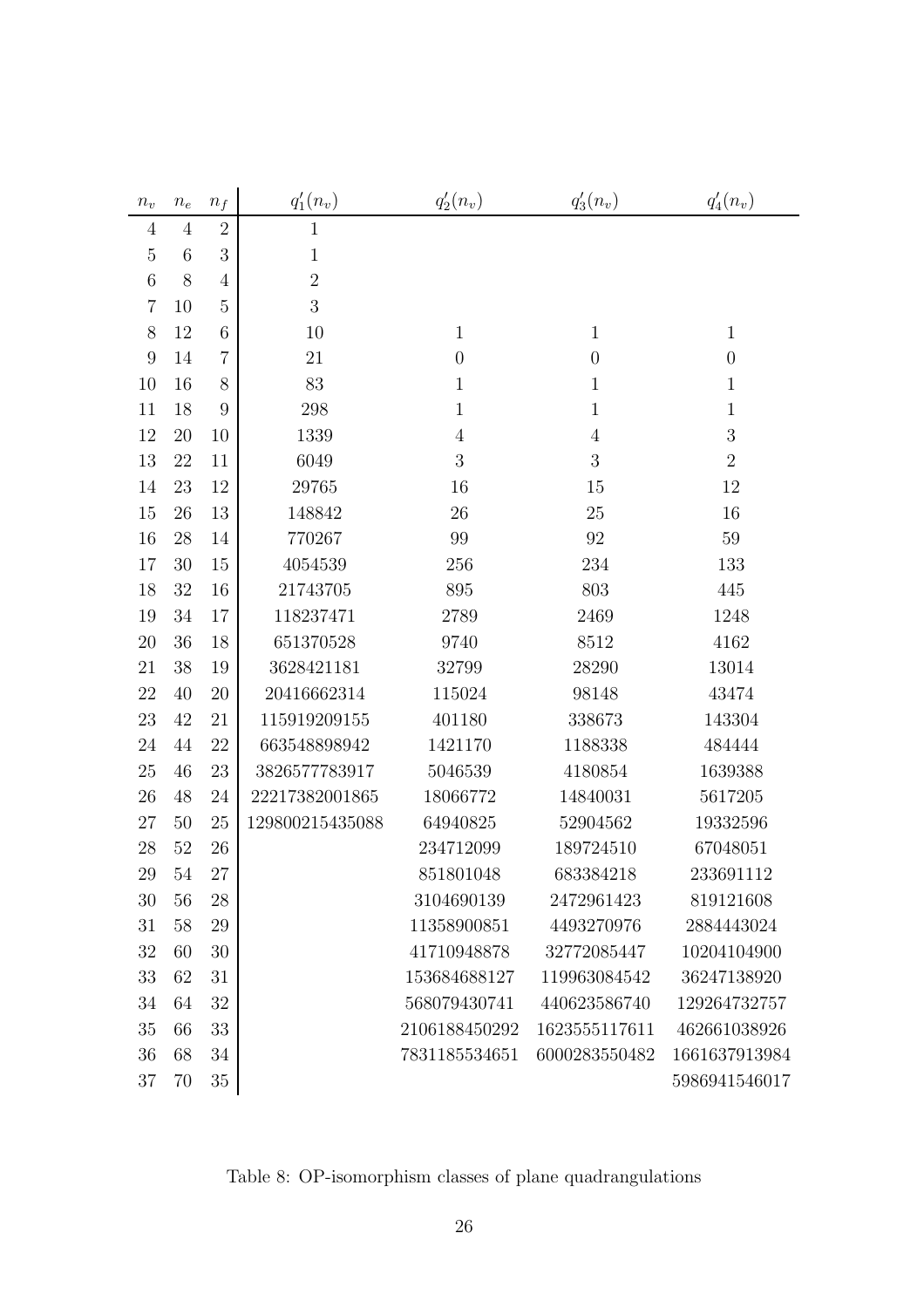| $n_v$            | $n_e$ | $n_f$          | $p_3(n_v, n_e)$ | $p'_{3}(n_{v}, n_{e})$ | $n_v$            | $n_{e}$ | $n_f$            | $p_3(n_v, n_e)$ | $p'_{3}(n_{v}, n_{e})$ |
|------------------|-------|----------------|-----------------|------------------------|------------------|---------|------------------|-----------------|------------------------|
| $\overline{4}$   | 6     | $\overline{4}$ | $\mathbf{1}$    | $\mathbf{1}$           | $\boldsymbol{9}$ | 18      | 11               | 768             | 1441                   |
| $\sqrt{4}$       |       | total          | $\overline{1}$  | $\mathbf{1}$           | $\boldsymbol{9}$ | 19      | 12               | 558             | 1032                   |
| $\bf 5$          | 8     | $\overline{5}$ | $\,1\,$         | $\mathbf 1$            | $9\phantom{.0}$  | $20\,$  | 13               | 219             | 386                    |
| $\mathbf 5$      | 9     | 6              | $\mathbf{1}$    | $\mathbf{1}$           | $\boldsymbol{9}$ | 21      | 14               | $50\,$          | 73                     |
| $\mathbf 5$      |       | total          | $\overline{2}$  | $\overline{2}$         | $\boldsymbol{9}$ |         | total            | 2606            | 4798                   |
| 6                | 9     | $\overline{5}$ | $\mathbf 1$     | $\mathbf{1}$           | 10               | 15      | $\overline{7}$   | $\overline{5}$  | $\sqrt{6}$             |
| $\,$ 6 $\,$      | 10    | 6              | $\overline{2}$  | $\mathfrak{Z}$         | $10\,$           | 16      | $8\,$            | 76              | 128                    |
| $\,$ 6 $\,$      | 11    | $\overline{7}$ | $\overline{2}$  | $\overline{2}$         | 10               | 17      | $\boldsymbol{9}$ | 633             | 1188                   |
| 6                | 12    | 8              | $\overline{2}$  | $\overline{2}$         | 10               | 18      | 10               | 2635            | 5096                   |
| $6\phantom{.}6$  |       | total          | $\overline{7}$  | 8                      | 10               | 19      | 11               | 6134            | 11982                  |
| $\overline{7}$   | 11    | 6              | $\overline{2}$  | $\overline{2}$         | 10               | $20\,$  | 12               | 8822            | 17265                  |
| $\overline{7}$   | 12    | $\overline{7}$ | 8               | 11                     | 10               | 21      | 13               | 7916            | 15466                  |
| $\overline{7}$   | 13    | 8              | 11              | 16                     | 10               | $22\,$  | $14\,$           | 4442            | 8582                   |
| $\overline{7}$   | 14    | 9              | $8\,$           | 10                     | 10               | $23\,$  | 15               | 1404            | 2652                   |
| $\overline{7}$   | 15    | 10             | $\overline{5}$  | $\,6$                  | 10               | $24\,$  | 16               | 233             | 389                    |
| $\overline{7}$   |       | total          | 34              | 45                     | $10\,$           |         | total            | 32300           | 62754                  |
| 8                | 12    | $\sqrt{6}$     | $\overline{2}$  | $\overline{2}$         | 11               | 17      | $8\,$            | 38              | 60                     |
| 8                | 13    | $\overline{7}$ | 11              | 16                     | 11               | 18      | $\boldsymbol{9}$ | 768             | 1441                   |
| 8                | 14    | 8              | 42              | 69                     | 11               | 19      | 10               | 6134            | 11982                  |
| 8                | 15    | 9              | $74\,$          | 127                    | 11               | $20\,$  | 11               | 25626           | 50586                  |
| 8                | 16    | 10             | 76              | 128                    | 11               | 21      | 12               | 64439           | 127765                 |
| 8                | 17    | 11             | 38              | 60                     | 11               | 22      | 13               | 104213          | 206880                 |
| 8                | 18    | 12             | 14              | 17                     | 11               | $23\,$  | 14               | 112082          | 222472                 |
| 8                |       | total          | 257             | 419                    | 11               | $24\,$  | $15\,$           | 79773           | 158057                 |
| 9                | 14    | $\overline{7}$ | $8\,$           | 10                     | 11               | $25\,$  | $16\,$           | 36528           | 71980                  |
| $\boldsymbol{9}$ | 15    | 8              | 74              | 127                    | 11               | $26\,$  | 17               | 9714            | 18914                  |
| 9                | 16    | 9              | 296             | 541                    | 11               | 27      | 18               | 1249            | 2274                   |
| 9                | 17    | 10             | 633             | 1188                   | 11               |         | total            | 440564          | 872411                 |

Table 9: 3-connected planar graphs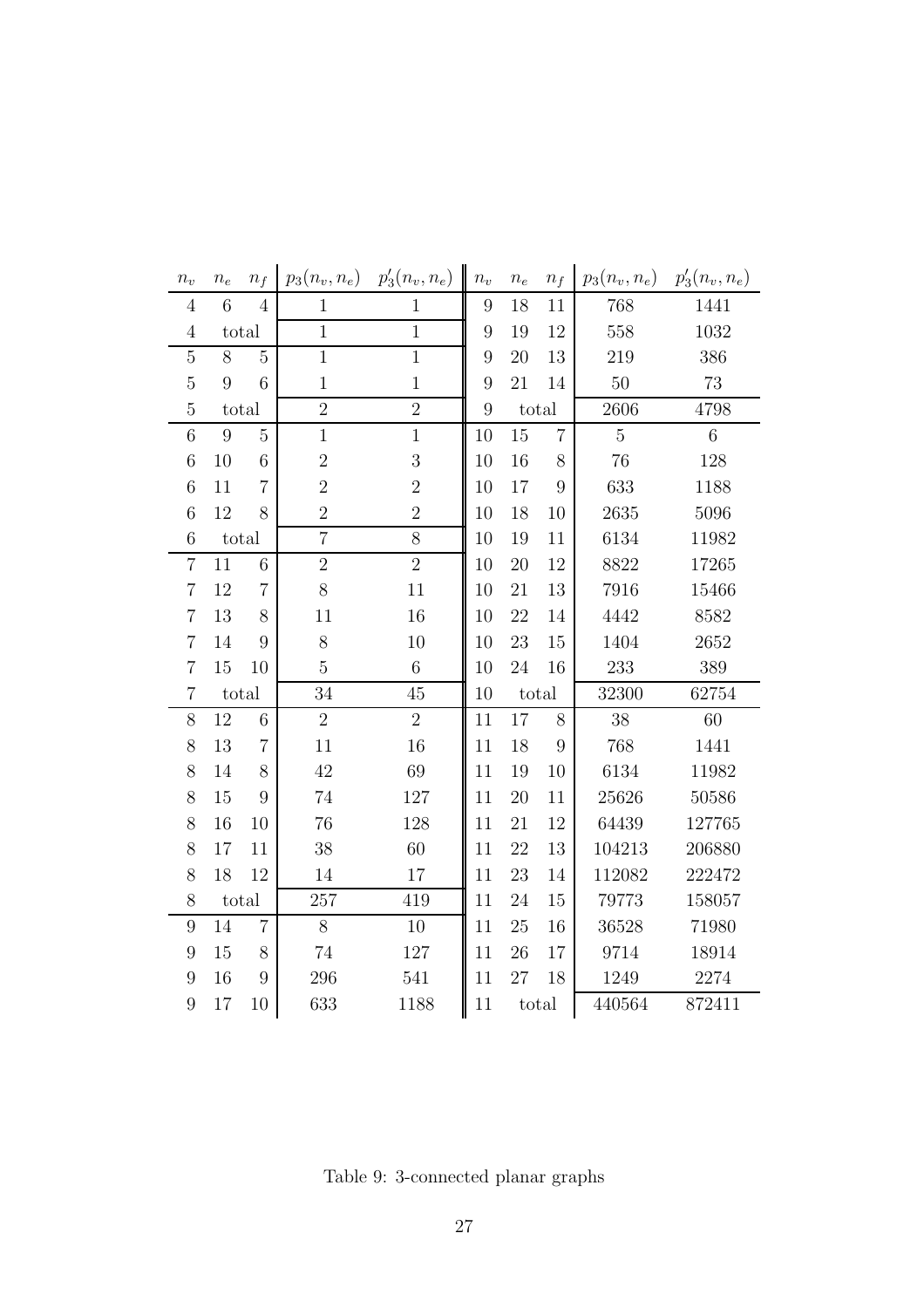| $n_v$ | $n_e$ | $n_f$ | $p_3(n_v, n_e)$ | $p'_{3}(n_{v}, n_{e})$ | $n_v$ | $n_e$ | $n_f$ | $p_3(n_v, n_e)$ | $p'_{3}(n_{v}, n_{e})$ |
|-------|-------|-------|-----------------|------------------------|-------|-------|-------|-----------------|------------------------|
| 12    | 18    | 8     | 14              | 17                     | 14    | 21    | 9     | 50              | 73                     |
| 12    | 19    | 9     | 558             | 1032                   | 14    | 22    | 10    | 4442            | 8582                   |
| 12    | 20    | 10    | 8822            | 17265                  | 14    | 23    | 11    | 112082          | 222472                 |
| 12    | 21    | 11    | 64439           | 127765                 | 14    | 24    | 12    | 1263032         | 2519753                |
| 12    | 22    | 12    | 268394          | 534292                 | 14    | 25    | 13    | 8085725         | 16154030               |
| 12    | 23    | 13    | 709302          | 1414264                | 14    | 26    | 14    | 33310550        | 66582243               |
| 12    | 24    | 14    | 1263032         | 2519753                | 14    | 27    | 15    | 94713809        | 189357113              |
| 12    | 25    | 15    | 1556952         | 3106586                | 14    | 28    | 16    | 193794051       | 387478495              |
| 12    | 26    | 16    | 1338853         | 2670345                | 14    | 29    | 17    | 292182191       | 584222152              |
| 12    | 27    | 17    | 789749          | 1573849                | 14    | 30    | 18    | 328192346       | 656222622              |
| 12    | 28    | 18    | 306470          | 609084                 | 14    | 31    | 19    | 274542869       | 548932992              |
| 12    | 29    | 19    | 70454           | 139264                 | 14    | 32    | 20    | 168992630       | 337857349              |
| 12    | 30    | 20    | 7595            | 14502                  | 14    | 33    | 21    | 74424566        | 148765545              |
| 12    | total |       | 6384634         | 12728018               | 14    | 34    | 22    | 22229616        | 44410011               |
| 13    | 20    | 9     | 219             | 386                    | 14    | 35    | 23    | 4037671         | 8057026                |
| 13    | 21    | 10    | 7916            | 15466                  | 14    | 36    | 24    | 339722          | 672781                 |
| 13    | 22    | 11    | 104213          | 206880                 | 14    |       | total | 1496225352      | 2991463239             |
|       |       |       |                 |                        |       |       |       |                 |                        |
| 13    | 23    | 12    | 709302          | 1414264                | 15    | 23    | 10    | 1404            | 2652                   |
| 13    | 24    | 13    | 2937495         | 5865150                | 15    | 24    | 11    | 79773           | 158057                 |
| 13    | 25    | 14    | 8085725         | 16154030               | 15    | 25    | 12    | 1556952         | 3106586                |
| 13    | 26    | 15    | 15535572        | 31044880               | 15    | 26    | 13    | 15535572        | 31044880               |
| 13    | 27    | 16    | 21395274        | 42757876               | 15    | 27    | 14    | 94713809        | 189357113              |
| 13    | 28    | 17    | 21317178        | 42599870               | 15    | 28    | 15    | 388431688       | 776705379              |
| 13    | 29    | 18    | 15287112        | 30543400               | 15    | 29    | 16    | 1134914458      | 2269538208             |
| 13    | 30    | 19    | 7706577         | 15391064               | 15    | 30    | 17    | 2447709924      | 4894956314             |
| 13    | 31    | 20    | 2599554         | 5185408                | 15    | 31    | 18    | 3981512855      | 7962395520             |
| 13    | 32    | 21    | 527235          | 1048947                | 15    | 32    | 19    | 4939809506      | 9878872040             |
| 13    | 33    | 22    | 49566           | 97033                  | 15    | 33    | 20    | 4686995652      | 9373223282             |
| 13    | total |       | 96262938        | 192324654              | 15    | 34    | 21    | 3380569040      | 6760462428             |
|       |       |       |                 |                        | 15    | 35    | 22    | 1823658612      | 3646797274             |
|       |       |       |                 |                        | 15    | 36    | 23    | 713331098       | 1426340694             |
|       |       |       |                 |                        | 15    | 37    | 24    | 191283058       | 382390200              |
|       |       |       |                 |                        | 15    | 38    | 25    | 31477887        | 62893270               |
|       |       |       |                 |                        | 15    | 39    | 26    | 2406841         | 4792530                |

Table 10: 3-connected planar graphs (continued)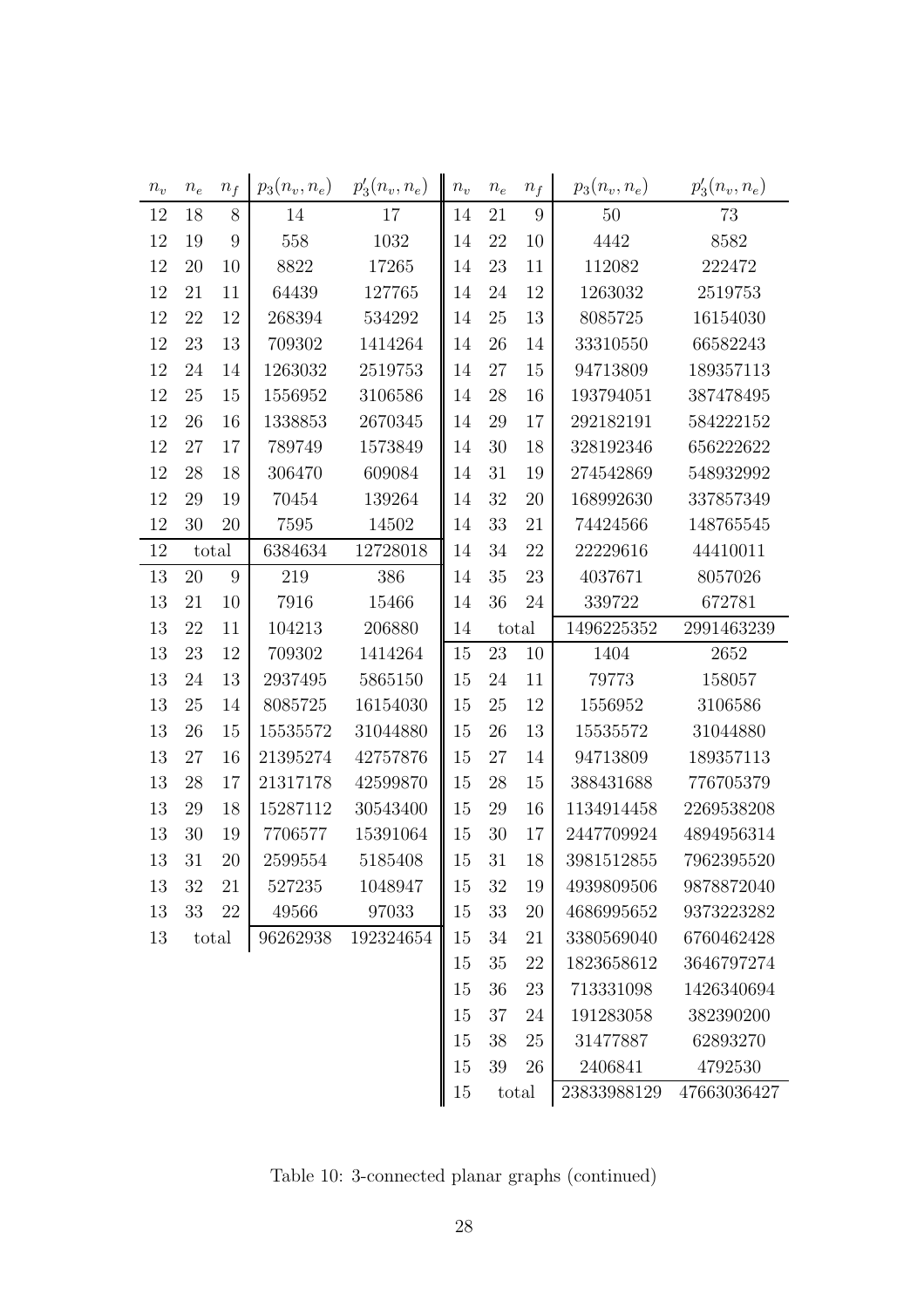| $n_v$ | $\boldsymbol{n_e}$ | $n_f$ | $p_3(n_v, n_e)$ | $p'_{3}(n_{v}, n_{e})$ | $n_{\scriptstyle v}$ | $n_{e}$ | $n_f$ | $p_3(n_v, n_e)$ |
|-------|--------------------|-------|-----------------|------------------------|----------------------|---------|-------|-----------------|
| 16    | 24                 | 10    | 233             | 389                    | 18                   | 27      | 11    | 1249            |
| 16    | 25                 | 11    | 36528           | 71980                  | 18                   | 28      | 12    | 306470          |
| 16    | 26                 | 12    | 1338853         | 2670345                | 18                   | 29      | 13    | 15287112        |
| 16    | 27                 | 13    | 21395274        | 42757876               | 18                   | 30      | 14    | 328192346       |
| 16    | 28                 | 14    | 193794051       | 387478495              | 18                   | 31      | 15    | 3981512855      |
| 16    | 29                 | 15    | 1134914458      | 2269538208             | 18                   | 32      | 16    | 31277856206     |
| 16    | 30                 | 16    | 4637550072      | 9274453627             | 18                   | 33      | 17    | 172301697581    |
| 16    | 31                 | 17    | 13865916560     | 27730625000            | 18                   | 34      | 18    | 700335433295    |
| 16    | 32                 | 18    | 31277856206     | 62553740764            | 18                   | 35      | 19    | 2173270387051   |
| 16    | 33                 | 19    | 54271705726     | 108540645892           | 18                   | 36      | 20    | 5270785332349   |
| 16    | 34                 | 20    | 73247405678     | 146491362077           | 18                   | 37      | 21    | 10150757285258  |
| 16    | 35                 | 21    | 77220397213     | 154437090617           | 18                   | 38      | 22    | 15683069986564  |
| 16    | 36                 | 22    | 63443012728     | 126882463218           | 18                   | 39      | 23    | 19547663107721  |
| 16    | 37                 | 23    | 40232230880     | 80461570728            | 18                   | 40      | 24    | 19682306885581  |
| 16    | 38                 | 24    | 19322611431     | 38643116145            | 18                   | 41      | 25    | 15962912975720  |
| 16    | 39                 | 25    | 6799902944      | 13598589828            | 18                   | 42      | 26    | 10348108651919  |
| 16    | 40                 | 26    | 1654924768      | 3309214738             | 18                   | 43      | 27    | 5288847843415   |
| 16    | 41                 | 27    | 249026400       | 497840520              | 18                   | 44      | 28    | 2084335836704   |
| 16    | 42                 | 28    | 17490241        | 34911786               | 18                   | 45      | 29    | 611239308239    |
| 16    |                    | total | 387591510244    | 775158142233           | 18                   | 46      | 30    | 125619037674    |
| 17    | 26                 | 11    | 9714            | 18914                  | 18                   | 47      | 31    | 16147744792     |
| 17    | 27                 | 12    | 789749          | 1573849                | 18                   | 48      | 32    | 977526957       |
| 17    | 28                 | 13    | 21317178        | 42599870               | 18                   | total   |       | 107854282197058 |
| 17    | 29                 | 14    | 292182191       | 584222152              |                      |         |       |                 |
| 17    | 30                 | 15    | 2447709924      | 4894956314             |                      |         |       |                 |
| 17    | 31                 | 16    | 13865916560     | 27730625000            |                      |         |       |                 |
| 17    | 32                 | 17    | 56493493990     | 112984297173           |                      |         |       |                 |
| 17    | 33                 | 18    | 172301697581    | 344598307174           |                      |         |       |                 |
| 17    | 34                 | 19    | 404008232288    | 808008004874           |                      |         |       |                 |
| 17    | 35                 | 20    | 741171341224    | 1482330409238          |                      |         |       |                 |
| 17    | 36                 | 21    | 1075323264149   | 2150630733021          |                      |         |       |                 |
| 17    | 37                 | 22    | 1240159791730   | 2480301615624          |                      |         |       |                 |
| 17    | 38                 | 23    | 1136847700529   | 2273677366634          |                      |         |       |                 |
| 17    | 39                 | 24    | 823788552428    | 1647561027749          |                      |         |       |                 |
| 17    | 40                 | 25    | 466224664031    | 932436981890           |                      |         |       |                 |
| 17    | 41                 | 26    | 201829738768    | 403651052112           |                      |         |       |                 |
| 17    | 42                 | 27    | 64563924319     | 129123206316           |                      |         |       |                 |
| 17    | 43                 | 28    | 14386939428     | 28771596080            |                      |         |       |                 |
| 17    | 44                 | 29    | 1994599707      | 3988465676             |                      |         |       |                 |
| 17    | 45                 | 30    | 129664753       | 259106122              |                      |         |       |                 |
| 17    |                    | total | 6415851530241   | 12831576165782         |                      |         |       |                 |

Table 11: 3-connected planar graphs (continued)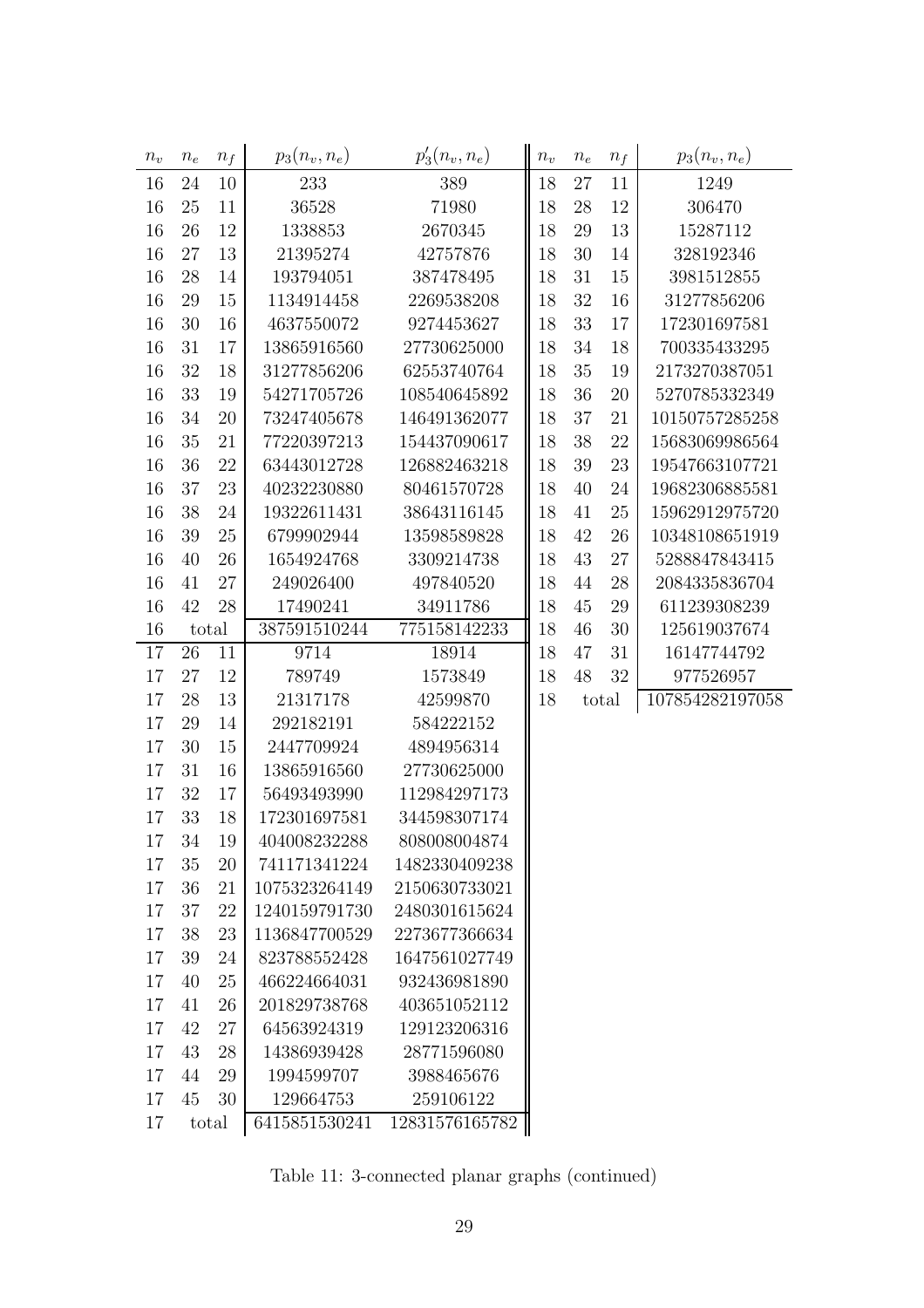| $n_v$            | $n_e$ | $n_f$ | $p_4(n_v,n_e)$   | $p_4'(n_v, n_e)$ | $n_{\scriptstyle v}$ | $\boldsymbol{n_e}$ | $n_f$  | $p_4(n_v, n_e)$ | $p'_4(n_v, n_e)$ |
|------------------|-------|-------|------------------|------------------|----------------------|--------------------|--------|-----------------|------------------|
| 6                | 12    | 8     | $\mathbf{1}$     | $\mathbf{1}$     | 13                   | 26                 | 15     | 18              | 25               |
| 6                |       | total | $\mathbf{1}$     | $\mathbf 1$      | 13                   | 27                 | 16     | 456             | 843              |
| $\overline{7}$   | 15    | 10    | $\mathbf 1$      | $1\,$            | 13                   | 28                 | 17     | 2815            | 5444             |
| $\overline{7}$   |       | total | $\mathbf{1}$     | $\mathbf{1}$     | 13                   | 29                 | 18     | 7562            | 14765            |
| 8                | 16    | 10    | $\mathbf 1$      | $\mathbf{1}$     | 13                   | 30                 | 19     | 10096           | 19791            |
| 8                | 17    | 11    | $\mathbf 1$      | $\mathbf{1}$     | 13                   | 31                 | 20     | 7485            | 14520            |
| 8                | 18    | 12    | $\sqrt{2}$       | $\overline{2}$   | 13                   | 32                 | 21     | 2806            | 5398             |
| 8                |       | total | $\overline{4}$   | $\overline{4}$   | 13                   | 33                 | $22\,$ | 525             | 891              |
| $9\phantom{.0}$  | 18    | 11    | $\mathbf{1}$     | $\mathbf{1}$     | 13                   |                    | total  | 31763           | 61677            |
| $\boldsymbol{9}$ | 19    | 12    | $\overline{4}$   | $\overline{5}$   | 14                   | 28                 | 16     | 58              | 92               |
| $9\phantom{.0}$  | 20    | 13    | $\overline{4}$   | $\overline{5}$   | 14                   | 29                 | 17     | 1714            | 3280             |
| 9                | 21    | 14    | $\overline{5}$   | $\overline{5}$   | 14                   | 30                 | 18     | 14102           | 27691            |
| 9                |       | total | 14               | 16               | 14                   | 31                 | 19     | 47890           | 94823            |
| 10               | 20    | 12    | $\boldsymbol{3}$ | $\overline{4}$   | 14                   | 32                 | 20     | 85805           | 170029           |
| 10               | 21    | 13    | 10               | 15               | 14                   | 33                 | 21     | 87124           | 172780           |
| 10               | 22    | 14    | 25               | 39               | 14                   | 34                 | $22\,$ | 51844           | 102171           |
| 10               | 23    | 15    | 17               | 27               | 14                   | 35                 | $23\,$ | 16534           | 32422            |
| 10               | 24    | 16    | 12               | 14               | 14                   | 36                 | $24\,$ | 2472            | 4499             |
| 10               |       | total | 67               | 99               | 14                   |                    | total  | 307543          | 607787           |
| 11               | 22    | 13    | 3                | 3                | 15                   | 30                 | 17     | 139             | 234              |
| 11               | 23    | 14    | 36               | 58               | 15                   | 31                 | 18     | 6678            | 13024            |
| 11               | 24    | 15    | 107              | 186              | 15                   | 32                 | 19     | 67651           | 134140           |
| 11               | 25    | 16    | 159              | 276              | 15                   | 33                 | 20     | 288534          | 574277           |
| 11               | 26    | 17    | 89               | 152              | 15                   | 34                 | 21     | 651596          | 1298861          |
| 11               | 27    | 18    | 34               | 45               | 15                   | 35                 | $22\,$ | 870969          | 1735951          |
| 11               |       | total | 428              | 720              | 15                   | 36                 | 23     | 712861          | 1420596          |
| 12               | 24    | 14    | 11               | 15               | 15                   | 37                 | 24     | 355286          | 705869           |
| 12               | 25    | 15    | 119              | 211              | 15                   | 38                 | 25     | 98587           | 195245           |
| 12               | 26    | 16    | 580              | 1080             | 15                   | 39                 | 26     | 12400           | 23603            |
| 12               | 27    | 17    | 1095             | 2087             | 15                   |                    | total  | 3064701         | 6101800          |
| 12               | 28    | 18    | 1089             | 2035             |                      |                    |        |                 |                  |
| 12               | 29    | 19    | 491              | 909              |                      |                    |        |                 |                  |
| 12               | 30    | 20    | 130              | 194              |                      |                    |        |                 |                  |
| 12               |       | total | 3515             | 6531             |                      |                    |        |                 |                  |

Table 12: 3-connected planar graphs with minimum degree at least 4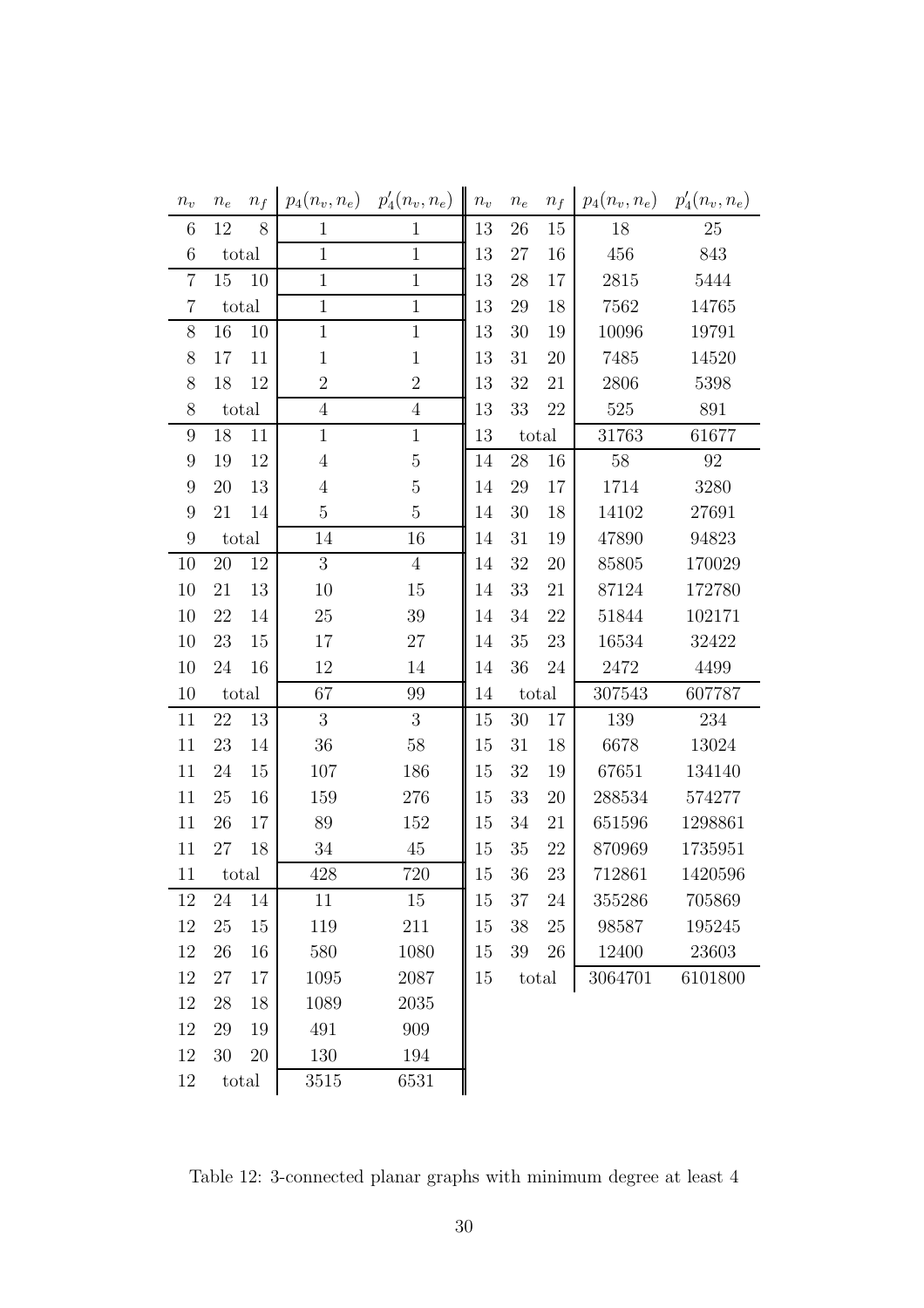| $n_v$ | $\mathfrak{n}_e$ | $n_f$ | $p_4(n_v, n_e)$ | $p'_4(n_v, n_e)$ | $n_{\scriptstyle v}$ | $\boldsymbol{n_e}$ | $\boldsymbol{n_f}$ | $p_4(n_v,n_e)$ | $p'_4(n_v, n_e)$ |
|-------|------------------|-------|-----------------|------------------|----------------------|--------------------|--------------------|----------------|------------------|
| 16    | 32               | 18    | 451             | 803              | 18                   | 36                 | 20                 | 4461           | 8512             |
| 16    | 33               | 19    | 26053           | 51346            | 18                   | 37                 | 21                 | 401839         | 799894           |
| 16    | 34               | 20    | 321633          | 640157           | 18                   | 38                 | 22                 | 6871117        | 13724201         |
| 16    | 35               | 21    | 1655945         | 3304524          | $18\,$               | 39                 | 23                 | 49151202       | 98250487         |
| 16    | 36               | 22    | 4596362         | 9178285          | 18                   | 40                 | 24                 | 192208694      | 384298704        |
| 16    | 37               | 23    | 7694805         | 15370991         | 18                   | 41                 | 25                 | 465884287      | 931575989        |
| 16    | 38               | 24    | 8201794         | 16380369         | 18                   | 42                 | 26                 | 748153542      | 1496024456       |
| 16    | 39               | 25    | 5623132         | 11228632         | 18                   | 43                 | 27                 | 822759274      | 1645223548       |
| 16    | 40               | 26    | 2419038         | 4822966          | 18                   | 44                 | 28                 | 625673674      | 1251042907       |
| 16    | 41               | 27    | 594236          | 1182790          | 18                   | $45\,$             | 29                 | 324655428      | 649108896        |
| 16    | 42               | 28    | 65619           | 127887           | 18                   | 46                 | 30                 | 110109217      | 220069087        |
| 16    |                  | total | 31199068        | 62288750         | 18                   | 47                 | 31                 | 22046012       | 44040684         |
| 17    | 34               | 19    | 1326            | 2469             | 18                   | 48                 | 32                 | 1992985        | 3959653          |
| 17    | 35               | 20    | 102303          | 202921           | 18                   |                    | total              | 3369911732     | 6738127018       |
|       |                  |       |                 |                  |                      |                    |                    |                |                  |
| 17    | 36               | 21    | 1495862         | 2984594          | 19                   | 38                 | 21                 | 14554          | 28290            |
| 17    | 37               | 22    | 9162421         | 18304658         | 19                   | 39                 | 22                 | 1580624        | 3152716          |
| 17    | 38               | 23    | 30452356        | 60865282         | 19                   | 40                 | 23                 | 31144629       | 62247109         |
| 17    | 39               | 24    | 62068706        | 124072684        | 19                   | 41                 | 24                 | 257114746      | 514091455        |
| 17    | 40               | 25    | 82398857        | 164721872        | 19                   | 42                 | 25                 | 1165392704     | 2330464143       |
| 17    | 41               | 26    | 73098873        | 146113658        | 19                   | 43                 | 26                 | 3301434495     | 6602256719       |
| 17    | 42               | 27    | 43159731        | 86258968         | 19                   | 44                 | 27                 | 6271404415     | 12541919157      |
| 17    | 43               | 28    | 16358800        | 32670411         | 19                   | 45                 | 28                 | 8303354116     | 16605547117      |
| 17    | 44               | 29    | 3607916         | 7198627          | 19                   | 46                 | 29                 | 7797302305     | 15593472680      |
| 17    | 45               | 30    | 357504          | 705770           | 19                   | 47                 | 30                 | 5192671355     | 10384273735      |
| 17    |                  | total | 322264655       | 644101914        | 19                   | 48                 | 31                 | 2404902987     | 4809128447       |
|       |                  |       |                 |                  | 19                   | 49                 | 32                 | 738539257      | 1476613802       |
|       |                  |       |                 |                  | 19                   | $50\,$             | 33                 | 135456226      | 270757489        |
|       |                  |       |                 |                  | 19                   | 51                 | 34                 | 11284042       | 22494163         |

Table 13: 3-connected planar graphs with minimum degree at least 4 (continued)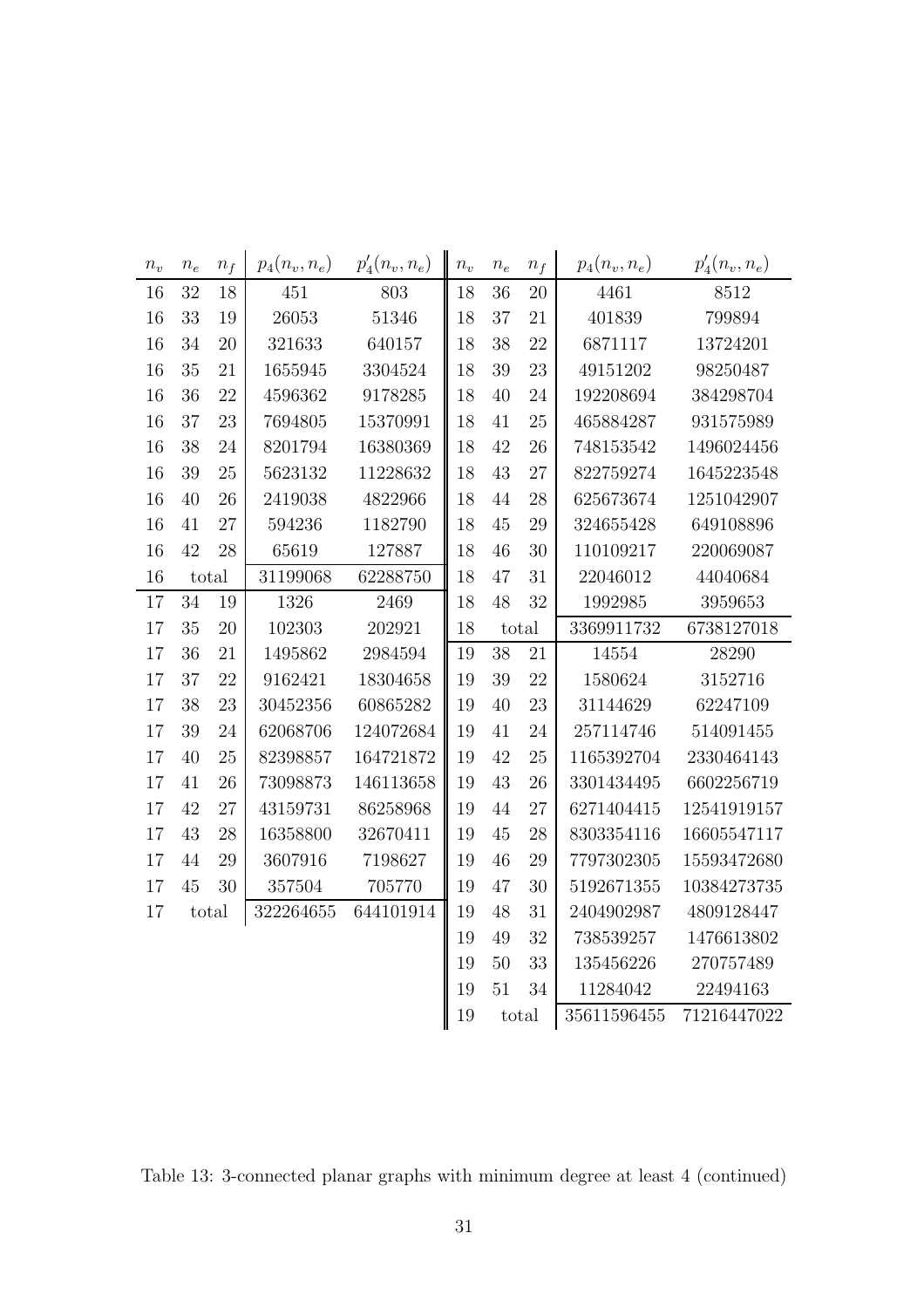| $n_{\nu}$ | $n_e$ | $n_f$ | $p_4(n_v, n_e)$ | $p_4'(n_v, n_e)$ | $n_{\nu}$ | $n_e$ | $n_f$ | $p_4(n_v, n_e)$ |
|-----------|-------|-------|-----------------|------------------|-----------|-------|-------|-----------------|
| 20        | 40    | 22    | 49957           | 98148            | 21        | 42    | 23    | 171159          |
| 20        | 41    | 23    | 6216228         | 12413412         | 21        | 43    | 24    | 24454736        |
| 20        | 42    | 24    | 139772014       | 279440528        | 21        | 44    | 25    | 621638040       |
| 20        | 43    | 25    | 1316733885      | 2633118911       | 21        | 45    | 26    | 6623527353      |
| 20        | 44    | 26    | 6835771143      | 13670629344      | 21        | 46    | 27    | 38988464261     |
| 20        | 45    | 27    | 22314671743     | 44627575118      | 21        | 47    | 28    | 144986607904    |
| 20        | 46    | 28    | 49293619937     | 98584249961      | 21        | 48    | 29    | 367384415512    |
| 20        | 47    | 29    | 76876264695     | 153748652342     | 21        | 49    | 30    | 663656374611    |
| 20        | 48    | 30    | 86591104361     | 173177527208     | 21        | 50    | 31    | 877516979065    |
| 20        | 49    | 31    | 70984826506     | 141965438774     | 21        | 51    | 32    | 860271765669    |
| 20        | 50    | 32    | 42074212402     | 84144667518      | 21        | 52    | 33    | 626038224719    |
| 20        | 51    | 33    | 17604812790     | 35207381912      | 21        | 53    | 34    | 334467204910    |
| 20        | 52    | 34    | 4942097075      | 9882727713       | 21        | 54    | 35    | 127681045881    |
| 20        | 53    | 35    | 836535543       | 1672603778       | 21        | 55    | 36    | 33020478701     |
| 20        | 54    | 36    | 64719885        | 129227103        | 21        | 56    | 37    | 5190532666      |
| 20        | total |       | 379881408164    | 759735751770     | 21        | 57    | 38    | 375126827       |
|           |       |       |                 |                  | 21        |       | total | 4086847012014   |

Table 14: 3-connected planar graphs with minimum degree at least 4 (continued)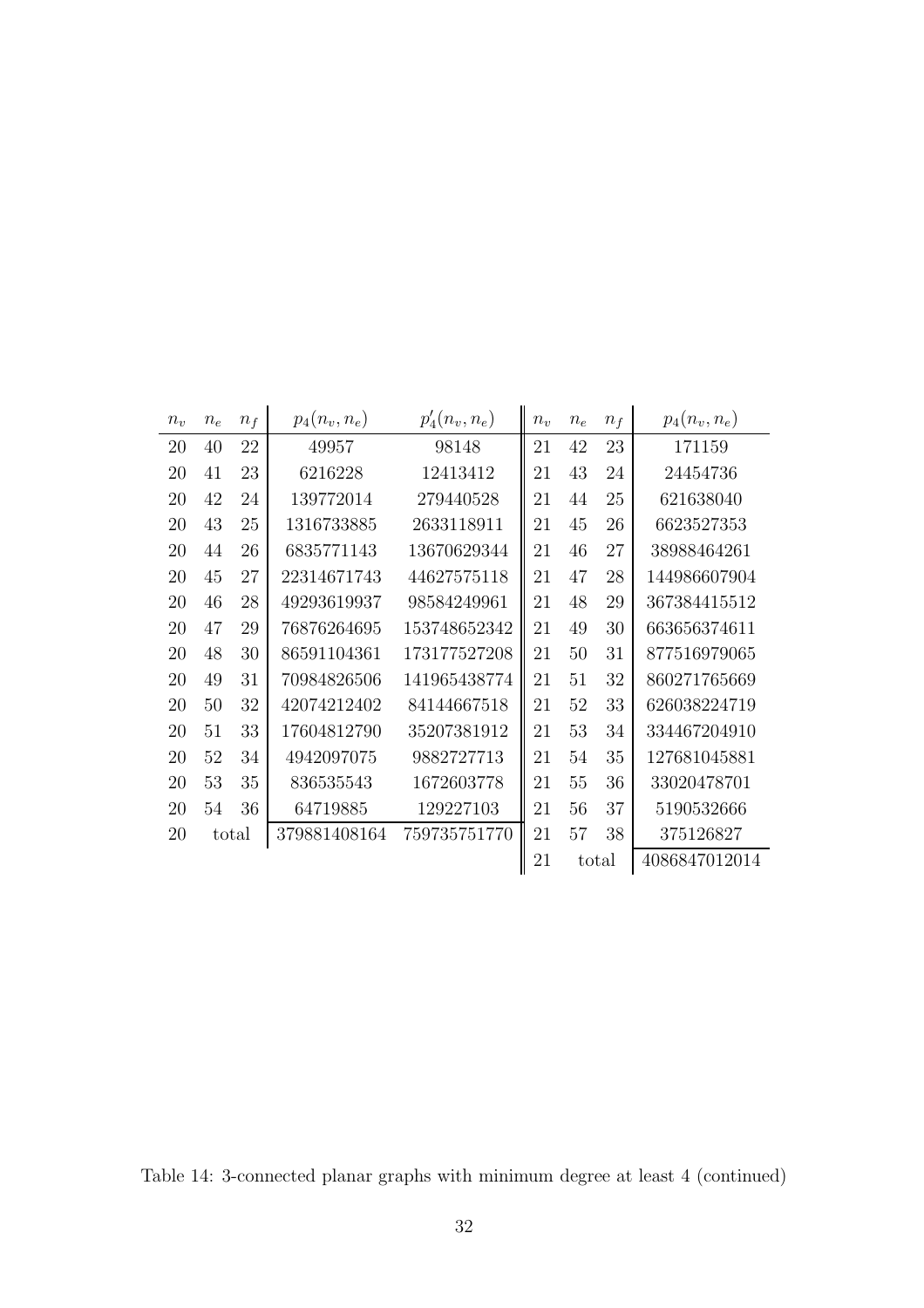| $n_v$  | $n_e$  | $n_f$ | $p_5(n_v,n_e)$   | $p'_{5}(n_{v}, n_{e})$ | $n_v$ | $n_{e}$ | $n_f$ | $p_5(n_v, n_e)$ | $p'_{5}(n_{v}, n_{e})$ |
|--------|--------|-------|------------------|------------------------|-------|---------|-------|-----------------|------------------------|
| 12     | 30     | 20    | $\mathbf{1}$     | $\mathbf{1}$           | 21    | 56      | 37    | 540             | 1017                   |
| 12     |        | total | $\mathbf{1}$     | $\mathbf{1}$           | 21    | 57      | 38    | 192             | 331                    |
| 13     |        | total | $\boldsymbol{0}$ | $\boldsymbol{0}$       | 21    |         | total | 1587            | 2961                   |
| 14     | 36     | 24    | $\mathbf{1}$     | $\mathbf{1}$           | 22    | $55\,$  | 35    | 14              | 24                     |
| 14     |        | total | $\mathbf 1$      | $\mathbf{1}$           | 22    | 56      | 36    | 325             | 616                    |
| 15     | 39     | 26    | $\mathbf 1$      | $1\,$                  | 22    | 57      | 37    | 1550            | 3005                   |
| 15     |        | total | $\mathbf{1}$     | $\mathbf{1}$           | 22    | 58      | 38    | 2955            | 5734                   |
| 16     | 40     | 26    | $\mathbf{1}$     | $\mathbf{1}$           | 22    | 59      | 39    | 2162            | 4185                   |
| 16     | 41     | 27    | $\mathbf{1}$     | $\mathbf{1}$           | 22    | 60      | 40    | 651             | 1180                   |
| 16     | 42     | 28    | $\boldsymbol{3}$ | $\overline{4}$         | 22    |         | total | 7657            | 14744                  |
| 16     |        | total | $\mathbf 5$      | $\,6\,$                | 23    | 58      | 37    | 196             | 365                    |
| 17     | 43     | 28    | $\mathbf{1}$     | $\mathbf{1}$           | 23    | 59      | 38    | 2591            | 5058                   |
| 17     | 44     | 29    | 3                | 3                      | 23    | 60      | 39    | 9270            | 18274                  |
| 17     | 45     | 30    | $\overline{4}$   | $\overline{4}$         | 23    | 61      | 40    | 13615           | 26814                  |
| 17     |        | total | $8\,$            | $8\,$                  | 23    | 62      | 41    | 8549            | 16797                  |
| 18     | 45     | 29    | $\mathbf{1}$     | $\sqrt{2}$             | 23    | 63      | 42    | 2070            | 3899                   |
| 18     | 46     | 30    | $\overline{7}$   | 12                     | 23    |         | total | 36291           | 71207                  |
| 18     | 47     | 31    | 10               | 15                     | 24    | 60      | 38    | 96              | 173                    |
| 18     | 48     | 32    | 12               | 17                     | 24    | 61      | 39    | 2810            | 5497                   |
| 18     |        | total | 30               | 46                     | 24    | 62      | 40    | 20206           | 39974                  |
| 19     | 48     | 31    | $\sqrt{3}$       | $\overline{4}$         | 24    | 63      | 41    | 52823           | 104898                 |
| 19     | 49     | 32    | $24\,$           | 40                     | 24    | 64      | 42    | 63095           | 125146                 |
| 19     | 50     | 33    | 35               | 58                     | 24    | 65      | 43    | 34124           | 67568                  |
| 19     | 51     | 34    | 23               | 33                     | 24    | 66      | 44    | 7290            | 14052                  |
| 19     |        | total | 85               | 135                    | 24    |         | total | 180444          | 357308                 |
| 20     | 50     | 32    | $\,$ 6 $\,$      | $\boldsymbol{9}$       | 25    | 63      | 40    | 1694            | 3307                   |
| 20     | 51     | 33    | 37               | 63                     | 25    | 64      | 41    | 28649           | 56820                  |
| 20     | 52     | 34    | 136              | 244                    | 25    | 65      | 42    | 138525          | 275764                 |
| 20     | 53     | 35    | 140              | 253                    | 25    | 66      | 43    | 284520          | 567010                 |
| $20\,$ | $54\,$ | 36    | 73               | 117                    | 25    | 67      | 44    | 284102          | 565701                 |
| 20     |        | total | 392              | 686                    | 25    | 68      | 45    | 135439          | 269342                 |
| 21     | 53     | 34    | 26               | 45                     | 25    | 69      | 46    | 25381           | 49667                  |
| 21     | 54     | 35    | 231              | 433                    | 25    |         | total | 898310          | 1787611                |
| 21     | $55\,$ | 36    | 598              | 1135                   |       |         |       |                 |                        |

Table 15: 3-connected plane graphs with minimum degree at least 5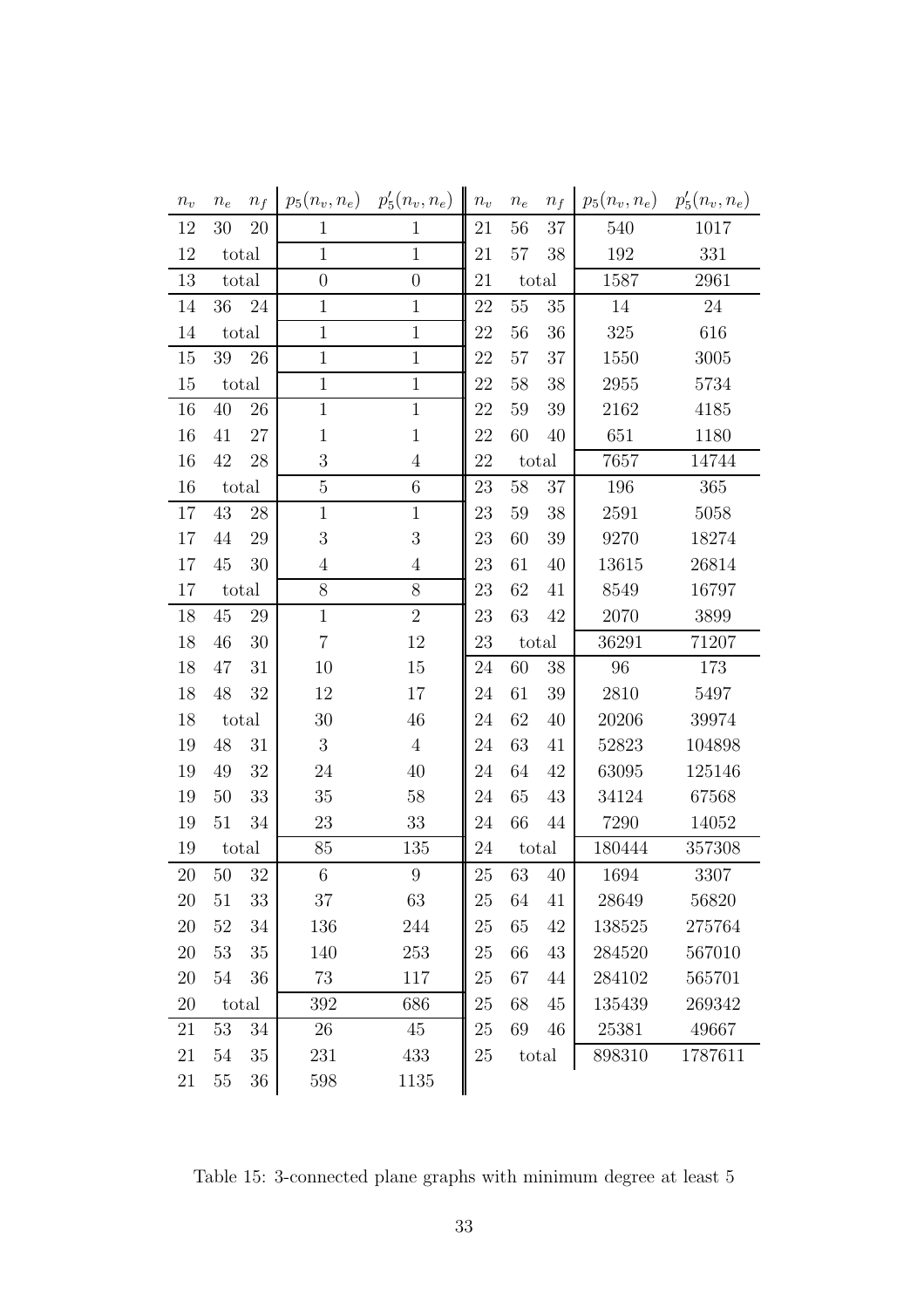| $n_v$ | $\boldsymbol{n_e}$ | $n_f$  | $p_5(n_v, n_e)$ | $p'_{5}(n_{v}, n_{e})$ | $n_v$  | $n_e$       | $n_f$       | $p_5(n_v, n_e)$ | $p'_{5}(n_{v}, n_{e})$ |
|-------|--------------------|--------|-----------------|------------------------|--------|-------------|-------------|-----------------|------------------------|
| 26    | 65                 | 41     | 518             | 990                    | 29     | 73          | 46          | 129558          | 258217                 |
| 26    | 66                 | 42     | 27247           | 54028                  | 29     | 74          | 47          | 3395462         | 6784218                |
| 26    | 67                 | 43     | 251687          | 501717                 | 29     | 75          | 48          | 25980495        | 51937427               |
| 26    | 68                 | 44     | 884431          | 1764979                | 29     | 76          | 49          | 89502100        | 178953032              |
| 26    | 69                 | 45     | 1474446         | 2943645                | 29     | 77          | 50          | 164317521       | 328554612              |
| 26    | 70                 | 46     | 1265456         | 2524800                | 29     | 78          | 51          | 172082986       | 344079630              |
| 26    | 71                 | 47     | 537493          | 1071577                | 29     | 79          | 52          | 103295735       | 206511268              |
| 26    | 72                 | 48     | 91441           | 180502                 | 29     | 80          | 53          | 33113060        | 66186792               |
| 26    | total              |        | 4532719         | 9042238                | 29     | 81          | 54          | 4412031         | 8800984                |
| 27    | 68                 | 43     | 14674           | 29075                  | 29     |             | total       | 596228948       | 1192066180             |
| 27    | 69                 | 44     | 315002          | 628215                 | 30     | 75          | 47          | 29821           | 59206                  |
| 27    | 70                 | 45     | 1943074         | 3880657                | 30     | 76          | 48          | 2540458         | 5075116                |
| 27    | 71                 | 46     | 5285560         | 10560455               | 30     | 77          | 49          | 36153637        | 72280336               |
| 27    | 72                 | 47     | 7387374         | 14761187               | 30     | 78          | 50          | 199284603       | 398489524              |
| 27    | 73                 | 48     | 5547143         | 11080030               | 30     | 79          | 51          | 553245996       | 1106343494             |
| 27    | 74                 | 49     | 2126514         | 4245308                | 30     | 80          | 52          | 868499404       | 1736780076             |
| 27    | 75                 | 50     | 329824          | 654674                 | 30     | 81          | 53          | 806515573       | 1612816382             |
| 27    | total              |        | 22949165        | 45839601               | 30     | 82          | 54          | 439841613       | 879491006              |
| 28    | 70                 | 44     | 3917            | 7689                   | 30     | 83          | 55          | 130336575       | 260584336              |
| 28    | 71                 | 45     | 262170          | 522777                 | 30     | 84          | 56          | 16248772        | 32447008               |
| 28    | 72                 | 46     | 3064076         | 6121002                | 30     |             | total       | 3052696452      | 6104366484             |
| 28    | 73                 | 47     | 13674643        | 27332100               | 31     | 78          | 49          | 1145111         | 2287156                |
| 28    | 74                 | 48     | 30081720        | 60132817               | 31     | 79          | 50          | 36028132        | 72031083               |
| 28    | 75                 | 49     | 36052160        | 72069944               | 31     | 80          | 51          | 333673154       | 667247944              |
| 28    | 76                 | 50     | 24062148        | 48089612               | 31     | 81          | 52          | 1413054897      | 2825865636             |
| 28    | 77                 | 51     | 8400155         | 16782891               | 31     | 82          | 53          | 3264576190      | 6528731430             |
| 28    | 78                 | $52\,$ | 1204737         | 2398527                | $31\,$ | 83          | 54          | 4465329366      | 8930094363             |
| 28    | total              |        | 116805726       | 233457359              | 31     | 84          | 55          | 3721853265      | 7443174579             |
|       |                    |        |                 |                        | 31     | 85          | 56          | 1859260375      | 3718075225             |
|       |                    |        |                 |                        | 31     | 86          | 57          | 512281901       | 1024362305             |
|       |                    |        |                 |                        | 31     | 87          | 58          | 59995535        | 119883207              |
|       | 31<br>total        |        |                 |                        |        | 15667197926 | 31331752928 |                 |                        |

Table 16: 3-connected plane graphs with minimum degree at least 5 (continued)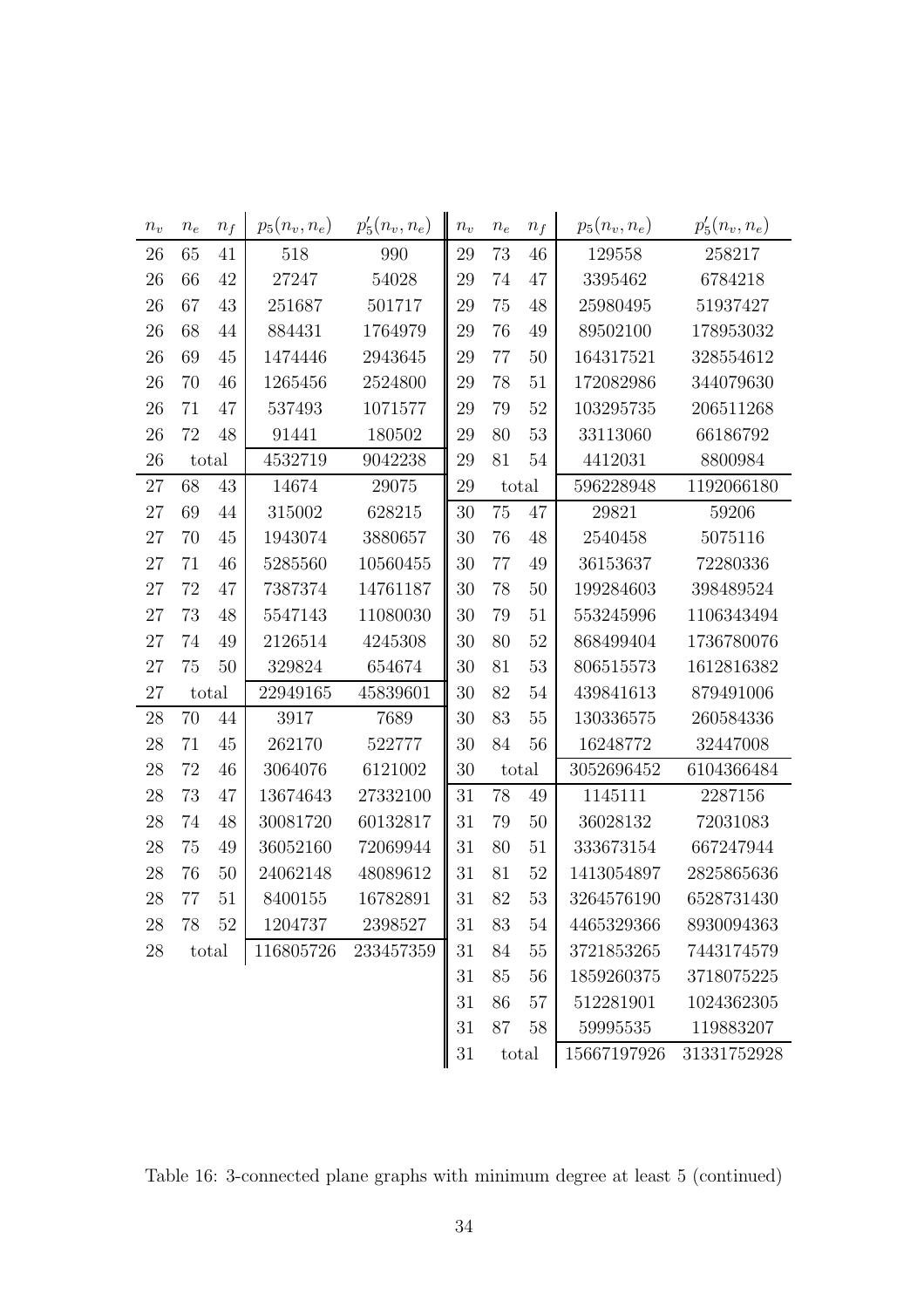| $n_v$ | $n_e$ | $n_f$ | $p_5(n_v,n_e)$ | $p'_{5}(n_{v}, n_{e})$ |
|-------|-------|-------|----------------|------------------------|
| 32    | 80    | 50    | 240430         | 479446                 |
| 32    | 81    | 51    | 24468620       | 48918024               |
| 32    | 82    | 52    | 416399311      | 832689068              |
| 32    | 83    | 53    | 2767321897     | 5534305556             |
| 32    | 84    | 54    | 9412162103     | 18823569658            |
| 32    | 85    | 55    | 18541480725    | 37081796296            |
| 32    | 86    | 56    | 22433623830    | 44865765346            |
| 32    | 87    | 57    | 16951098902    | 33900894153            |
| 32    | 88    | 58    | 7811471882     | 15621888283            |
| 32    | 89    | 59    | 2011226628     | 4021998166             |
| 32    | 90    | 60    | 222231424      | 444226539              |
| 32    | total |       | 80591725752    | 161176530535           |
| 33    | 83    | 52    | 10152741       | 20295368               |
| 33    | 84    | 53    | 376951752      | 753810321              |
| 33    | 85    | 54    | 4149278837     | 8298153553             |
| 33    | 86    | 55    | 21111408725    | 42221707361            |
| 33    | 87    | 56    | 59571105445    | 119140021626           |
| 33    | 88    | 57    | 101993247858   | 203983308997           |
| 33    | 89    | 58    | 110506546904   | 221009334051           |
| 33    | 90    | 59    | 76335350545    | 152667508151           |
| 33    | 91    | 60    | 32643939837    | 65285438093            |
| 33    | 92    | 61    | 7888416533     | 15775800762            |
| 33    | 93    | 62    | 825028656      | 1649550311             |
| 33    | total |       | 415411427833   | 830804928594           |

Table 17: 3-connected plane graphs with minimum degree at least 5 (continued)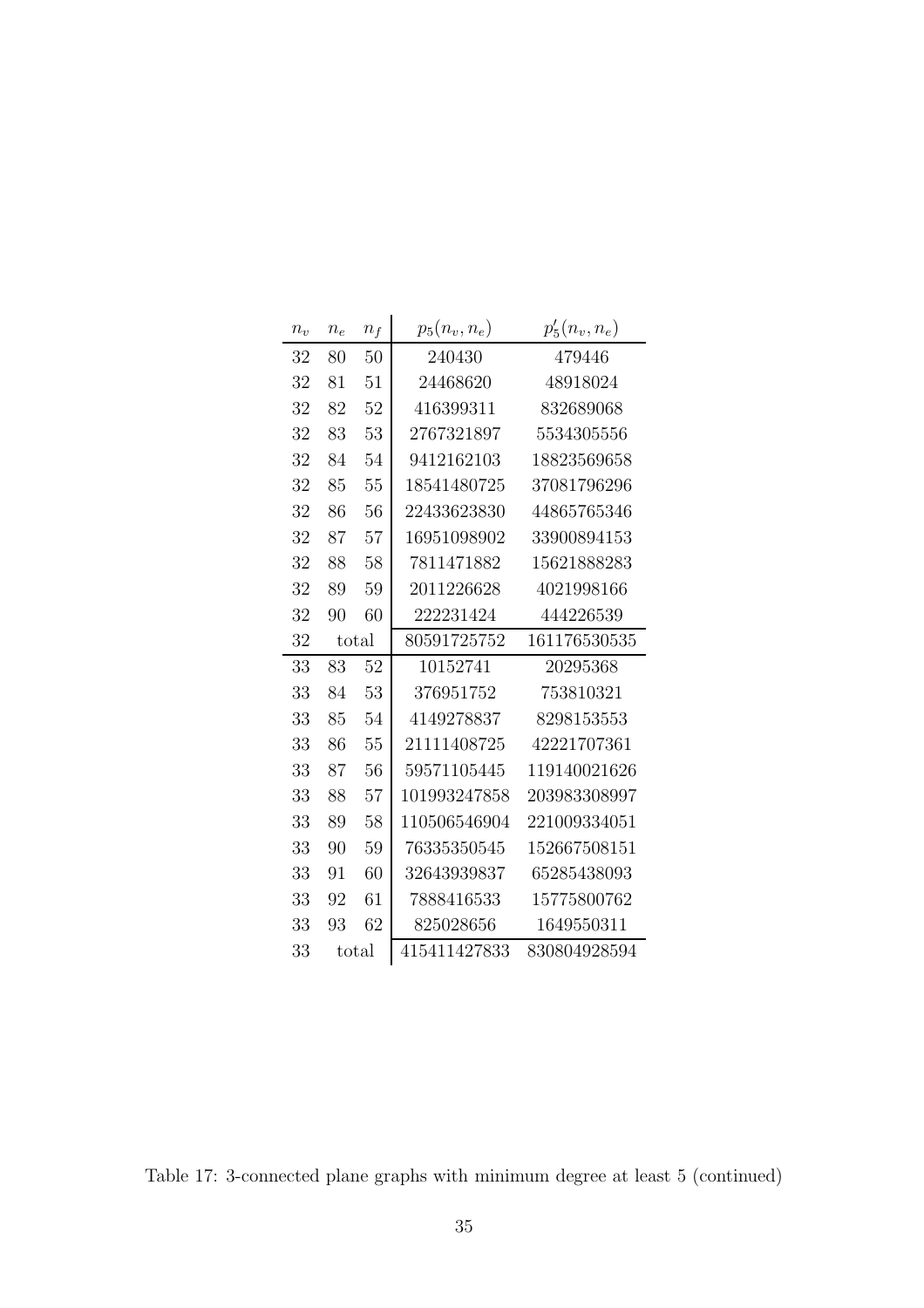| $n_v$ | $\boldsymbol{n_e}$ | $n_f$ | $p_5(n_v, n_e)$ | $p'_{5}(n_{v}, n_{e})$ |
|-------|--------------------|-------|-----------------|------------------------|
| 34    | 85                 | 53    | 1957382         | 3910515                |
| 34    | 86                 | 54    | 234846981       | 469623164              |
| 34    | 87                 | 55    | 4698066344      | 9395720509             |
| 34    | 88                 | 56    | 36973254903     | 73945022947            |
| 34    | 89                 | 57    | 150610142121    | 301216777356           |
| 34    | 90                 | 58    | 361402022519    | 722797642328           |
| 34    | 91                 | 59    | 546056821115    | 1092105078640          |
| 34    | 92                 | 60    | 535227995999    | 1070446321676          |
| 34    | 93                 | 61    | 340413582639    | 680819405952           |
| 34    | 94                 | 62    | 135792191605    | 271578632193           |
| 34    | 95                 | 63    | 30915951931     | 61829568488            |
| 34    | 96                 | 64    | 3069993552      | 6138874486             |
| 34    |                    | total | 2145396827091   | 4290746578254          |
| 35    | 88                 | 55    | 90171828        | 180309786              |
| 35    | 89                 | 56    | 3899705466      | 7799068373             |
| 35    | 90                 | 57    | 50252955201     | 100504272959           |
| 35    | 91                 | 58    | 301760294018    | 603515614576           |
| 35    | 92                 | 59    | 1016954066033   | 2033897372915          |
| 35    | 93                 | 60    | 2115688345019   | 4231358798972          |
| 35    | 94                 | 61    | 2856474952904   | 5712927114015          |
| 35    | 95                 | 62    | 2554640081343   | 5109255971021          |
| 35    | 96                 | 63    | 1505165810142   | 3010312797687          |
| 35    | 97                 | 64    | 562599608075    | 1125185937779          |
| 35    | 98                 | 65    | 121088625406    | 242171956724           |
| 35    | 99                 | 66    | 11446245342     | 22890091062            |
| 35    |                    | total | 11100060860777  | 22199999305869         |

Table 18: 3-connected plane graphs with minimum degree at least 5 (continued)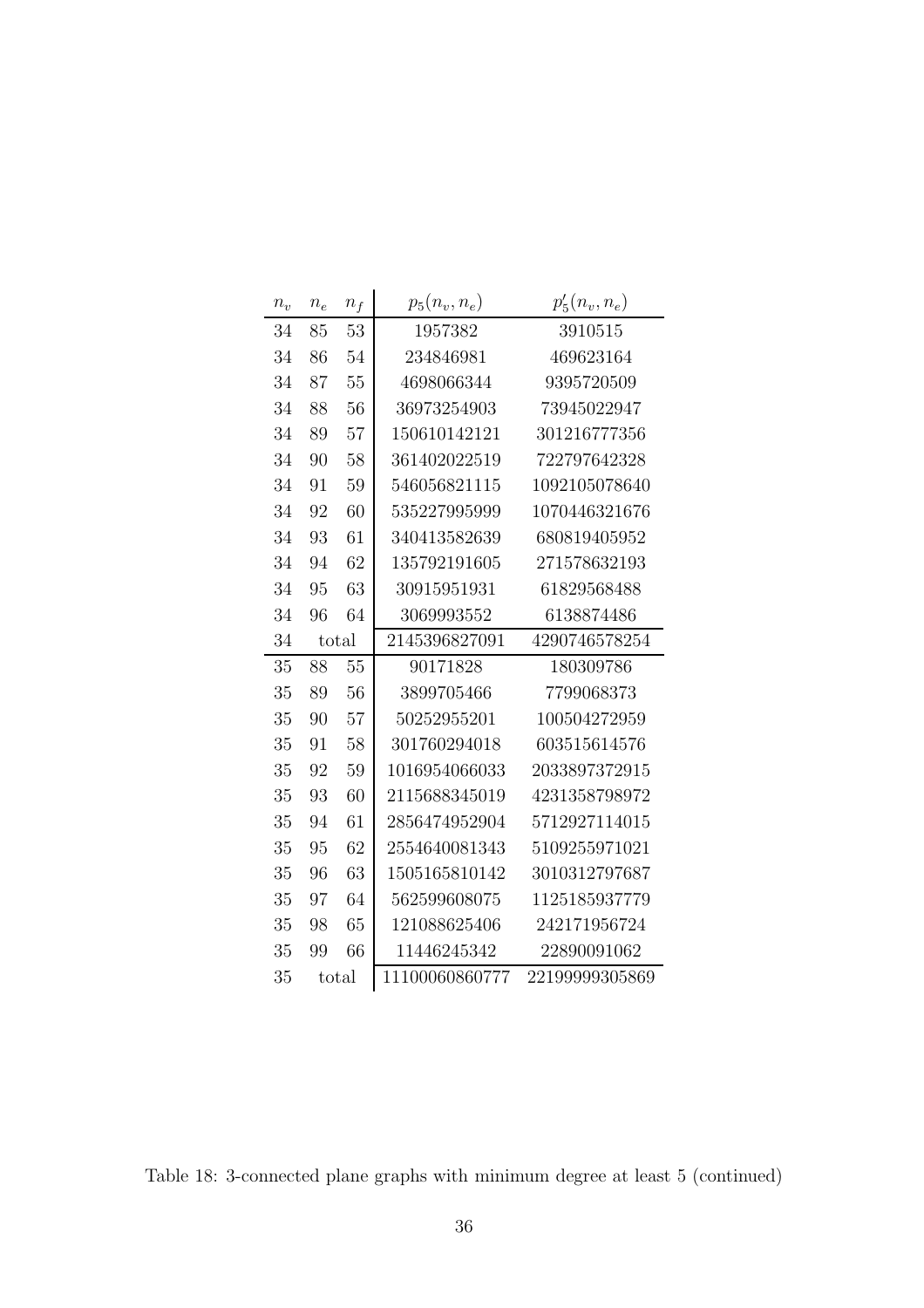| $n_{\scriptstyle v}$ | $n_e$          | $n_f$          | $s_1(n_v, n_e)$ | $s'_{1}(n_{v}, n_{e})$ | $n_{\scriptstyle v}$ | $n_{e}$        | $n_f$          | $s_1(n_v, n_e)$ | $s'_{1}(n_{v}, n_{e})$ |
|----------------------|----------------|----------------|-----------------|------------------------|----------------------|----------------|----------------|-----------------|------------------------|
| $\mathbf{1}$         | $\overline{0}$ | $\mathbf{1}$   | $\mathbf{1}$    | $\mathbf 1$            | $\overline{7}$       | 12             | $\overline{7}$ | 218             | 379                    |
| $\mathbf{1}$         |                | total          | $\mathbf{1}$    | $\mathbf{1}$           | 7                    | 13             | 8              | 84              | 136                    |
| $\overline{2}$       | $\mathbf{1}$   | $\mathbf{1}$   | $\mathbf{1}$    | $\mathbf{1}$           | $\overline{7}$       | 14             | 9              | 18              | 26                     |
| $\overline{2}$       |                | total          | $\mathbf{1}$    | $\mathbf{1}$           | $\overline{7}$       | 15             | 10             | $\overline{5}$  | $\,6\,$                |
| 3                    | $\overline{2}$ | $\mathbf{1}$   | $\mathbf{1}$    | $\mathbf{1}$           | 7                    |                | $_{\rm total}$ | 2014            | 3461                   |
| 3                    | 3              | $\overline{2}$ | $\mathbf 1$     | $\overline{2}$         | $8\,$                | $\overline{7}$ | $\mathbf{1}$   | 27              | 34                     |
| 3                    |                | total          | $\overline{2}$  | $\overline{2}$         | $8\,$                | 8              | $\overline{2}$ | 271             | 444                    |
| $\overline{4}$       | 3              | $\mathbf{1}$   | $\sqrt{2}$      | $\overline{2}$         | 8                    | 9              | 3              | 1293            | 2303                   |
| $\overline{4}$       | $\overline{4}$ | $\sqrt{2}$     | $\sqrt{2}$      | $\overline{2}$         | $8\,$                | 10             | 4              | 3539            | 6584                   |
| $\overline{4}$       | $\overline{5}$ | 3              | $\mathbf{1}$    | $\mathbf{1}$           | $8\,$                | 11             | 5              | 6205            | 11782                  |
| $\overline{4}$       | 6              | $\overline{4}$ | $\mathbf 1$     | $\mathbf{1}$           | $8\,$                | 12             | 6              | 7482            | 14321                  |
| $\overline{4}$       |                | total          | 6               | $\sqrt{6}$             | $8\,$                | 13             | $\overline{7}$ | 6318            | 12113                  |
| $\overline{5}$       | $\overline{4}$ | $\mathbf{1}$   | $\sqrt{3}$      | 3                      | 8                    | 14             | 8              | 3833            | 7298                   |
| $\overline{5}$       | $\overline{5}$ | $\overline{2}$ | $\overline{7}$  | $8\,$                  | 8                    | 15             | 9              | 1623            | 3048                   |
| $\overline{5}$       | 6              | 3              | 7               | $8\,$                  | $8\,$                | 16             | 10             | 485             | 872                    |
| $\overline{5}$       | $\overline{7}$ | 4              | $\overline{5}$  | 6                      | 8                    | 17             | 11             | 88              | 147                    |
| $\overline{5}$       | 8              | $\overline{5}$ | $\overline{2}$  | $\overline{2}$         | 8                    | 18             | 12             | 14              | 17                     |
| $\overline{5}$       | 9              | 6              | $\mathbf{1}$    | $\mathbf{1}$           | 8                    |                | total          | 31178           | 58963                  |
| $\overline{5}$       |                | total          | 25              | $28\,$                 | 9                    | $8\,$          | $\mathbf{1}$   | 65              | 95                     |
| 6                    | $\overline{5}$ | $\mathbf{1}$   | $\,$ 6 $\,$     | $6\,$                  | $\boldsymbol{9}$     | 9              | $\overline{2}$ | 1001            | 1763                   |
| 6                    | 6              | $\overline{2}$ | 22              | $29\,$                 | $\boldsymbol{9}$     | 10             | 3              | 6757            | 12650                  |
| 6                    | $\overline{7}$ | 3              | 42              | 60                     | $\boldsymbol{9}$     | 11             | 4              | 25842           | 49806                  |
| 6                    | 8              | $\overline{4}$ | 49              | 73                     | 9                    | 12             | 5              | 63254           | 123547                 |
| 6                    | 9              | $\overline{5}$ | 35              | $52\,$                 | 9                    | 13             | 6              | 106985          | 210314                 |
| 6                    | 10             | $\,6$          | 18              | $25\,$                 | $\boldsymbol{9}$     | 14             | $\overline{7}$ | 129782          | 255884                 |
| 6                    | 11             | $\overline{7}$ | $\mathbf 5$     | 6                      | 9                    | 15             | 8              | 115988          | 228807                 |
| 6                    | 12             | 8              | $\overline{2}$  | $\overline{2}$         | 9                    | 16             | 9              | 76582           | 150929                 |
| 6                    |                | total          | 179             | 253                    | 9                    | 17             | 10             | 37421           | 73428                  |
| $\overline{7}$       | 6              | $\mathbf{1}$   | 12              | 14                     | 9                    | 18             | 11             | 13111           | 25536                  |
| $\overline{7}$       | 7              | $\overline{2}$ | 76              | 113                    | 9                    | 19             | 12             | 3228            | 6142                   |
| $\overline{7}$       | 8              | 3              | 237             | 388                    | 9                    | $20\,$         | 13             | 489             | 892                    |
| $\overline{7}$       | 9              | $\overline{4}$ | 442             | 768                    | 9                    | 21             | 14             | $50\,$          | 73                     |
| $\overline{7}$       | 10             | $\overline{5}$ | 510             | 903                    | $\boldsymbol{9}$     |                | total          | 580555          | 1139866                |
| $\overline{7}$       | 11             | $\,6$          | 412             | 728                    |                      |                |                |                 |                        |

Table 19: Simple plane graphs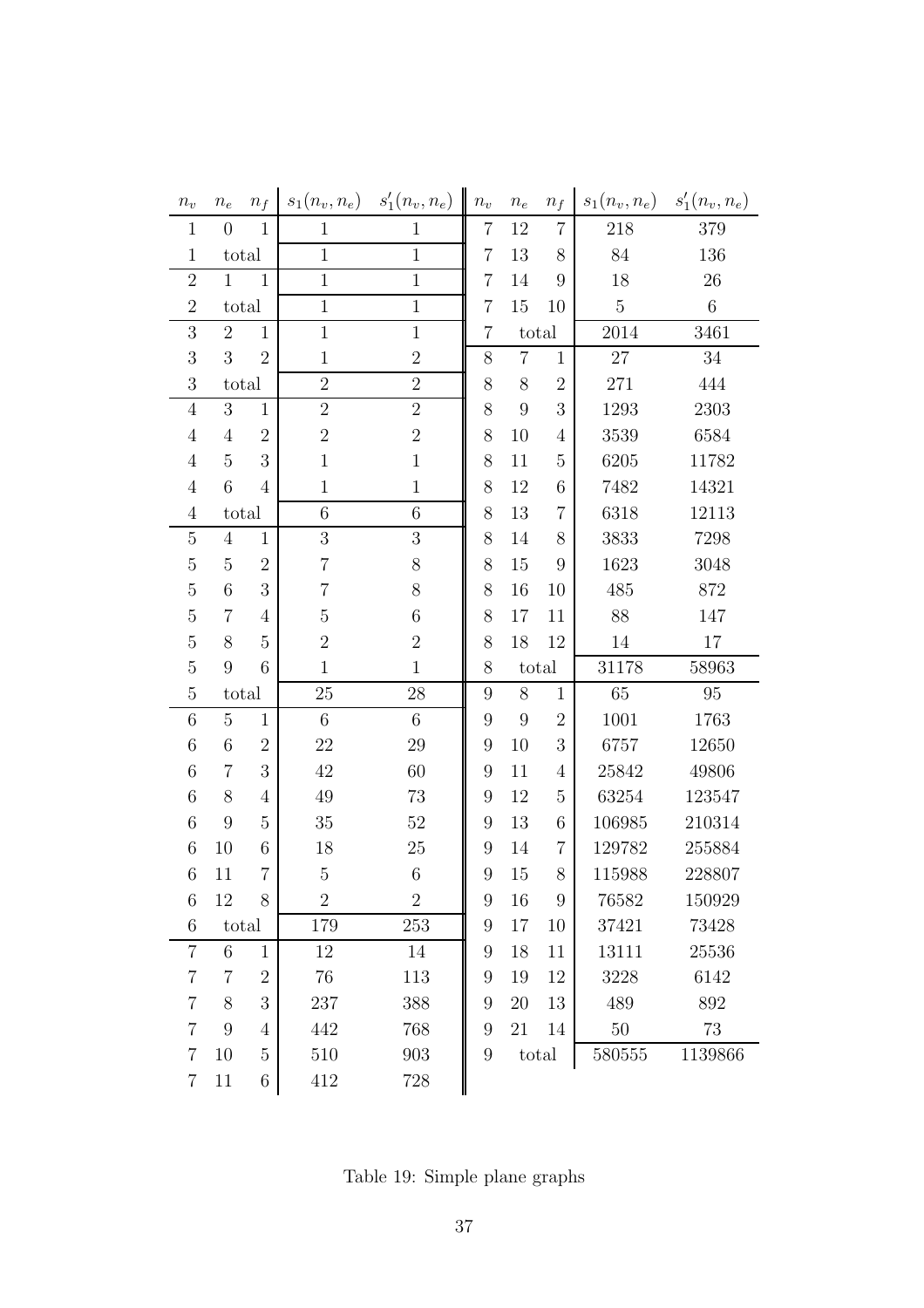| $n_v$  | $n_e$  | $n_f$          | $s_1(n_v, n_e)$ | $s'_{1}(n_{v}, n_{e})$ | $n_v$ | $n_e$  | $n_f$          | $s_1(n_v, n_e)$ | $s'_{1}(n_{v}, n_{e})$ |
|--------|--------|----------------|-----------------|------------------------|-------|--------|----------------|-----------------|------------------------|
| 10     | 9      | $\mathbf{1}$   | 175             | 280                    | 11    | 22     | 13             | 10404904        | 20770210               |
| 10     | 10     | $\overline{2}$ | 3765            | 6951                   | 11    | 23     | 14             | 3680668         | 7340180                |
| 10     | 11     | 3              | 34289           | 66036                  | 11    | 24     | 15             | 965204          | 1921576                |
| 10     | 12     | $\overline{4}$ | 173890          | 341048                 | 11    | 25     | 16             | 178166          | 352832                 |
| $10\,$ | 13     | 5              | 563715          | 1114697                | 11    | 26     | 17             | 20667           | 40490                  |
| 10     | 14     | $\overline{6}$ | 1266019         | 2513423                | 11    | 27     | 18             | 1249            | 2274                   |
| 10     | $15\,$ | $\overline{7}$ | 2064899         | 4107464                | 11    |        | total          | 267836680       | 534729502              |
| 10     | 16     | 8              | 2520682         | 5018648                | 12    | 11     | $\mathbf{1}$   | 1473            | 2694                   |
| $10\,$ | 17     | 9              | 2340428         | 4661292                | 12    | 12     | $\overline{2}$ | 55450           | 107672                 |
| 10     | 18     | 10             | 1665254         | 3315602                | 12    | 13     | 3              | 814935          | 1610019                |
| 10     | 19     | 11             | 904432          | 1799396                | 12    | 14     | $\overline{4}$ | 6540667         | 13007783               |
| 10     | 20     | 12             | 370667          | 735850                 | 12    | 15     | $\overline{5}$ | 33414914        | 66638772               |
| 10     | 21     | 13             | 111177          | 219906                 | 12    | 16     | 6              | 118601261       | 236825891              |
| 10     | 22     | 14             | 23376           | 45710                  | 12    | 17     | $\overline{7}$ | 308937020       | 617272349              |
| 10     | 23     | 15             | 3071            | 5876                   | 12    | 18     | 8              | 612495575       | 1224182030             |
| 10     | 24     | 16             | 233             | 389                    | 12    | 19     | 9              | 947188002       | 1893440560             |
| 10     | total  |                | 12046072        | 23952568               | 12    | 20     | 10             | 1161385024      | 2321819219             |
| 11     | 10     | $\mathbf{1}$   | 490             | 854                    | 12    | 21     | 11             | 1140422860      | 2279997573             |
| 11     | 11     | $\overline{2}$ | 14381           | 27395                  | 12    | 22     | 12             | 901120070       | 1801560786             |
| 11     | 12     | 3              | 169146          | 331103                 | 12    | 23     | 13             | 572806006       | 1145135868             |
| 11     | 13     | $\overline{4}$ | 1095253         | 2167814                | 12    | 24     | 14             | 291326699       | 582350001              |
| 11     | 14     | $\overline{5}$ | 4522819         | 8994907                | 12    | 25     | 15             | 117141432       | 234118427              |
| 11     | 15     | 6              | 12962663        | 25838666               | 12    | 26     | 16             | 36490499        | 72898910               |
| 11     | 16     | $\overline{7}$ | 27156110        | 54191372               | 12    | 27     | 17             | 8509444         | 16986695               |
| 11     | 17     | 8              | 43021440        | 85900472               | 12    | $28\,$ | 18             | 1403778         | 2795556                |
| 11     | 18     | 9              | 52653941        | 105164088              | 12    | 29     | 19             | 146381          | 290020                 |
| 11     | 19     | 10             | 50438521        | 100749234              | 12    | 30     | 20             | 7595            | 14502                  |
| 11     | $20\,$ | 11             | 38019564        | 75940910               | 12    |        | total          | 6258809085      | 12511055327            |
| 11     | 21     | 12             | 22531494        | 44995125               |       |        |                |                 |                        |

Table 20: Simple plane graphs (continued)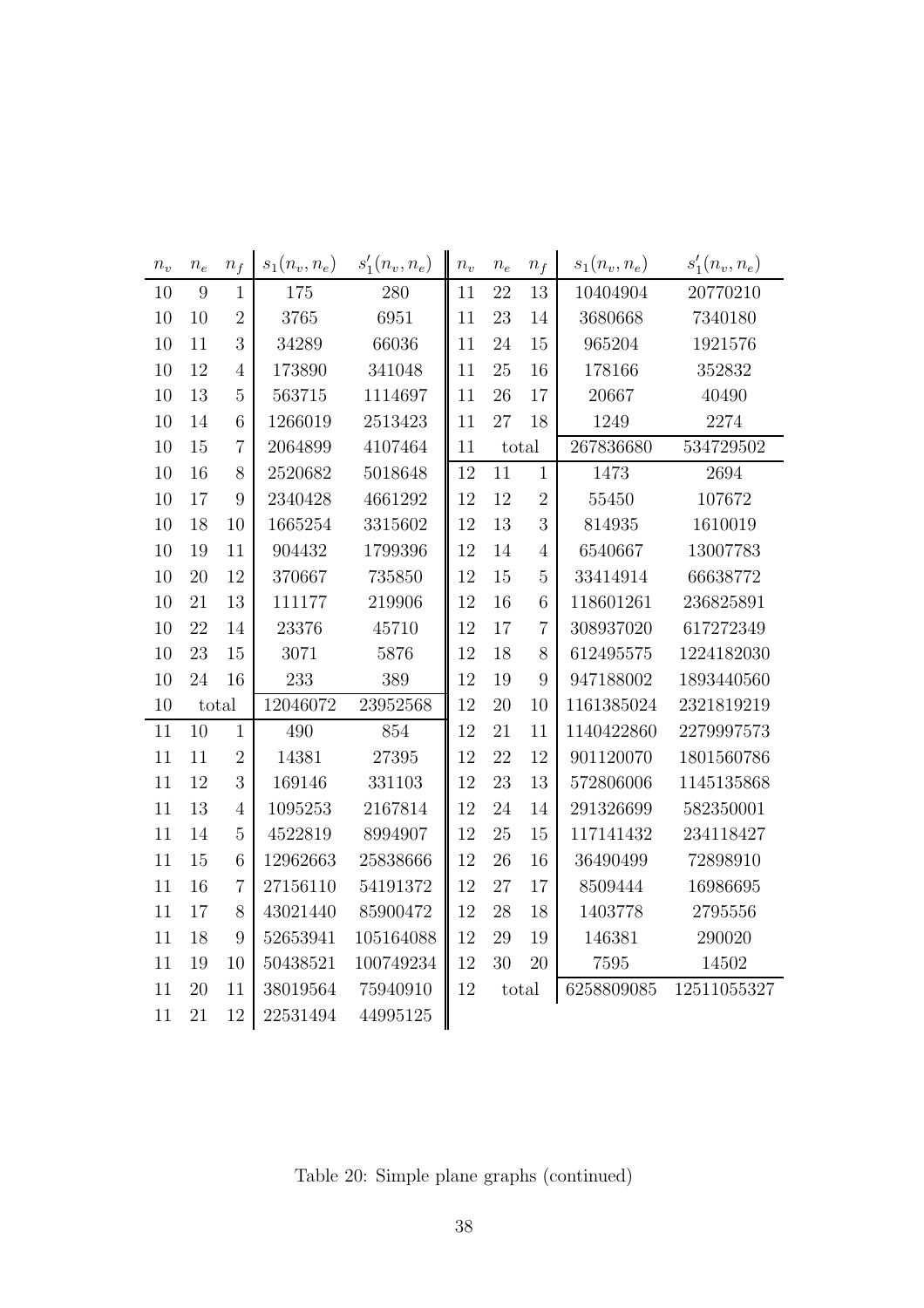| $n_v$ | $n_e$ | $n_f$          | $s_1(n_v, n_e)$ | $s'_{1}(n_{v}, n_{e})$ |
|-------|-------|----------------|-----------------|------------------------|
| 13    | 12    | $\mathbf{1}$   | 4588            | 8714                   |
| 13    | 13    | $\overline{2}$ | 214880          | 422330                 |
| 13    | 14    | 3              | 3847045         | 7640733                |
| 13    | 15    | $\overline{4}$ | 37396327        | 74563644               |
| 13    | 16    | 5              | 231042429       | 461400518              |
| 13    | 17    | 6              | 992347643       | 1983154498             |
| 13    | 18    | $\overline{7}$ | 3135908805      | 6269025509             |
| 13    | 19    | 8              | 7574882641      | 15145530340            |
| 13    | 20    | 9              | 14361574531     | 28717622644            |
| 13    | 21    | 10             | 21771980560     | 43537636164            |
| 13    | 22    | 11             | 26728140900     | 53449879149            |
| 13    | 23    | 12             | 26786453756     | 53567092452            |
| 13    | 24    | 13             | 22003820967     | 44002935573            |
| 13    | 25    | 14             | 14820237437     | 29637017484            |
| 13    | 26    | 15             | 8154755112      | 16307265965            |
| 13    | 27    | 16             | 3636115210      | 7270899128             |
| 13    | 28    | 17             | 1295548971      | 2590420902             |
| 13    | 29    | 18             | 360765580       | 721213960              |
| 13    | 30    | 19             | 75769154        | 151420444              |
| 13    | 31    | 20             | 11315138        | 22588920               |
| 13    | 32    | 21             | 1072760         | 2136488                |
| 13    | 33    | 22             | 49566           | 97033                  |
| 13    |       | total          | 151983244000    | 303919972592           |

Table 21: Simple plane graphs (continued)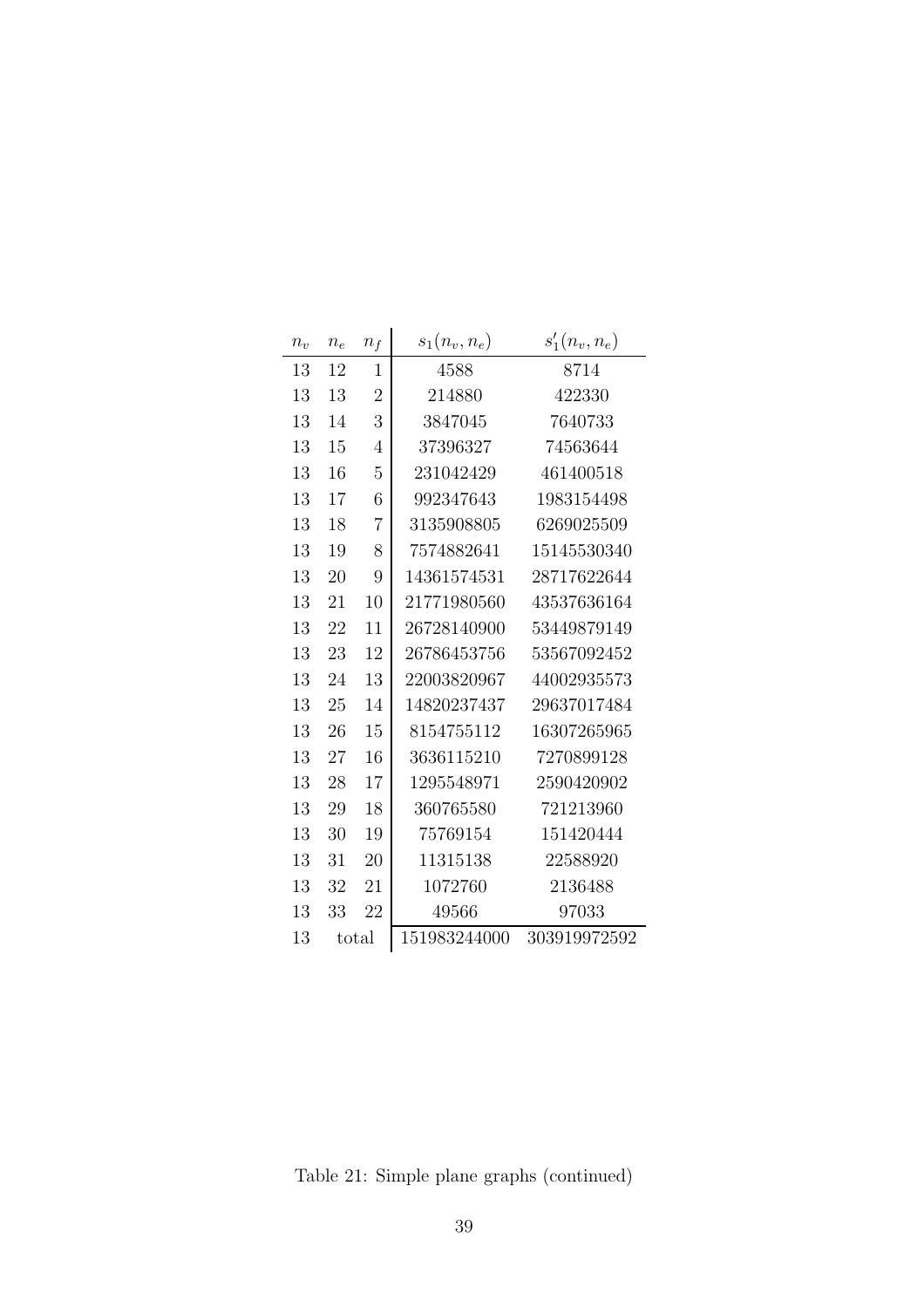| $n_v$ | $\boldsymbol{n_e}$ | $n_f$          | $s_1(n_v, n_e)$ | $s'_{1}(n_{v}, n_{e})$ |
|-------|--------------------|----------------|-----------------|------------------------|
| 14    | 13                 | $\mathbf{1}$   | 14782           | 28640                  |
| 14    | 14                 | $\overline{2}$ | 835663          | 1654180                |
| 14    | 15                 | 3              | 17850770        | 35560340               |
| 14    | 16                 | $\overline{4}$ | 206278148       | 411862507              |
| 14    | 17                 | $\overline{5}$ | 1513397328      | 3024437423             |
| 14    | 18                 | 6              | 7721917289      | 15437825408            |
| 14    | 19                 | $\overline{7}$ | 29037045381     | 58061851096            |
| 14    | 20                 | 8              | 83706257879     | 167391740331           |
| 14    | 21                 | 9              | 190208046338    | 380385840201           |
| 14    | 22                 | 10             | 347588206583    | 695137815312           |
| 14    | 23                 | 11             | 518230987068    | 1036418333036          |
| 14    | 24                 | 12             | 636786027736    | 1273527733979          |
| 14    | 25                 | 13             | 649139024125    | 1298237616992          |
| 14    | 26                 | 14             | 550913928145    | 1101794307544          |
| 14    | 27                 | 15             | 389487996579    | 778950963059           |
| 14    | 28                 | 16             | 228840399800    | 457663707370           |
| 14    | 29                 | 17             | 111096539594    | 222182705492           |
| 14    | 30                 | 18             | 44127749090     | 88249715922            |
| 14    | 31                 | 19             | 14121413352     | 28240051024            |
| 14    | 32                 | 20             | 3556481698      | 7111733177             |
| 14    | 33                 | 21             | 679613347       | 1358792263             |
| 14    | 34                 | 22             | 92771734        | 185398789              |
| 14    | 35                 | 23             | 8071728         | 16113254               |
| 14    | 36                 | 24             | 339722          | 672781                 |
| 14    |                    | total          | 3807081193879   | 7613826460120          |

Table 22: Simple plane graphs (continued)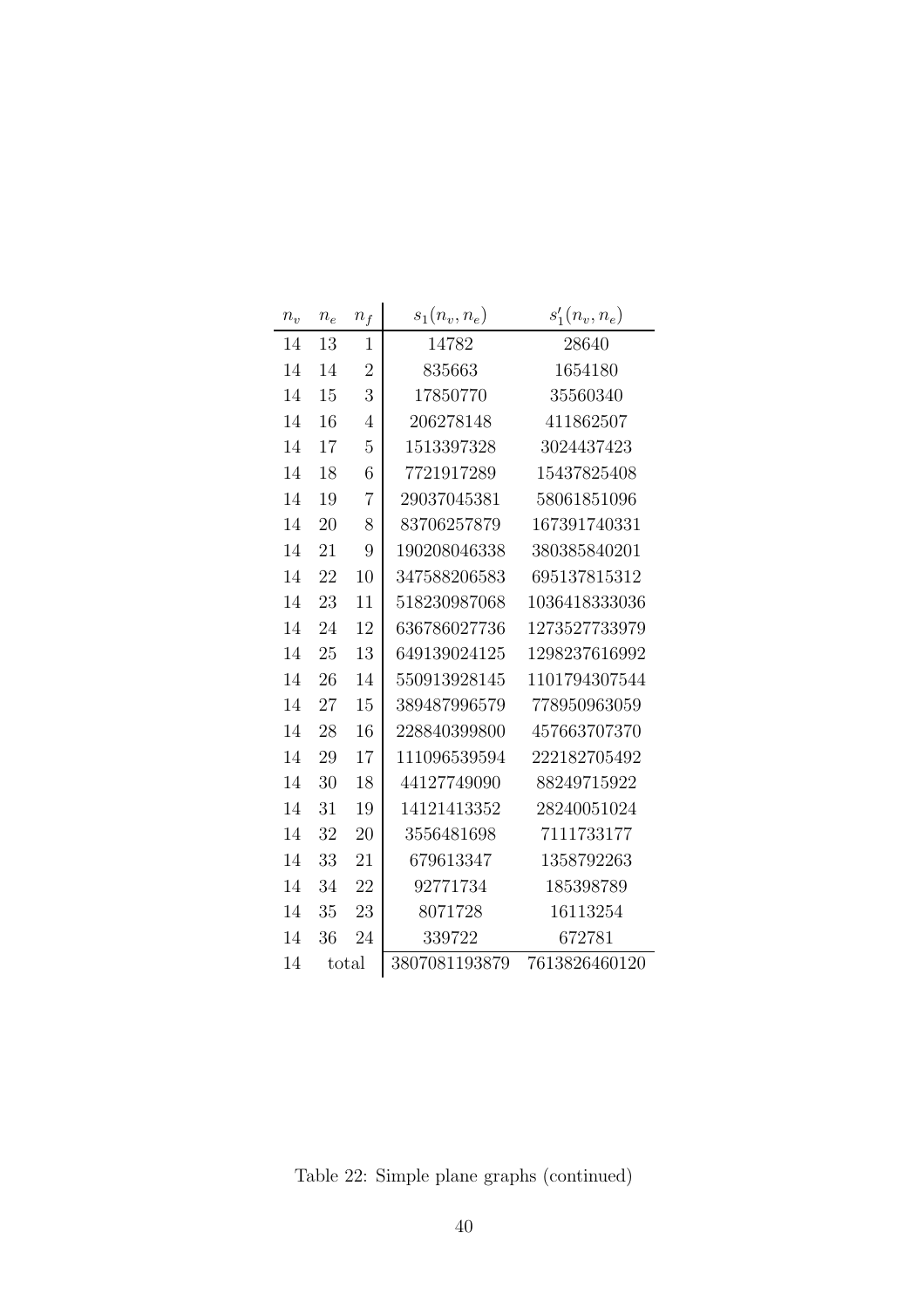| $n_v$           | $n_e$            | $n_f$          | $s_2(n_v, n_e)$ | $s'_{2}(n_{v}, n_{e})$ | $n_{\boldsymbol{v}}$ | $n_{e}$ | $n_f$           | $s_2(n_v, n_e)$ | $s'_{2}(n_{v}, n_{e})$ |
|-----------------|------------------|----------------|-----------------|------------------------|----------------------|---------|-----------------|-----------------|------------------------|
| 3               | 3                | $\overline{2}$ | $\mathbf{1}$    | $\mathbf{1}$           | 8                    | 14      | 8               | 2144            | 4055                   |
| 3               |                  | total          | $\mathbf{1}$    | $\mathbf{1}$           | 8                    | 15      | 9               | 1246            | 2332                   |
| $\overline{4}$  | $\overline{4}$   | $\overline{2}$ | $\mathbf{1}$    | $\mathbf{1}$           | 8                    | 16      | 10              | 447             | 804                    |
| $\overline{4}$  | $\overline{5}$   | 3              | $\mathbf{1}$    | $\mathbf 1$            | 8                    | 17      | 11              | 88              | 147                    |
| $\overline{4}$  | 6                | $\overline{4}$ | $\mathbf{1}$    | $\mathbf{1}$           | 8                    | 18      | 12              | 14              | 17                     |
| $\overline{4}$  |                  | total          | 3               | 3                      | 8                    |         | total           | 7593            | 14162                  |
| $\overline{5}$  | $\overline{5}$   | $\overline{2}$ | $\mathbf{1}$    | $\mathbf{1}$           | 9                    | 9       | $\overline{2}$  | $\mathbf{1}$    | $\mathbf{1}$           |
| $\overline{5}$  | $6\phantom{.}6$  | 3              | $\sqrt{2}$      | $\overline{2}$         | 9                    | 10      | 3               | $\overline{7}$  | $\overline{7}$         |
| $\overline{5}$  | $\overline{7}$   | 4              | $\overline{4}$  | $\bf 5$                | $\boldsymbol{9}$     | 11      | $\overline{4}$  | 104             | 161                    |
| $\overline{5}$  | 8                | $\overline{5}$ | $\sqrt{2}$      | $\boldsymbol{2}$       | 9                    | 12      | 5               | 915             | 1664                   |
| $\overline{5}$  | $\boldsymbol{9}$ | 6              | $\mathbf{1}$    | $\mathbf 1$            | $\boldsymbol{9}$     | 13      | 6               | 5046            | 9659                   |
| $\bf 5$         |                  | total          | 10              | 11                     | $\boldsymbol{9}$     | 14      | $\overline{7}$  | 16009           | 31252                  |
| $\,$ 6 $\,$     | $\,$ 6 $\,$      | $\overline{2}$ | $\mathbf{1}$    | $\mathbf{1}$           | $\boldsymbol{9}$     | 15      | $8\,$           | 30183           | 59244                  |
| $6\phantom{.}6$ | $\overline{7}$   | 3              | 3               | 3                      | 9                    | 16      | 9               | 33719           | 66289                  |
| 6               | 8                | 4              | 13              | 17                     | 9                    | 17      | 10              | 23749           | 46521                  |
| $\,$ 6 $\,$     | 9                | 5              | 21              | 31                     | 9                    | 18      | 11              | 10585           | 20604                  |
| $\,6$           | 10               | 6              | 16              | 22                     | $9\,$                | 19      | 12              | 3017            | 5743                   |
| 6               | 11               | $\overline{7}$ | $\overline{5}$  | $6\,$                  | $\boldsymbol{9}$     | 20      | 13              | 489             | 892                    |
| 6               | 12               | 8              | $\overline{2}$  | $\overline{2}$         | $\boldsymbol{9}$     | 21      | 14              | $50\,$          | 73                     |
| $\,6$           |                  | total          | 61              | 82                     | $\boldsymbol{9}$     |         | total           | 123874          | 242110                 |
| $\overline{7}$  | $\overline{7}$   | $\overline{2}$ | $\mathbf{1}$    | $\mathbf{1}$           | 10                   | 10      | $\overline{2}$  | $\mathbf{1}$    | $\mathbf{1}$           |
| $\overline{7}$  | 8                | 3              | $\overline{4}$  | $\overline{4}$         | 10                   | 11      | 3               | $\overline{9}$  | $9\phantom{.}$         |
| $\overline{7}$  | 9                | 4              | 29              | 42                     | 10                   | 12      | $\overline{4}$  | 181             | 286                    |
| $\overline{7}$  | 10               | $\overline{5}$ | 94              | 157                    | 10                   | 13      | $\overline{5}$  | 2239            | 4151                   |
| $\overline{7}$  | 11               | 6              | 183             | 318                    | 10                   | 14      | $6\phantom{.}6$ | 17876           | 34700                  |
| $\overline{7}$  | 12               | $\overline{7}$ | 154             | 265                    | 10                   | 15      | $\overline{7}$  | 85550           | 168757                 |
| $\overline{7}$  | 13               | 8              | 76              | 123                    | 10                   | 16      | $8\,$           | 254831          | 505410                 |
| $\overline{7}$  | 14               | 9              | 18              | 26                     | 10                   | 17      | 9               | 478913          | 952044                 |
| $\overline{7}$  | 15               | 10             | $\overline{5}$  | $6\,$                  | 10                   | 18      | 10              | 581324          | 1156127                |
| $\overline{7}$  |                  | total          | 564             | 942                    | 10                   | 19      | 11              | 468388          | 931227                 |
| 8               | 8                | $\overline{2}$ | $\mathbf{1}$    | $\mathbf{1}$           | 10                   | $20\,$  | 12              | 255156          | 506318                 |
| $8\,$           | 9                | 3              | 6               | $6\,$                  | 10                   | 21      | 13              | 93028           | 183980                 |
| 8               | 10               | $\overline{4}$ | 59              | 87                     | 10                   | 22      | 14              | 22077           | 43180                  |
| 8               | 11               | $\overline{5}$ | 328             | 576                    | 10                   | 23      | 15              | 3071            | 5876                   |
| 8               | 12               | 6              | 1146            | 2128                   | 10                   | $24\,$  | 16              | 233             | 389                    |
| 8               | 13               | $\overline{7}$ | 2114            | 4009                   | 10                   |         | total           | 2262877         | 4492455                |

Table 23: Simple 2-connected plane graphs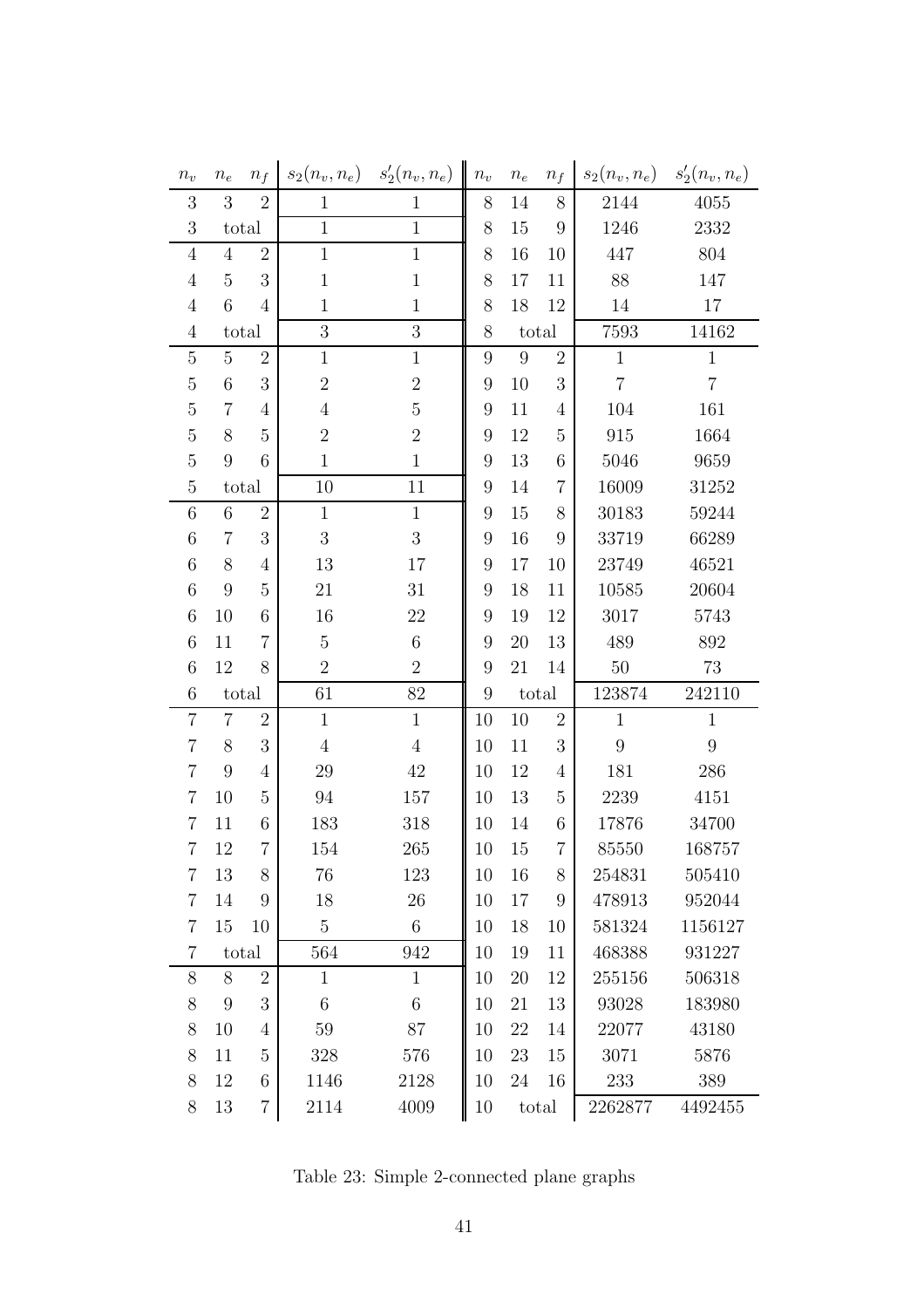| $n_{\scriptstyle v}$ | $\boldsymbol{n_e}$ | $n_f$          | $s_2(n_v, n_e)$ | $s'_{2}(n_{v}, n_{e})$ | $n_v$ | $n_{e}$ | $n_f$          | $s_2(n_v, n_e)$ | $s'_{2}(n_{v}, n_{e})$ |
|----------------------|--------------------|----------------|-----------------|------------------------|-------|---------|----------------|-----------------|------------------------|
| 11                   | 11                 | $\overline{2}$ | $\mathbf{1}$    | $\mathbf{1}$           | 12    | 24      | 14             | 138993896       | 277822669              |
| 11                   | 12                 | 3              | 11              | 11                     | 12    | 25      | 15             | 72858380        | 145607615              |
| 11                   | 13                 | $\overline{4}$ | 283             | 460                    | 12    | 26      | 16             | 27705872        | 55347935               |
| 11                   | 14                 | $\overline{5}$ | 4920            | 9266                   | 12    | 27      | 17             | 7444800         | 14861459               |
| 11                   | 15                 | 6              | 53908           | 105587                 | 12    | 28      | 18             | 1344104         | 2676888                |
| 11                   | 16                 | $\overline{7}$ | 360828          | 715594                 | 12    | 29      | 19             | 146381          | 290020                 |
| 11                   | 17                 | 8              | 1545170         | 3077004                | 12    | 30      | 20             | 7595            | 14502                  |
| 11                   | 18                 | 9              | 4342371         | 8662224                | 12    |         | total          | 904777809       | 1808322585             |
| 11                   | 19                 | 10             | 8185754         | 16339528               | 13    | 13      | $\overline{2}$ | $\mathbf{1}$    | 1                      |
| 11                   | 20                 | 11             | 10537211        | 21038806               | 13    | 14      | $\mathfrak{Z}$ | 15              | 15                     |
| 11                   | 21                 | 12             | 9462526         | 18891305               | 13    | 15      | $\overline{4}$ | 645             | 1085                   |
| 11                   | 22                 | 13             | 5996409         | 11967922               | 13    | 16      | $\overline{5}$ | 19120           | 36684                  |
| 11                   | 23                 | 14             | 2680961         | 5345964                | 13    | 17      | 6              | 352415          | 696524                 |
| 11                   | 24                 | 15             | 828434          | 1649252                | 13    | 18      | $\overline{7}$ | 4029097         | 8026593                |
| 11                   | 25                 | 16             | 169576          | 335867                 | 13    | 19      | $8\,$          | 30252253        | 60409193               |
| 11                   | 26                 | 17             | 20667           | 40490                  | 13    | 20      | $\overline{9}$ | 155343066       | 310459801              |
| 11                   | 27                 | 18             | 1249            | 2274                   | 13    | 21      | 10             | 561633452       | 1122815588             |
| 11                   |                    | total          | 44190279        | 88181555               | 13    | 22      | 11             | 1458502789      | 2916267568             |
| 12                   | 12                 | $\overline{2}$ | $\mathbf{1}$    | $\mathbf{1}$           | 13    | 23      | 12             | 2762714021      | 5524390423             |
| 12                   | 13                 | 3              | 13              | 13                     | 13    | 24      | 13             | 3867958565      | 7734703651             |
| 12                   | 14                 | $\overline{4}$ | 440             | $725\,$                | 13    | 25      | 14             | 4049812367      | 8098392055             |
| 12                   | 15                 | $\overline{5}$ | 10030           | 19079                  | 13    | 26      | 15             | 3196009270      | 6390977323             |
| 12                   | 16                 | 6              | 144513          | 284523                 | 13    | 27      | 16             | 1905204103      | 3809636821             |
| 12                   | 17                 | $\overline{7}$ | 1286139         | 2557736                | 13    | 28      | 17             | 853252330       | 1706037382             |
| 12                   | 18                 | $8\,$          | 7445568         | 14853386               | 13    | 29      | 18             | 282757123       | 565262540              |
| 12                   | 19                 | 9              | 29007422        | 57938504               | 13    | 30      | 19             | 67281212        | 134458388              |
| 12                   | 20                 | 10             | 78002990        | 155876134              | 13    | 31      | 20             | 10885047        | 21730964               |
| 12                   | 21                 | 11             | 147357964       | 294537519              | 13    | 32      | 21             | 1072760         | 2136488                |
| 12                   | 22                 | 12             | 198748443       | 397287301              | 13    | 33      | 22             | 49566           | 97033                  |
| 12                   | 23                 | 13             | 194273258       | 388346576              | 13    |         | total          | 19207129217     | 38406536120            |

Table 24: Simple 2-connected plane graphs (continued)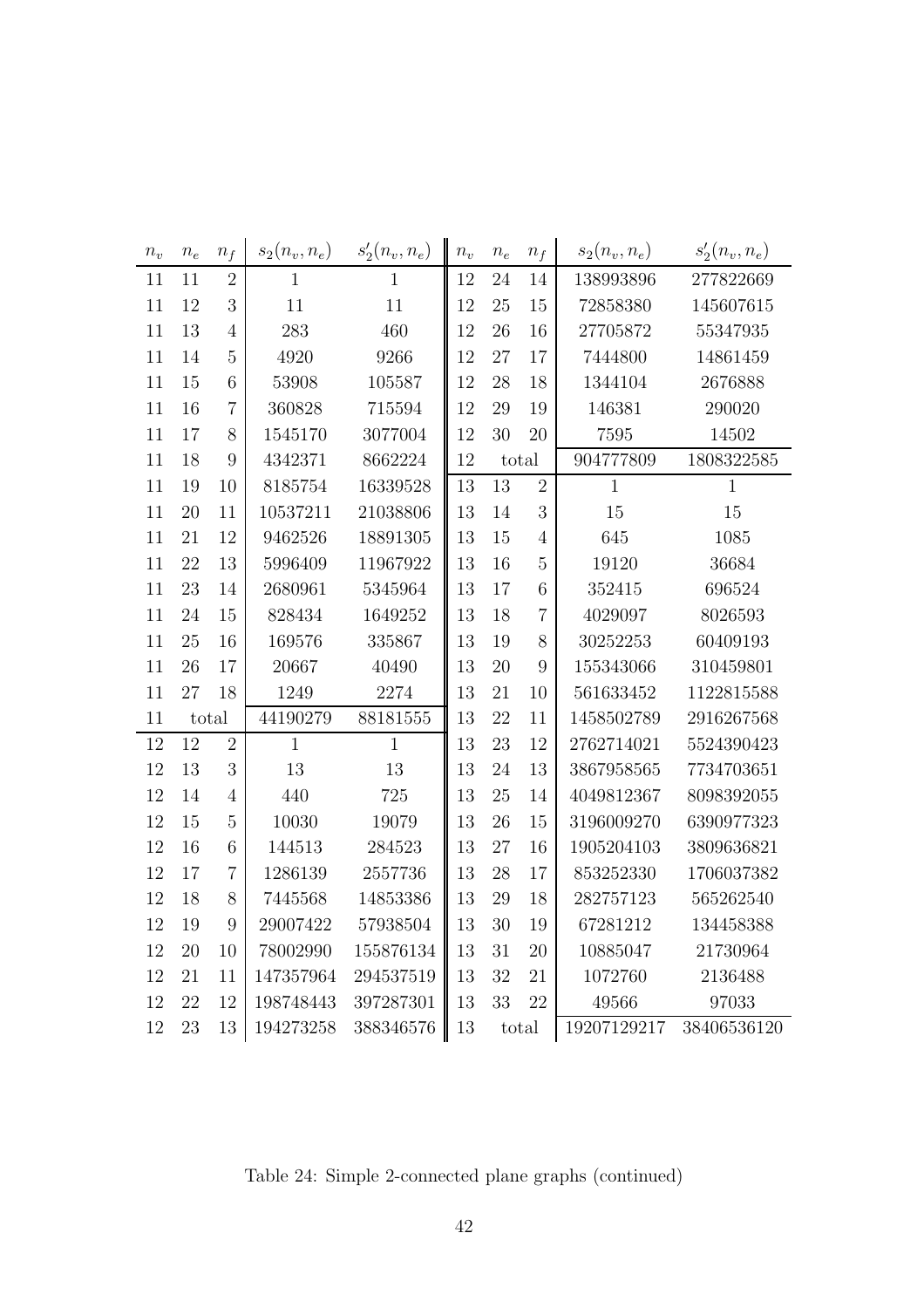| $n_v$ | $\boldsymbol{n_e}$ | $n_f$          | $s_2(n_v, n_e)$ | $s'_{2}(n_{v}, n_{e})$ |
|-------|--------------------|----------------|-----------------|------------------------|
| 14    | 14                 | $\overline{2}$ | $\mathbf{1}$    | $\mathbf{1}$           |
| 14    | 15                 | 3              | 18              | 18                     |
| 14    | 16                 | $\overline{4}$ | 933             | 1585                   |
| 14    | 17                 | $\overline{5}$ | 34651           | 66880                  |
| 14    | 18                 | 6              | 797273          | 1579648                |
| 14    | 19                 | 7              | 11397821        | 22730489               |
| 14    | 20                 | 8              | 107688633       | 215151463              |
| 14    | 21                 | 9              | 703236220       | 1405855204             |
| 14    | 22                 | 10             | 3278258667      | 6555101486             |
| 14    | 23                 | 11             | 11157309442     | 22311929605            |
| 14    | 24                 | 12             | 28183908019     | 56363414831            |
| 14    | 25                 | 13             | 53528076491     | 107050064823           |
| 14    | 26                 | 14             | 77287026330     | 154566703701           |
| 14    | 27                 | 15             | 85631816052     | 171256090392           |
| 14    | 28                 | 16             | 73282811954     | 146558815643           |
| 14    | 29                 | 17             | 48559480162     | 97113759448            |
| 14    | 30                 | 18             | 24846491977     | 49689459876            |
| 14    | 31                 | 19             | 9724984643      | 19447991228            |
| 14    | 32                 | 20             | 2858351093      | 5715708409             |
| 14    | 33                 | 21             | 610686053       | 1220985282             |
| 14    | 34                 | 22             | 89583129        | 179028906              |
| 14    | 35                 | 23             | 8071728         | 16113254               |
| 14    | 36                 | 24             | 339722          | 672781                 |
| 14    |                    | total          | 419870351012    | 839691224953           |

Table 25: Simple 2-connected plane graphs (continued)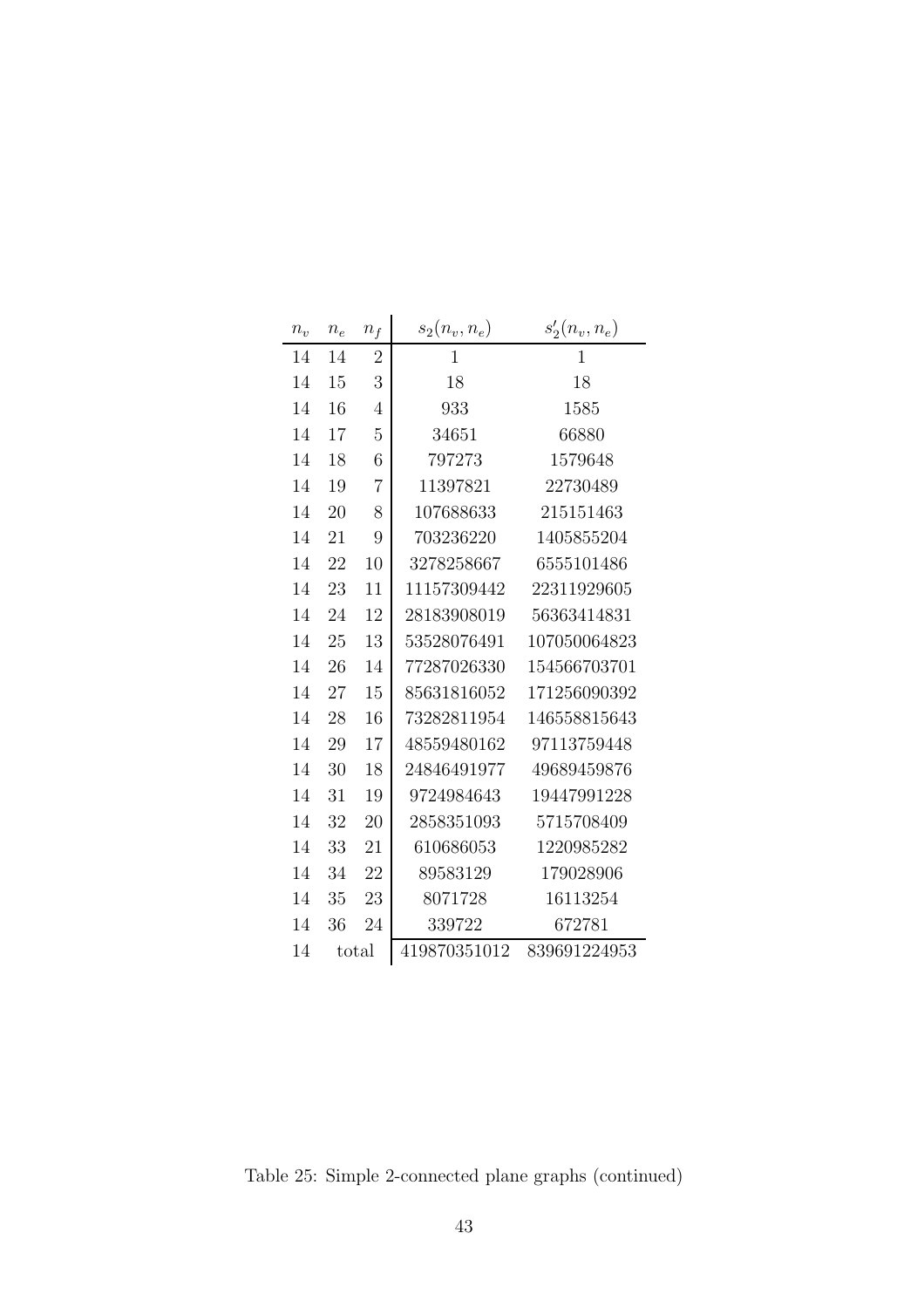| $n_{v}$ | $\boldsymbol{n_e}$ | $n_f$          | $s_2(n_v, n_e)$ | $s'_{2}(n_{v}, n_{e})$ |
|---------|--------------------|----------------|-----------------|------------------------|
| 15      | 15                 | $\overline{2}$ | $\mathbf{1}$    | $\mathbf{1}$           |
| 15      | 16                 | 3              | 20              | 20                     |
| 15      | 17                 | $\overline{4}$ | 1296            | 2234                   |
| 15      | 18                 | $\overline{5}$ | 60022           | 116449                 |
| 15      | 19                 | 6              | 1692814         | 3360546                |
| 15      | 20                 | $\overline{7}$ | 29659179        | 59192537               |
| 15      | 21                 | 8              | 344617558       | 688740212              |
| 15      | 22                 | 9              | 2787166095      | 5572787546             |
| 15      | 23                 | 10             | 16247029396     | 32490034160            |
| 15      | 24                 | 11             | 69967888504     | 139927031083           |
| 15      | 25                 | 12             | 226648323613    | 453280266975           |
| 15      | 26                 | 13             | 559821248634    | 1119616299740          |
| 15      | 27                 | 14             | 1065997244505   | 2131957799072          |
| 15      | 28                 | 15             | 1579447768761   | 3158851211581          |
| 15      | 29                 | 16             | 1835018112997   | 3669988946517          |
| 15      | 30                 | 17             | 1680911336451   | 3361779089184          |
| 15      | 31                 | 18             | 1217057936678   | 2434080203072          |
| 15      | 32                 | 19             | 695669679375    | 1391314290972          |
| 15      | 33                 | 20             | 312070865975    | 624126015244           |
| 15      | 34                 | 21             | 108552153253    | 217096040999           |
| 15      | 35                 | 22             | 28680789703     | 57357685690            |
| 15      | 36                 | 23             | 5562076007      | 11122712222            |
| 15      | 37                 | 24             | 746644170       | 1492805661             |
| 15      | 38                 | 25             | 61990477        | 123878966              |
| 15      | 39                 | 26             | 2406841         | 4792530                |
| 15      | total              |                | 9405626692325   | 18810933303213         |

Table 26: Simple 2-connected plane graphs (continued)